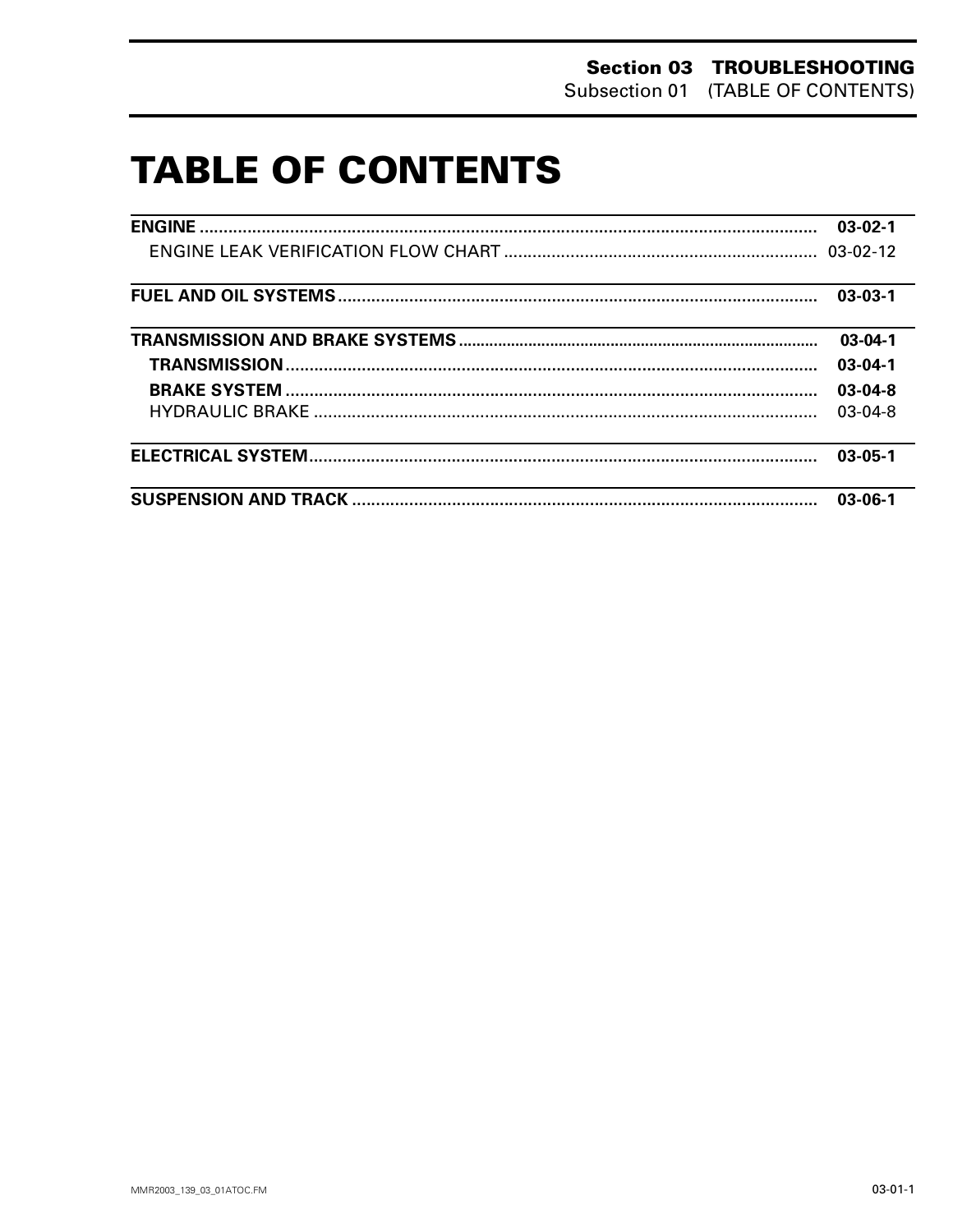## <span id="page-1-0"></span>**ENGINE 0**

The following chart is provided to help diagnose the probable source of troubles. It should be used as a guideline. Some causes or corrections may not apply to a specific model.

| <b>SYMPTOM</b>         | <b>ENGINE BACKFIRES.</b>                                                                                                                                               |
|------------------------|------------------------------------------------------------------------------------------------------------------------------------------------------------------------|
| <b>CONDITION</b>       | NORMAL USE.                                                                                                                                                            |
| <b>TEST/INSPECTION</b> | 1. Check spark plugs.                                                                                                                                                  |
|                        | a. Carbon accumulation caused by defective spark plug(s).<br>Clean carbon accumulation from piston and cylinder head and install dry properly<br>gapped spark plug(s). |
|                        | 2. Check ignition timing.                                                                                                                                              |
|                        | a. Timing is too advanced.<br>Set timing according to specifications (refer to TECHNICAL DATA).                                                                        |
|                        | 3. Check carburetor.                                                                                                                                                   |
|                        | a. Fuel passages obstructed.<br>Clean carburetor and install new filter(s).                                                                                            |
|                        | b. Fuel level too low.<br>Adjust float level according to specifications.                                                                                              |
|                        | 4. Check cooling system.                                                                                                                                               |
|                        | a. Low coolant level.<br>Adjust coolant level. Proceed with a leakage test<br>(refer to LIQUID COOLING SYSTEM) and repair as required.                                 |
|                        | b. Defective tank cap.<br>Replace cap.                                                                                                                                 |
|                        | c. Defective thermostat.<br>Replace thermostat.                                                                                                                        |
|                        | d. Air in system.<br>Bleed system.                                                                                                                                     |
|                        |                                                                                                                                                                        |
| <b>SYMPTOM</b>         | <b>ENGINE SUDDENLY TURNS OFF AT HIGH RPM AND/OR WITH LIGHT LOAD.</b>                                                                                                   |

| <b>SYMPTOM</b>         | <b>ENGINE SUDDENLY TURNS OFF AT HIGH RPM AND/OR WITH LIGHT LOAD.</b> |
|------------------------|----------------------------------------------------------------------|
| <b>CONDITION</b>       | NORMAL USE.                                                          |
| <b>TEST/INSPECTION</b> | 1. Check that all 3 ground wires are well connected.                 |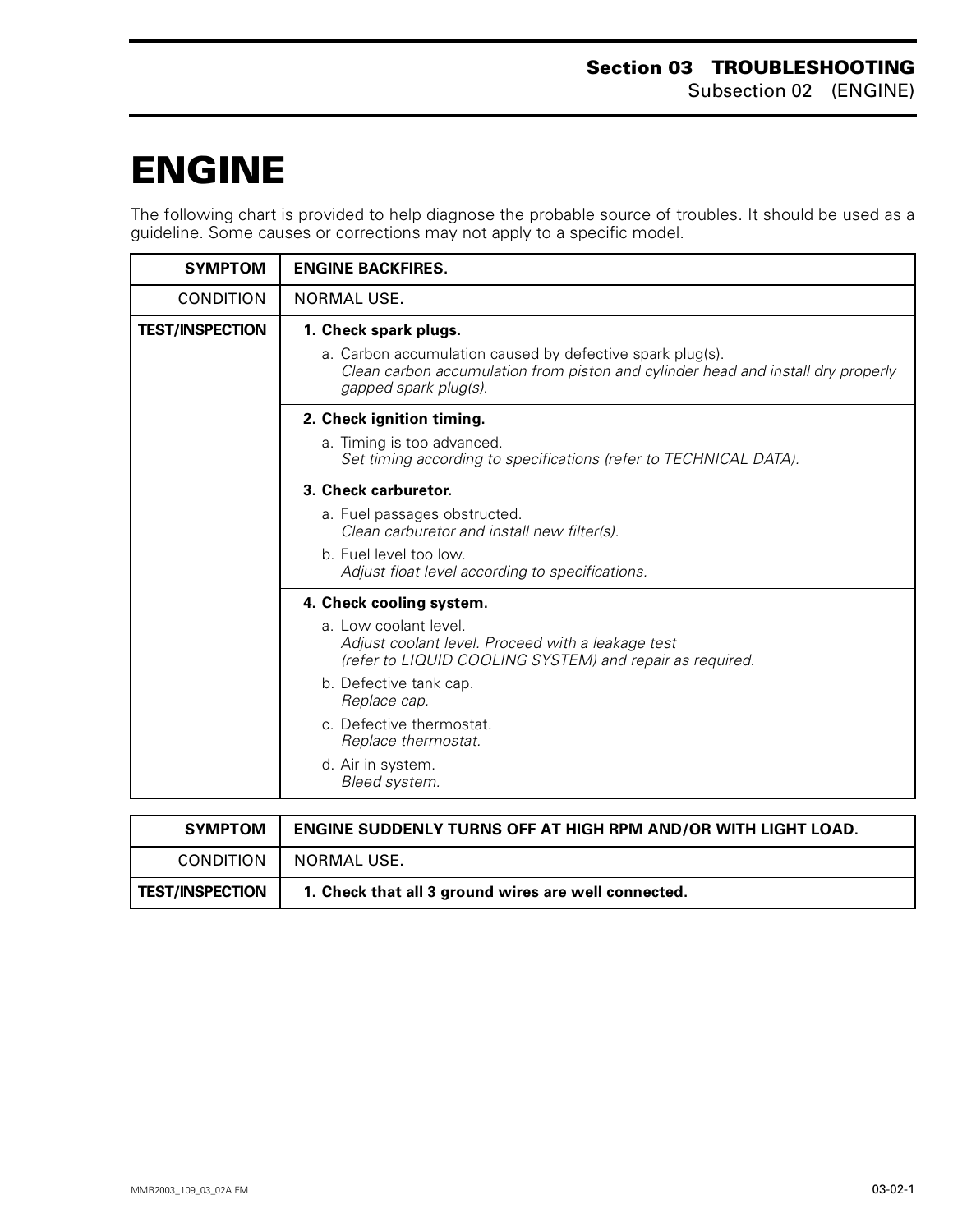| <b>SYMPTOM</b>         | <b>ENGINE SUDDENLY TURNS OFF.</b>                                                                                                                                                                                                                                   |
|------------------------|---------------------------------------------------------------------------------------------------------------------------------------------------------------------------------------------------------------------------------------------------------------------|
| <b>CONDITION</b>       | NORMAL USE.                                                                                                                                                                                                                                                         |
| <b>TEST/INSPECTION</b> | 1. Perform engine leak test. Refer to ENGINE LEAK VERIFICATION FLOW CHART.<br>Check possible piston seizure.                                                                                                                                                        |
|                        | a. Damaged gasket and/or seal.<br>Replace defective parts.                                                                                                                                                                                                          |
|                        | 2. "Four-corner" seizure of piston(s).                                                                                                                                                                                                                              |
|                        | a. High acceleration when engine is cold. Piston expands faster than cylinder.<br>Replace piston(s). Ask driver to refer to the WARM-UP PROCEDURE in the Oper-<br>ator's Guide.                                                                                     |
|                        | 3. Piston(s) seizure on exhaust side (color on piston dome is correct).                                                                                                                                                                                             |
|                        | a. Kinked fuel tank vent tube.<br>Relocate fuel tank vent tube.                                                                                                                                                                                                     |
|                        | b. Leaks at fuel line connections or damaged fuel lines.<br>Replace defective lines.                                                                                                                                                                                |
|                        | c. Fuel does not flow through carburetor(s) (foreign particles in needle area and/or<br>varnish formation in carburetor(s)).<br>Clean carburetor(s) and install new filter(s).                                                                                      |
|                        | d. Spark plug heat range is too warm.<br>Install spark plugs with appropriate heat range (refer to TECHNICAL DATA).                                                                                                                                                 |
|                        | e. Improper ignition timing.<br>Adjust according to specifications (refer to TECHNICAL DATA).                                                                                                                                                                       |
|                        | f. Restriction in exhaust system.<br>Replace.                                                                                                                                                                                                                       |
|                        | g. Compression ratio is too high.<br>Install genuine parts.                                                                                                                                                                                                         |
|                        | h. Carburetor calibration is too lean.<br>Adjust according to specifications (refer to TECHNICAL DATA).                                                                                                                                                             |
|                        | i. Improper reed valve adjustment or damage.<br>Adjust according to specifications (refer to 493, 593, 693 AND 793 ENGINES<br>TYPES) and/or install Bombardier's recommended reed valve.                                                                            |
|                        | j. Poor quality oil.<br>Use BOMBARDIER injection oil.                                                                                                                                                                                                               |
|                        | k. Leaks at air intake silencer.<br>Replace air intake silencer grommets.                                                                                                                                                                                           |
|                        | 4. Melted and/or perforated piston dome; melted section at ring end gap.                                                                                                                                                                                            |
|                        | a. When piston reaches TDC, mixture is ignited by heated areas in combustion chamber.<br>This is due to an incomplete combustion of a poor quality oil.<br>Clean residue accumulation in combustion chamber and replace piston(s).<br>Use BOMBARDIER injection oil. |
|                        | b. Spark plug heat range is too high.<br>Install recommended dry properly gapped spark plugs (refer to TECHNICAL DATA).                                                                                                                                             |
|                        | c. Ignition timing is too advanced.<br>Adjust according to specifications (refer to TECHNICAL DATA).                                                                                                                                                                |
|                        | d. Inadequate fuel quality.<br>Use appropriate fuel.                                                                                                                                                                                                                |
|                        | e. Carburetion is too lean.<br>Adjust according to specifications (refer to TECHNICAL DATA).                                                                                                                                                                        |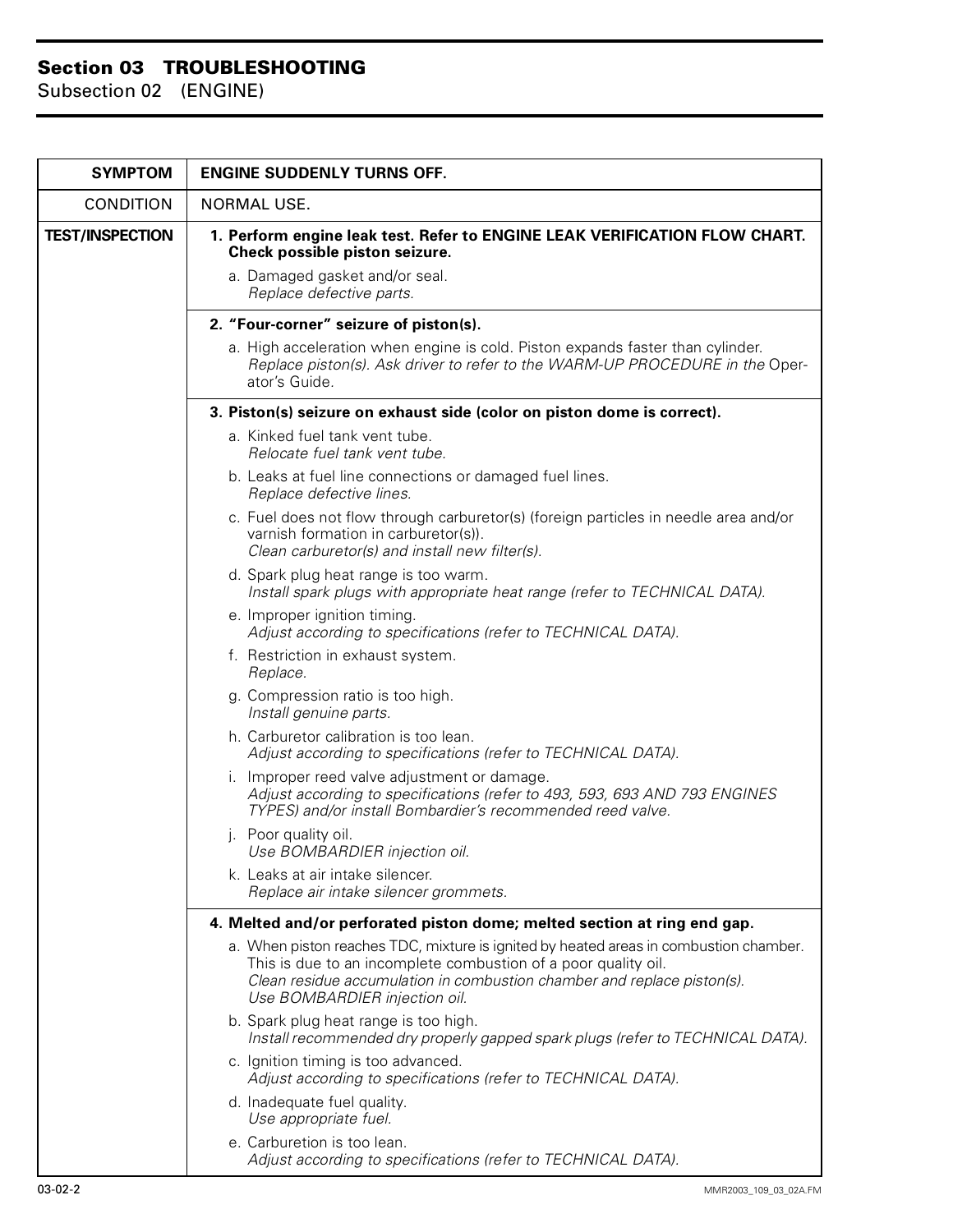| 5. Seized piston all around the circumference (dry surface).                                                                                                                                                                                                                                                                                     |
|--------------------------------------------------------------------------------------------------------------------------------------------------------------------------------------------------------------------------------------------------------------------------------------------------------------------------------------------------|
| a. Lack of oil, damaged oil line or defective injection pump.<br>Replace defective part(s).                                                                                                                                                                                                                                                      |
| 6. Grooves on intake side of piston only.                                                                                                                                                                                                                                                                                                        |
| a. Oil film eliminated by water (snow infiltration in engine). This can also be caused<br>by running engine on choke for too long. Excessive fuel will remove the oil film on<br>the piston and make marks.<br>Replace piston(s) and check if intake system leaks.                                                                               |
| 7. Piston color is dark due to seizure on intake and exhaust sides.                                                                                                                                                                                                                                                                              |
| a. Cooling system leaks and lowers coolant level.<br>Proceed with a leakage test (refer to LIQUID COOLING SYSTEM) and repair as<br>required. Add coolant in cooling system until appropriate level is reached.                                                                                                                                   |
| b. Accumulation of foreign particles in needle valve and/or main jet area.<br>Clean carburetor(s).                                                                                                                                                                                                                                               |
| 8. Cracked or broken piston(s).                                                                                                                                                                                                                                                                                                                  |
| a. Cracked or broken piston(s) due to excessive piston/cylinder clearance or engine<br>overrevving.<br>Replace piston(s). Check piston/cylinder clearance (refer to TECHNICAL DATA).<br>Adjust drive pulley according to specifications (refer to TECHNICAL DATA)<br>and/or clean pulley sheaves if they are contaminated with greasy particles. |
| 9. DPM manifold air vent is obstructed.                                                                                                                                                                                                                                                                                                          |
| a. Carburetion is too lean.<br>Ensure proper air vent.                                                                                                                                                                                                                                                                                           |

| <b>SYMPTOM</b>         | PISTON RING AND CYLINDER SURFACES ARE SCRATCHED.                                                                                                   |
|------------------------|----------------------------------------------------------------------------------------------------------------------------------------------------|
| <b>CONDITION</b>       | NORMAL USE.                                                                                                                                        |
| <b>TEST/INSPECTION</b> | 1. Check oil quality.                                                                                                                              |
|                        | a. Poor quality oil.<br>Use BOMBARDIER injection oil.                                                                                              |
|                        | 2. Check injection pump and its hoses.                                                                                                             |
|                        | a. Inadequate injection pump adjustment and/or defective hoses.<br>Adjust pump according to specifications (refer to ENGINE) and/or replace hoses. |

| <b>SYMPTOM</b>         | <b>ENGINE DOES NOT OFFER MAXIMUM POWER AND/OR DOES NOT REACH</b><br><b>MAXIMUM OPERATING RPM.</b> |
|------------------------|---------------------------------------------------------------------------------------------------|
| <b>CONDITION</b>       | NORMAL USE.                                                                                       |
| <b>TEST/INSPECTION</b> | 1. Check spark plug condition and gap.                                                            |
|                        | a. Fouled spark plugs or wrong spark plug gap.<br>Install new properly gapped spark plugs.        |
|                        | 2. Check if there is water in fuel.                                                               |
|                        | a. There is water in fuel.<br>Drain fuel system, then fill with appropriate fuel.                 |
|                        | 3. Check items listed in ENGINE RUNS OUT OF FUEL<br>(refer to FUEL AND OIL SYSTEM subsection).    |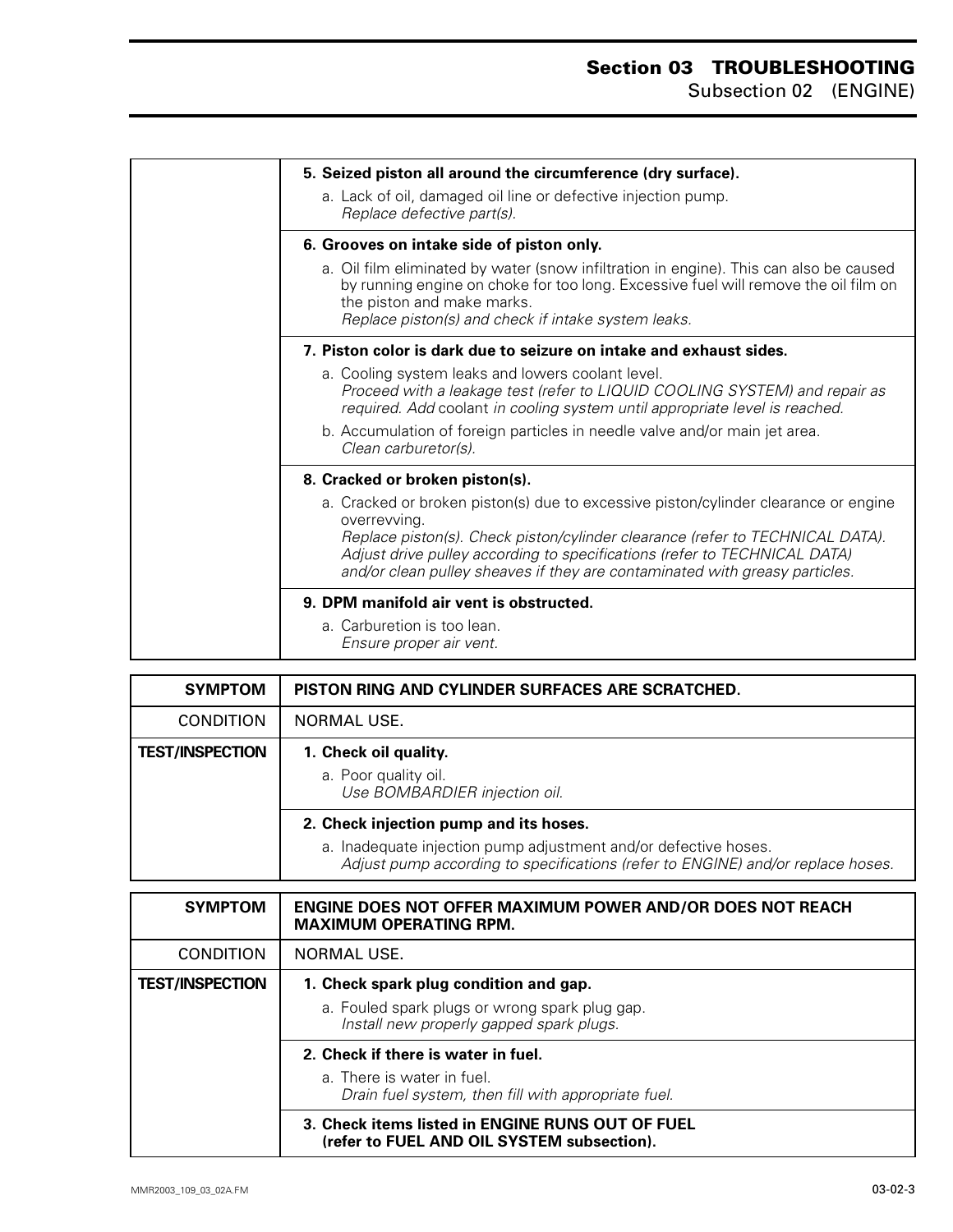| 4. Check carburetor adjustments and cleanliness.                                                                                                                             |
|------------------------------------------------------------------------------------------------------------------------------------------------------------------------------|
| a. Inadequate carburetor adjustments or dirt accumulation.<br>Adjust according to specifications (refer to TECHNICAL DATA) or clean.                                         |
| 5. Check drive belt.<br>a. Worn belt.<br>Replace belt if width is 3 mm (1/8 in) less than nominal dimension<br>(refer to TECHNICAL DATA).                                    |
| 6. Check track adjustment.                                                                                                                                                   |
| a. Too much tension and/or improper alignment.<br>Align track and adjust its tension to specifications (refer to TECHNICAL DATA).                                            |
| 7. Check drive pulley.                                                                                                                                                       |
| a. Improper calibration screw adjustments (TRA pulley) and/or worn bushing(s).<br>Adjust according to specifications (refer to TECHNICAL DATA) and/or replace<br>bushing(s). |
| 8. Check driven pulley.                                                                                                                                                      |
| a. Worn bushing and/or spring tension.<br>Replace spring and/or adjust its tension according to specifications<br>(refer to TECHNICAL DATA).                                 |
| 9. Check exhaust system.                                                                                                                                                     |
| a. Restriction or exhaust system leakage.<br>Replace damaged parts and/or reseal with Ultra Copper (refer to 593 HO and 793<br><b>ENGINE TYPES).</b>                         |
| 10. Check ignition timing.                                                                                                                                                   |
| a. Decrease in power due to delayed ignition.<br>Adjust according to specifications (refer to TECHNICAL DATA).                                                               |
| 11. Check engine compression.                                                                                                                                                |
| a. Worn piston(s) and ring(s).<br>Replace (refer to TECHNICAL DATA for specifications).                                                                                      |
| 12. Check engine cooling system.                                                                                                                                             |
| a. Coolant level is low, cap fails to pressurize system or air circulates through lines.<br>Adjust level, replace cap or bleed cooling system.                               |
| 13. Check reed valve.                                                                                                                                                        |
| a. Improper tightness and/or opening.<br>Replace or adjust. Refer to proper ENGINE subsection.                                                                               |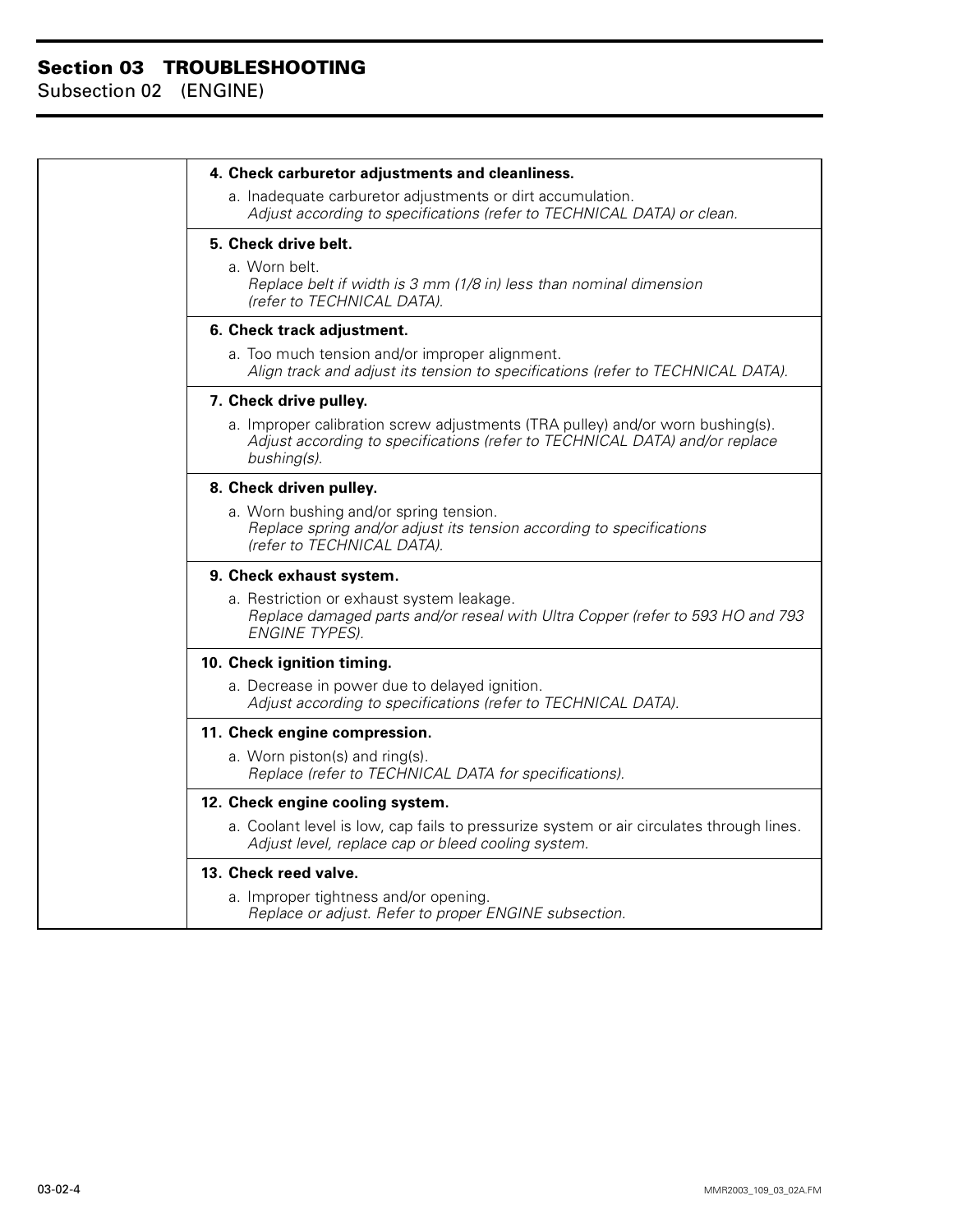| <b>SYMPTOM</b>         | <b>ENGINE DETONATION AT MAXIMUM RPM.</b>                                                                                    |
|------------------------|-----------------------------------------------------------------------------------------------------------------------------|
| <b>CONDITION</b>       | NORMAL USE.                                                                                                                 |
| <b>TEST/INSPECTION</b> | 1. Check which type of fuel is used.                                                                                        |
|                        | a. Octane number is too low and/or alcohol level is too high.<br>Use recommended fuel type.                                 |
|                        | 2. Check spark plug type.                                                                                                   |
|                        | a. Improper spark plug heat range.<br>Install recommended spark plugs (refer to TECHNICAL DATA).                            |
|                        | 3. Check exhaust system.                                                                                                    |
|                        | a. Too much restriction.<br>Replace.                                                                                        |
|                        | 4. Check ignition timing.                                                                                                   |
|                        | a. Timing is too advanced.<br>Adjust according to specifications (refer to TECHNICAL DATA).                                 |
|                        | 5. Check carburetion.                                                                                                       |
|                        | a. Fouled and/or improper carburetor components.<br>Clean or replace according to specifications (refer to TECHNICAL DATA). |
|                        | 6. Check compression ratio and combustion chamber volume.                                                                   |
|                        | a. Compression ratio is too high.<br>Install genuine parts.                                                                 |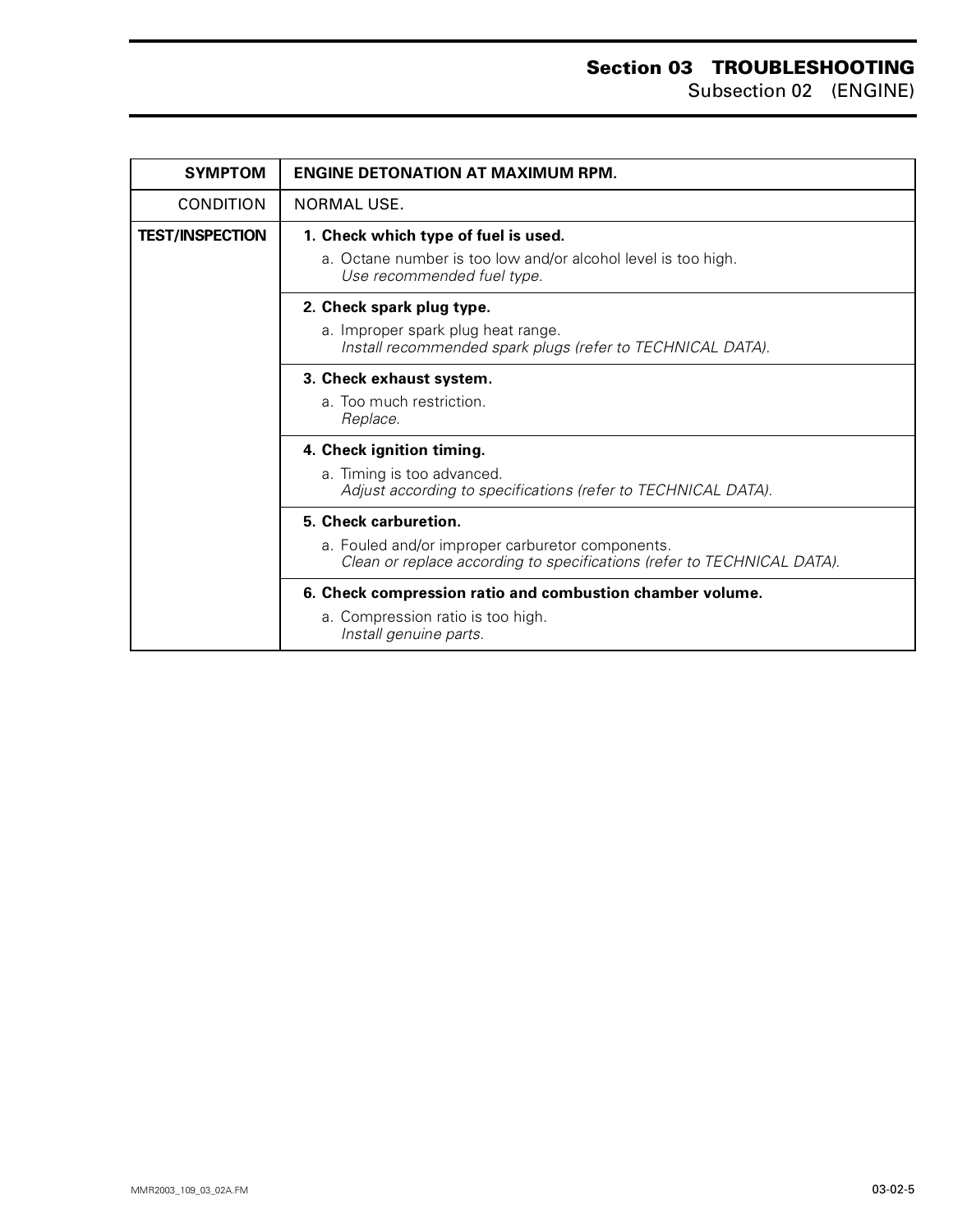| <b>SYMPTOM</b>         | <b>ENGINE TURNS OVER BUT FAILS TO START.</b>                                                                                                                                                                                                                                 |
|------------------------|------------------------------------------------------------------------------------------------------------------------------------------------------------------------------------------------------------------------------------------------------------------------------|
| <b>CONDITION</b>       | NORMAL USE.                                                                                                                                                                                                                                                                  |
| <b>TEST/INSPECTION</b> | 1. Check switches.                                                                                                                                                                                                                                                           |
|                        | a. Ignition switch, emergency cut-out switch or tether switch is OFF.<br>Place all switches in the RUN or ON position. If it still does not work, connect DESS<br>switch BK/GN and BK/WH wires together (harness side).                                                      |
|                        | 2. Check starting procedure in Operator's Guide.                                                                                                                                                                                                                             |
|                        | a. Mixture too lean.<br>Use choke as described in Operator's Guide.                                                                                                                                                                                                          |
|                        | a. Mixture too rich.<br>Do not overchoke or use choke with a warm engine. Use choke as described in<br>Operator's Guide.                                                                                                                                                     |
|                        | 3. Check amount of fuel on spark plug.                                                                                                                                                                                                                                       |
|                        | a. Flooded engine (spark plug wet when removed).<br>Do not overprime or overchoke. Remove wet spark plugs, turn ignition switch to<br>OFF and crank engine several times. Install clean dry properly gapped spark plugs.<br>Start engine following usual starting procedure. |
|                        | 4. Check fuel lines.                                                                                                                                                                                                                                                         |
|                        | a. No fuel to the engine (spark plugs dry when removed).<br>Check fuel tank level; turn fuel valve on if applicable; check fuel filter, replace if<br>clogged; check condition of fuel and impulse lines and their connections.                                              |
|                        | 5. Check engine compression.                                                                                                                                                                                                                                                 |
|                        | a. Insufficient engine compression.<br>Replace defective part(s) (ex.: piston(s), ring(s), etc.).                                                                                                                                                                            |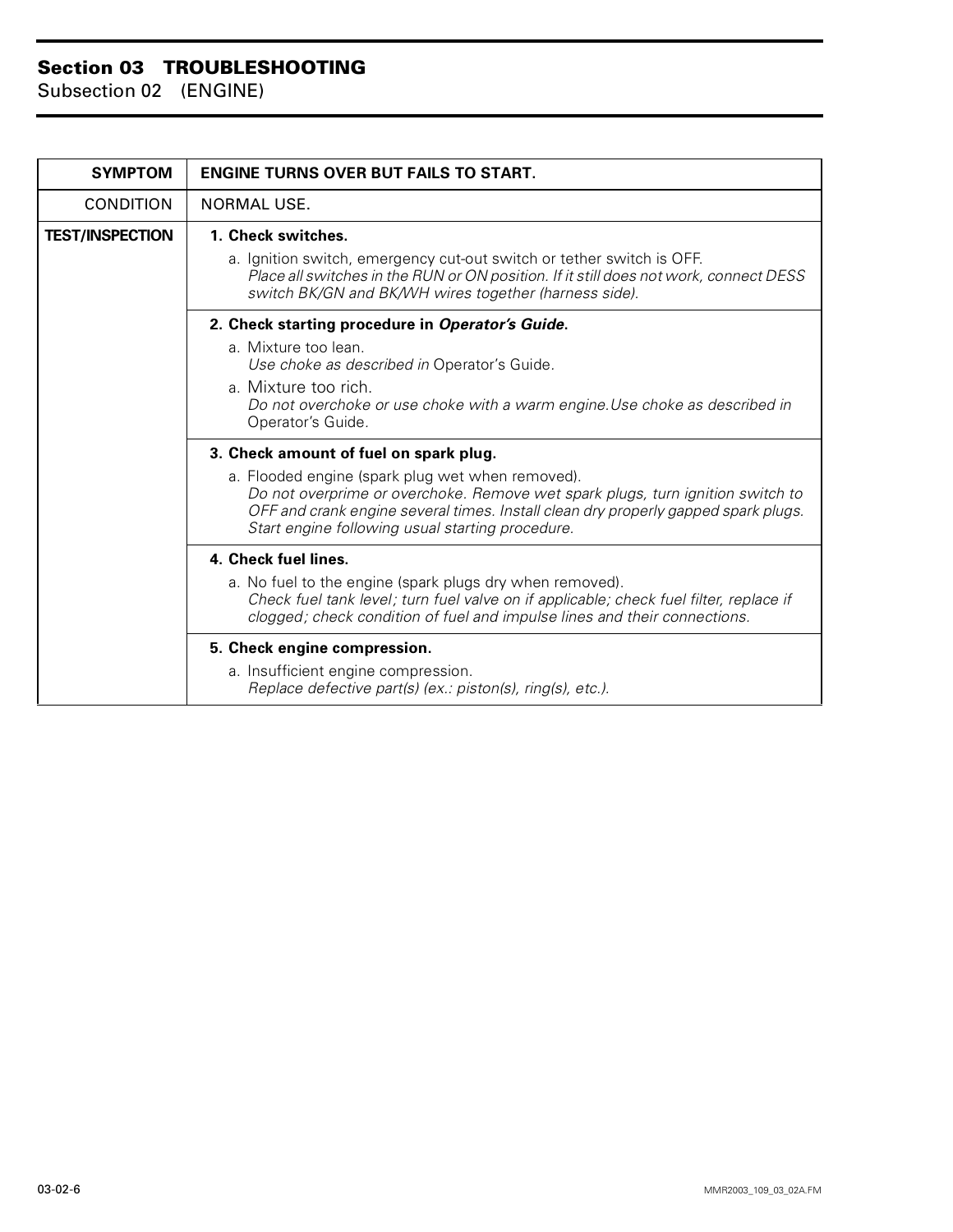### **Section 03 TROUBLESHOOTING** Subsection 02 (ENGINE)

| <b>SYMPTOM</b>         | <b>IRREGULAR ENGINE IDLE.</b>                                                                    |
|------------------------|--------------------------------------------------------------------------------------------------|
| <b>CONDITION</b>       | NORMAL USE AFTER ENGINE WARM UP.                                                                 |
| <b>TEST/INSPECTION</b> | 1. Check choke.                                                                                  |
|                        | a. Choke plunger may be partially opened.<br>Readjust.                                           |
|                        | 2. Check carburetor adapter.                                                                     |
|                        | a. Air enters through a crack.<br>Replace.                                                       |
|                        | 3. Check air screw position.                                                                     |
|                        | a. Inadequate fuel/air mixture.<br>Adjust according to specifications (refer to TECHNICAL DATA). |
|                        | 4. Check dimension of pilot jet.                                                                 |
|                        | a. Inadequate fuel/air mixture.<br>Adjust according to specifications (refer to TECHNICAL DATA). |
|                        | 5. Check reed valve.                                                                             |
|                        | a. Improper tightness and/or opening.<br>Replace or adjust. Refer to proper ENGINE subsection.   |
|                        | 6. Perform engine leak test.                                                                     |
|                        | a. Leaking gaskets allow air to enter in engine.<br>Replace defective parts.                     |
|                        | 7. DPM manifold air vent is obstructed.                                                          |
|                        | a. Carburetion is too lean.<br>Ensure proper air vent.                                           |

| <b>SYMPTOM</b>         | <b>HIGH ENGINE OPERATING TEMPERATURE</b>                                                                                                                                                                                 |
|------------------------|--------------------------------------------------------------------------------------------------------------------------------------------------------------------------------------------------------------------------|
| <b>CONDITION</b>       | NORMAL USE.                                                                                                                                                                                                              |
| <b>TEST/INSPECTION</b> | 1. Check temperature gauge sensor.                                                                                                                                                                                       |
|                        | a. False reading.<br>Check terminal connections. If problem persists, replace sensor.                                                                                                                                    |
|                        | 2. Check snow deflector.                                                                                                                                                                                                 |
|                        | a. No snow deflector at rear of tunnel.<br>Install the snow deflector.                                                                                                                                                   |
|                        | 3. Check coolant level and check if there is air infiltration in the system or if there<br>are leaks in gasket areas.                                                                                                    |
|                        | a. Low coolant level or air in system.<br>Add coolant until recommended level is reached, bleed system and/or tighten<br>clamps. Proceed with a leakage test (refer to LIQUID COOLING SYSTEM) and<br>repair as required. |
|                        | 4. Check if coolant flows through system properly.                                                                                                                                                                       |
|                        | a. Foreign particles and/or broken coolant pump impeller.<br>Clean cooling system and/or replace coolant pump impeller.                                                                                                  |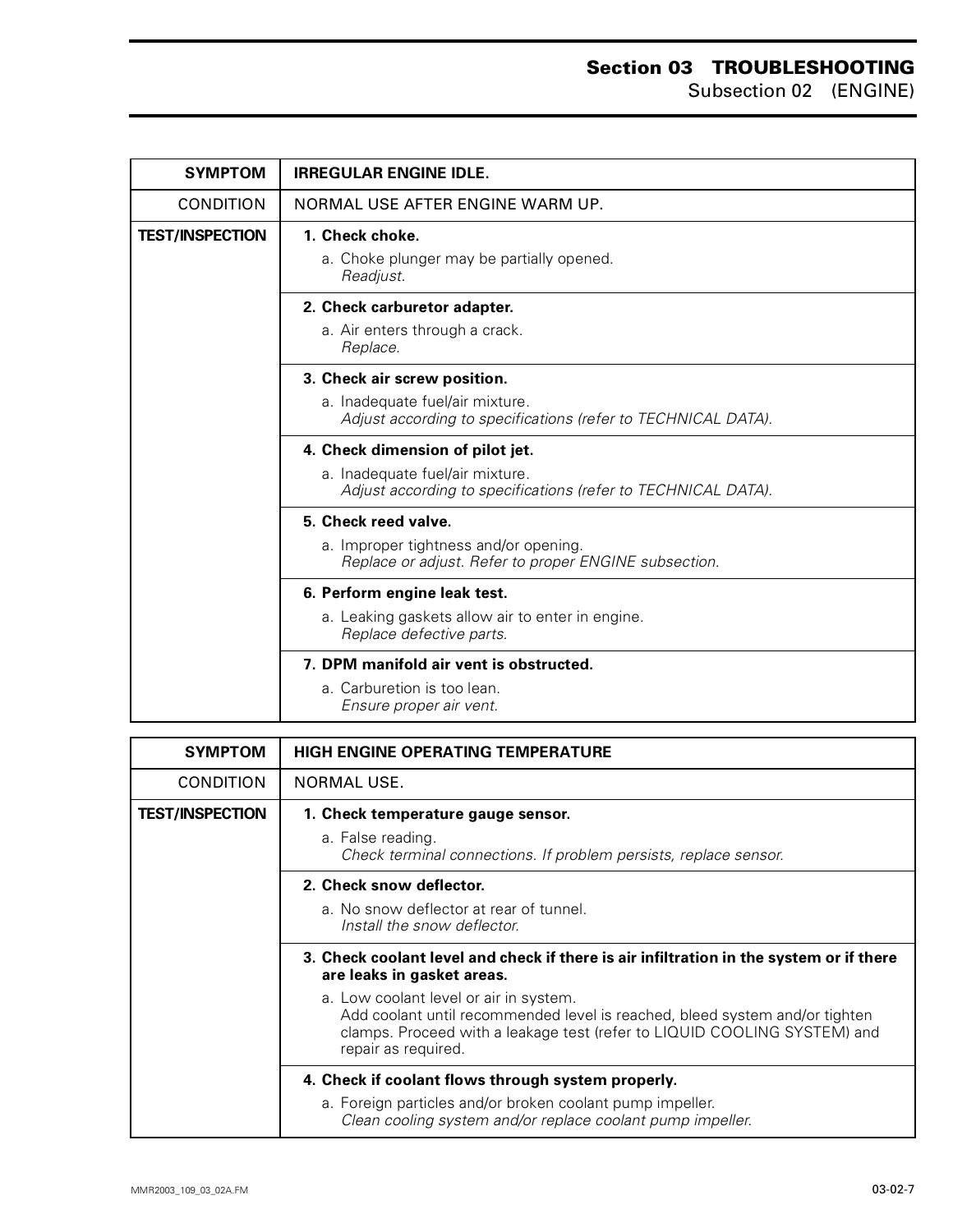| 5. Check thermostat.                                                                                                                                               |
|--------------------------------------------------------------------------------------------------------------------------------------------------------------------|
| a. Thermostat reacts slowly or not at all.<br>Replace.                                                                                                             |
| 6. Check antifreeze concentration.                                                                                                                                 |
| a. Antifreeze concentration is too high.<br>Adjust concentration according to Bombardier's recommendations.                                                        |
| 7. Check tank cap.                                                                                                                                                 |
| a. Cap does not hold pressure.<br>Replace.                                                                                                                         |
| 8. Check carburetion.                                                                                                                                              |
| a. Improperly adjusted or inadequate carburetor components.<br>Adjust according to specifications (refer to TECHNICAL DATA) or replace<br>inadequate component(s). |
| 9. Check cylinder head gaskets.                                                                                                                                    |
| a. Worn gaskets.<br>Replace.                                                                                                                                       |
| 10. Check ignition timing.                                                                                                                                         |
| a. Ignition timing is too advanced.<br>Adjust according to specifications (refer to TECHNICAL DATA).                                                               |
| 11. Check if there are leaks at air intake silencer and/or engine crankcase.                                                                                       |
| a. Leak(s).<br>Repair or replace.                                                                                                                                  |
| 12. Check condition and heat range of spark plugs.                                                                                                                 |
| a. Melted spark plug tip or inadequate heat range.<br>Replace.                                                                                                     |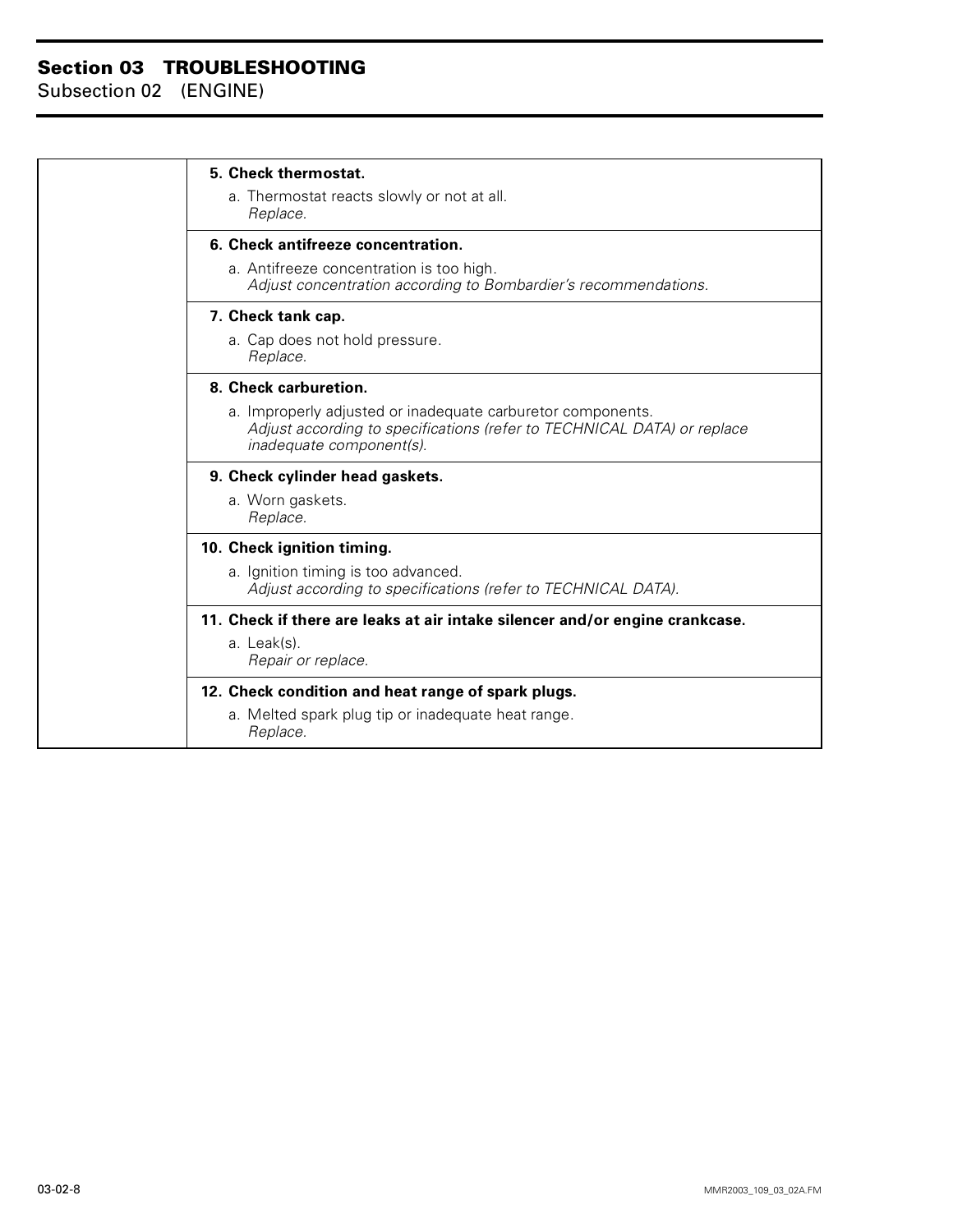| <b>SYMPTOM</b>         | <b>ENGINE EQUIPPED WITH RAVE VALVE DOES NOT REACH ITS FULL</b><br>OPERATING RPM (500 TO 1000 RPM SLOWER). |
|------------------------|-----------------------------------------------------------------------------------------------------------|
| <b>CONDITION</b>       | <b>NORMAL USE.</b>                                                                                        |
| <b>TEST/INSPECTION</b> | 1. Check RAVE valve pistons.                                                                              |
|                        | a. Valve piston(s) is (are) not screwed to the bottom.<br>Screw valve piston(s) to bottom.                |
|                        | 2. Check that valve moves freely.                                                                         |
|                        | a. Valve stuck in closed position.<br>Clean.                                                              |
|                        | 3. Check RAVE valve stems.                                                                                |
|                        | a. Bent RAVE valve stem(s).<br>Replace.                                                                   |
|                        | 4. Check RAVE valves.                                                                                     |
|                        | a. Jammed valve(s).<br>Clean.                                                                             |
|                        | 5. Check tension of RAVE springs.                                                                         |
|                        | a. Inadequate spring tension.<br>Replace.                                                                 |
|                        | 6. Check RAVE pressure holes.                                                                             |
|                        | a. Clogged holes.<br>Clean.                                                                               |
|                        | 7. Check clamps or sleeves.                                                                               |
|                        | a. Damaged clamp(s) or sleeve(s).<br>Replace.                                                             |
|                        | 8. Check exhaust tightness.                                                                               |
|                        | a. Exhaust system is leaking leading to a too low back pressure.<br>Replaces parts and reseal.            |

| <b>SYMPTOM</b>         | ENGINE EQUIPPED WITH RAVE. ENGINE HESITATES AT LOW OR MID-SPEED AND<br><b>REACHES MAXIMUM PERFORMANCE ONLY AFTER A WHILE.</b> |
|------------------------|-------------------------------------------------------------------------------------------------------------------------------|
| <b>CONDITION</b>       | NORMAL USE.                                                                                                                   |
| <b>TEST/INSPECTION</b> | 1. Check RAVE valve spring(s).                                                                                                |
|                        | a. Spring tension is too low or spring(s) is (are) broken.<br>Replace.                                                        |
|                        | 2. Check RAVE valve cover red adjustment screws.                                                                              |
|                        | a. Adjustment screw(s) is (are) too loose.<br>Adjust according to ASSEMBLY PROCEDURE in appropriate engine subsections.       |
|                        | 3. Check RAVE valve movement (RAVE movement indicator P/N 861 725 800).                                                       |
|                        | a. Valve(s) is (are) stuck in open position.<br>Clean.                                                                        |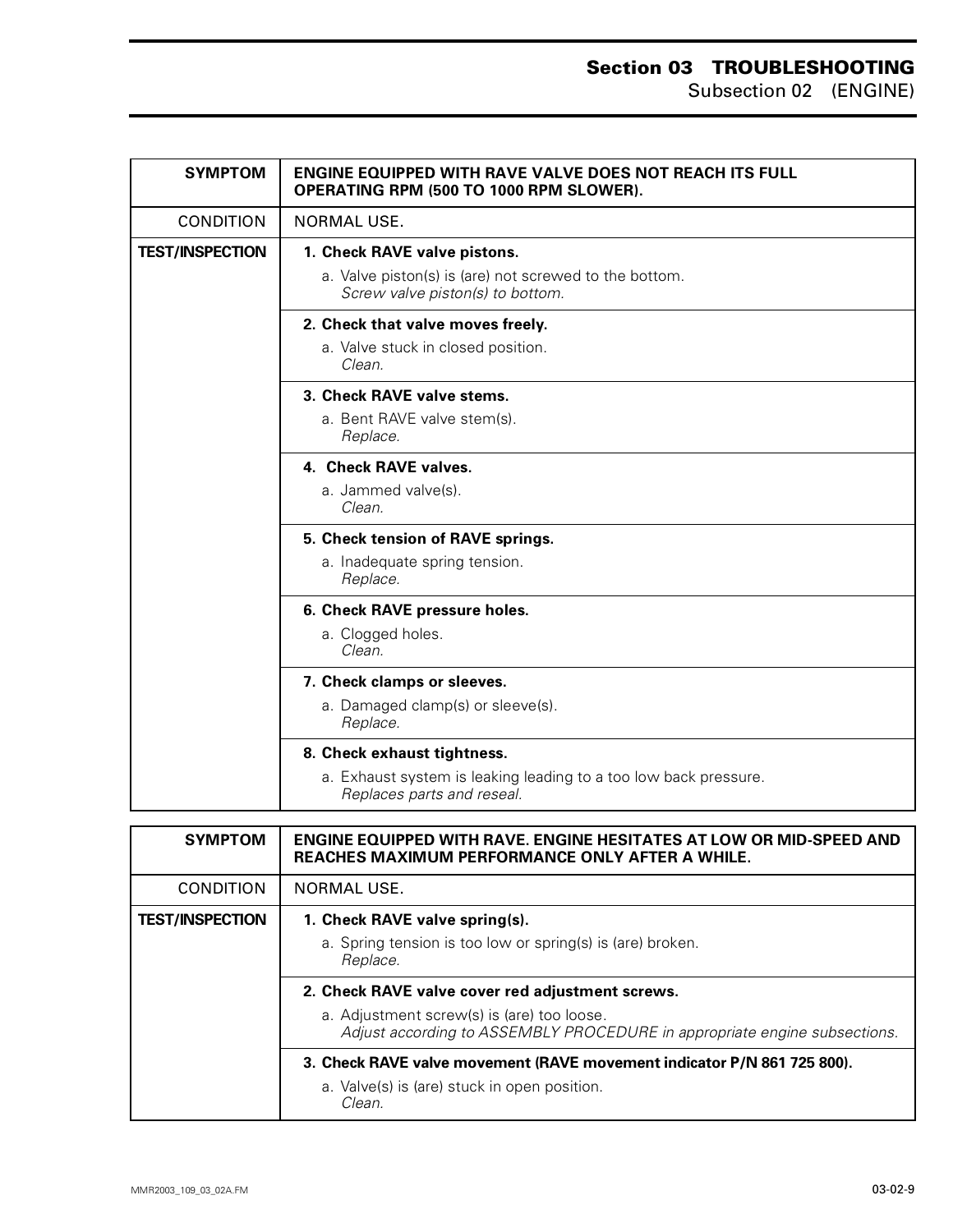| <b>SYMPTOM</b>         | <b>REWIND STARTER ROPE DOES NOT REWIND.</b>                     |
|------------------------|-----------------------------------------------------------------|
| <b>CONDITION</b>       | NORMAL USE.                                                     |
| <b>TEST/INSPECTION</b> | 1. Check rewind spring.<br>a. Broken spring.<br>Replace spring. |

| <b>SYMPTOM</b>         | <b>REWIND STARTER PAWL DOES NOT ENGAGE.</b>                              |
|------------------------|--------------------------------------------------------------------------|
| <b>CONDITION</b>       | NORMAL USE.                                                              |
| <b>TEST/INSPECTION</b> | 1. Check stopper spring.                                                 |
|                        | a. Broken stopper spring.<br>Replace.                                    |
|                        | 2. Check pawl and pawl lock.                                             |
|                        | a. Pawl and pawl lock have stuck together because of heat.<br>Replace.   |
|                        | 3. Check pawl and rope sheave.                                           |
|                        | a. Pawl and rope sheave have stuck together because of heat.<br>Replace. |

| <b>SYMPTOM</b>         | <b>ENGINE PINGING.</b>                                                                                                                                |
|------------------------|-------------------------------------------------------------------------------------------------------------------------------------------------------|
| <b>CONDITION</b>       | NORMAL USE.                                                                                                                                           |
| <b>TEST/INSPECTION</b> | 1. Check fuel lines.                                                                                                                                  |
|                        | a. Bent fuel lines (preventing fuel from flowing through).<br>Relocate or replace fuel lines.                                                         |
|                        | 2. Check if carburetor(s) is (are) clean.                                                                                                             |
|                        | a. Dirt prevents fuel from flowing through.<br>Clean.                                                                                                 |
|                        | 3. Check ignition timing.                                                                                                                             |
|                        | a. Timing is too advanced.<br>Adjust according to specifications (refer to TECHNICAL DATA).                                                           |
|                        | 4. Check compression ratio.                                                                                                                           |
|                        | a. Compression ratio is too high.<br>Replace inadequate part(s) to obtain manufacturer's recommended compression<br>ratio or use a higher grade fuel. |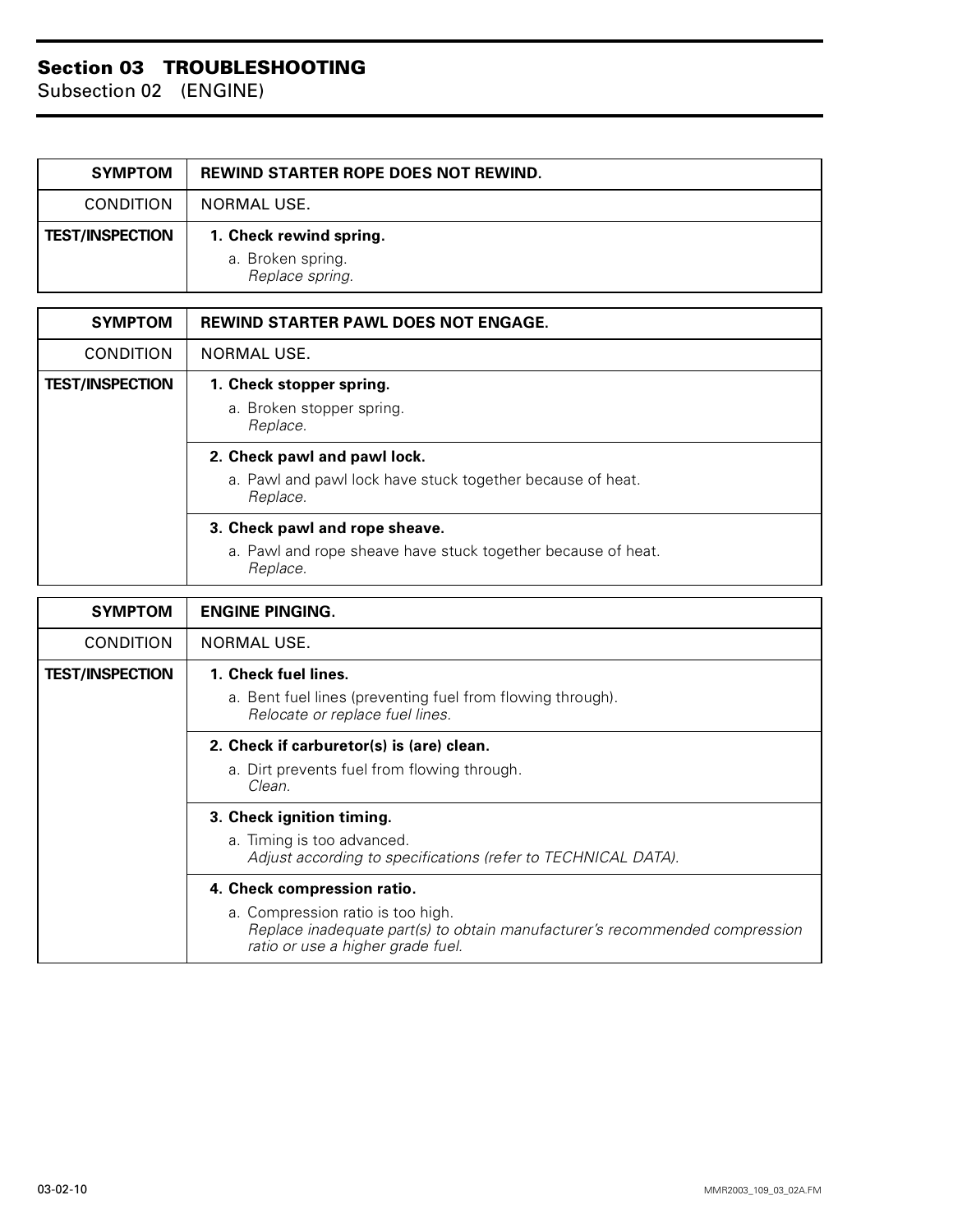| <b>SYMPTOM</b>         | <b>ENGINE GENERATES A LOT OF VIBRATIONS.</b>                                                                                                                                                 |
|------------------------|----------------------------------------------------------------------------------------------------------------------------------------------------------------------------------------------|
| <b>CONDITION</b>       | NORMAL USE.                                                                                                                                                                                  |
| <b>TEST/INSPECTION</b> | 1. Check engine supports and stopper.<br>a. Loose and/or broken supports or interference between support(s) and chassis.<br>Retighten to specification (refer to TECHNICAL DATA) or replace. |
|                        | 2. Check drive pulley (refer to VIBRATIONS ORIGINATING FROM DRIVE PULLEY).                                                                                                                   |
|                        | 3. Check carburetor synchronization.                                                                                                                                                         |
|                        | a. Throttle slide height is not the same on each carburetor and/or throttle slides open-<br>ing is unsynchronized.<br>Adjust throttle slide heights and throttle cable.                      |
|                        | 4. Check for crankshaft and bearings.                                                                                                                                                        |
|                        | a. Loose crankshaft bearings or uneven crankshaft.<br>Retighten or replace the parts.                                                                                                        |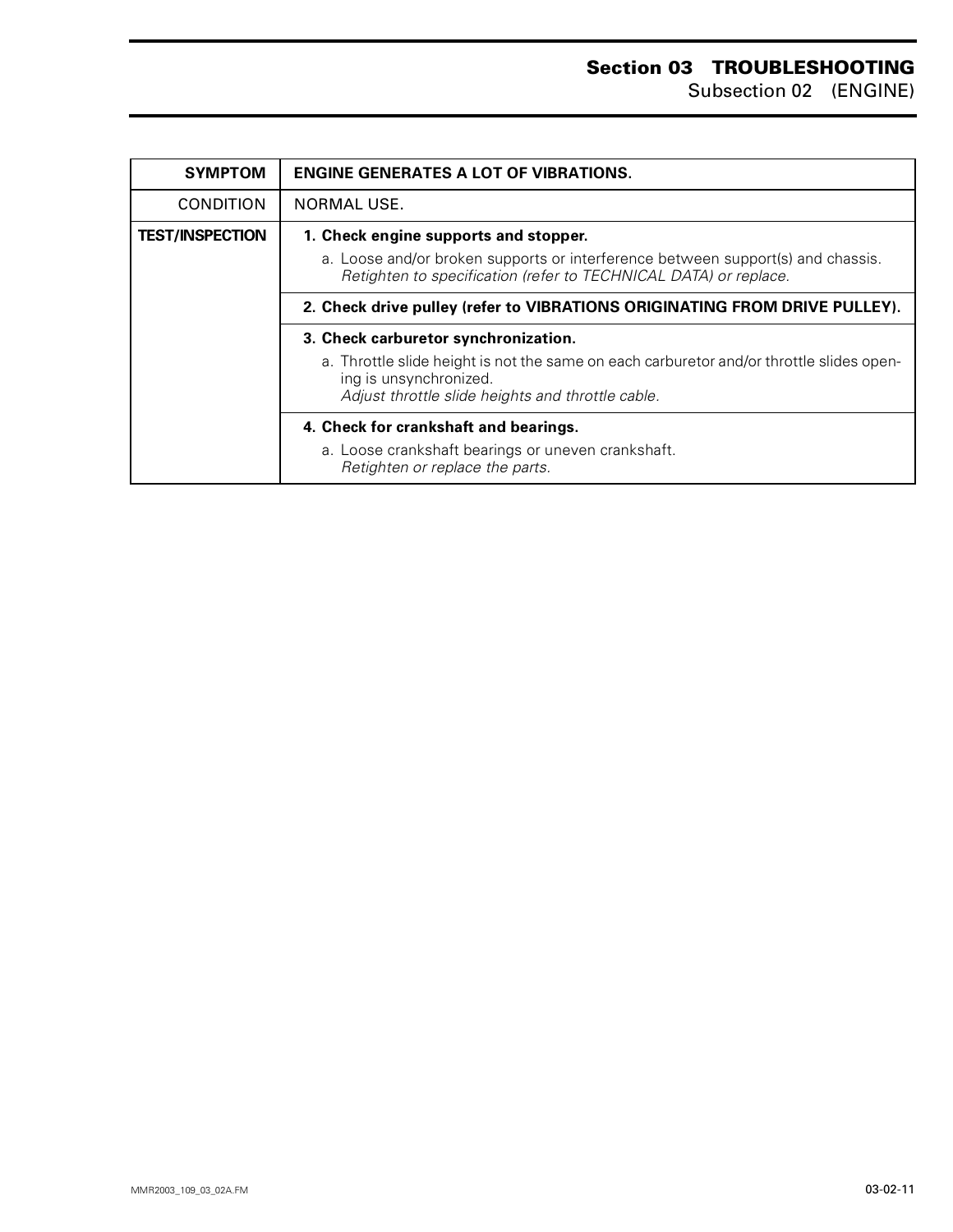## <span id="page-12-0"></span>**ENGINE LEAK VERIFICATION FLOW CHART**

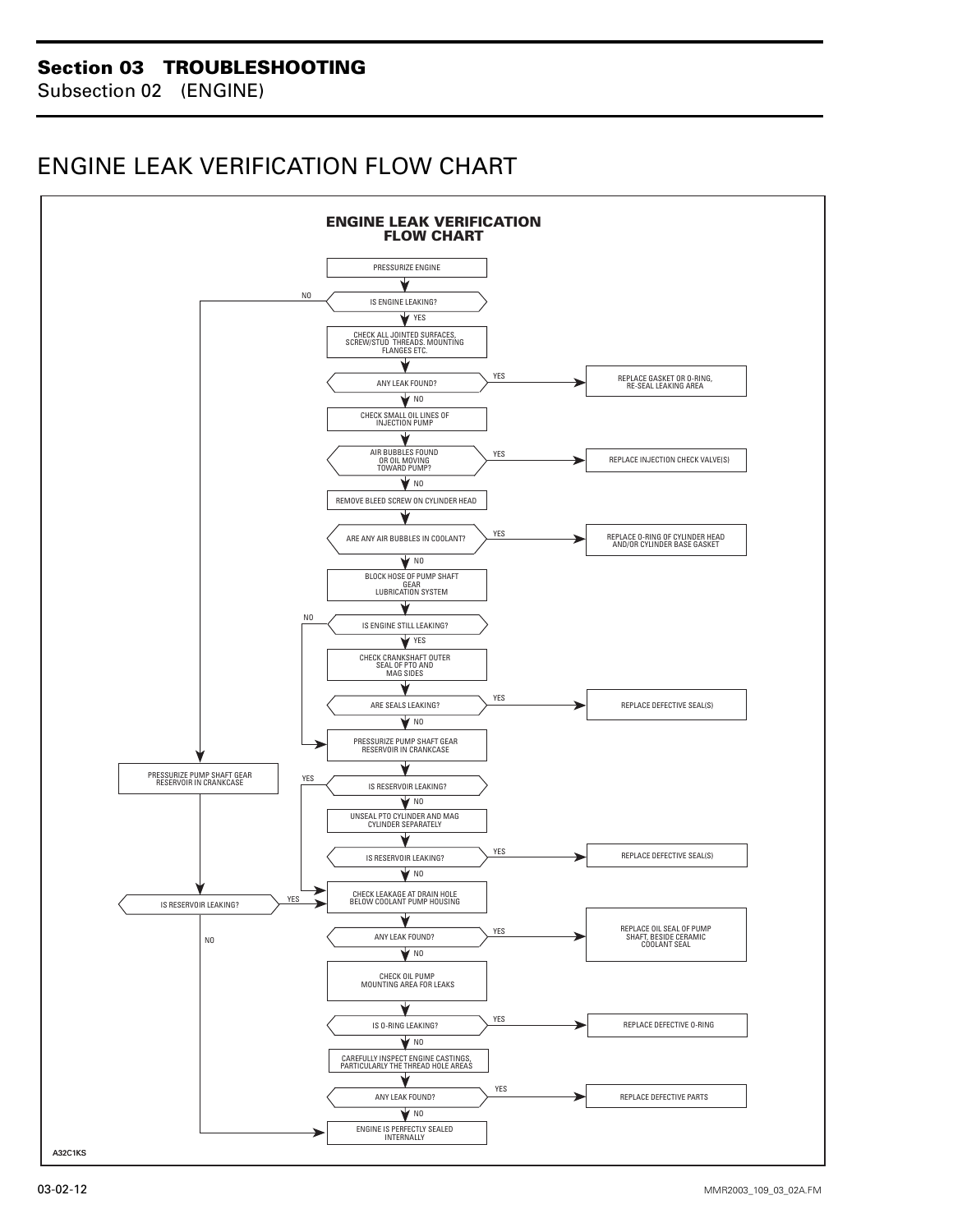## <span id="page-13-0"></span>**FUEL AND OIL SYSTEMS 0**

The following chart is provided to help diagnose the probable source of troubles. It should be used as a guideline. Some causes or corrections may not apply to a specific model.

| <b>SYMPTOM</b>         | <b>HIGH FUEL CONSUMPTION OR RICH MIXTURE.</b>                                                                                                                                               |
|------------------------|---------------------------------------------------------------------------------------------------------------------------------------------------------------------------------------------|
| <b>CONDITION</b>       | NORMAL USE.                                                                                                                                                                                 |
| <b>TEST/INSPECTION</b> | 1. Check fuel tank.<br>a. Perforated fuel tank.<br>Replace fuel tank.                                                                                                                       |
|                        | 2. Check fuel pump, reservoir and carburetor fittings.<br>a. Leaking fittings.<br>Replace defective part.                                                                                   |
|                        | 3. Check choke adjustment.<br>a. Fuel flows through choke circuit while engine runs.<br>Readjust choke.                                                                                     |
|                        | 4. Check float height in carburetor(s).<br>a. Fuel level is too high in float bowl(s).<br>Adjust according to specifications (refer to TECHNICAL DATA).                                     |
|                        | 5. Check needle valve on each carburetor.<br>a. Foreign particles prevent needle valve from closing and/or pounded seating area.<br>Clean or replace needle valve, then clean seating area. |

| <b>SYMPTOM</b>         | FUEL LEAKS IN ENGINE BASE WHEN ENGINE IS STOPPED.      |
|------------------------|--------------------------------------------------------|
| <b>CONDITION</b>       | NORMAL USE.                                            |
| <b>TEST/INSPECTION</b> | 1. Check items 3, 4 and 5 of HIGH FUEL CONSUMPTION.    |
|                        | 2. Check fuel pump diaphragm.<br>a. Cracked diaphragm. |
|                        | Replace.                                               |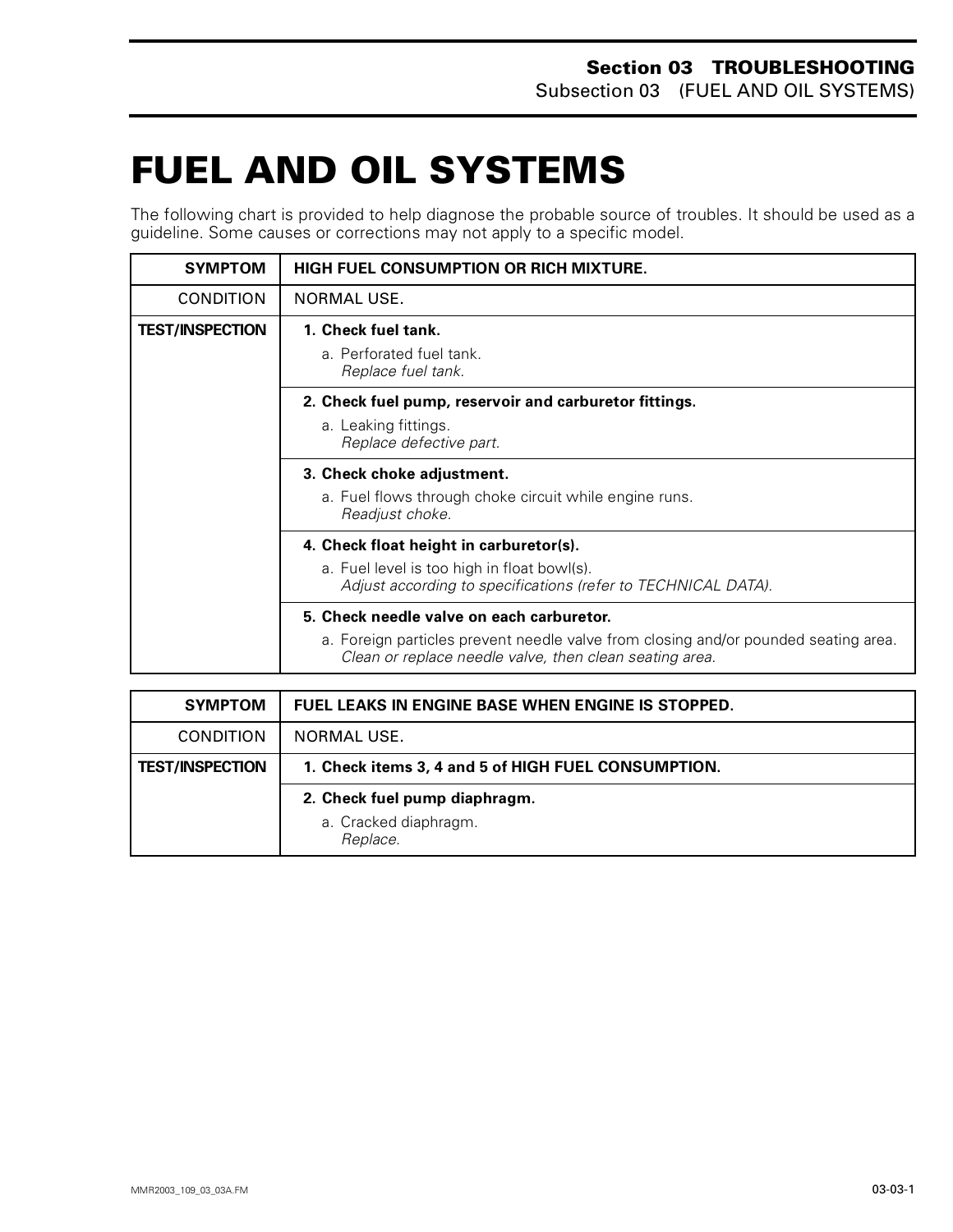Subsection 03 (FUEL AND OIL SYSTEMS)

| <b>SYMPTOM</b>         | <b>ENGINE LACKS POWER OR STALLS AT HIGH RPM.</b>    |
|------------------------|-----------------------------------------------------|
| <b>CONDITION</b>       | NORMAL USE.                                         |
| <b>TEST/INSPECTION</b> | 1. Check fuel tank vent hose.                       |
|                        | a. Kinked or clogged hose.<br>Relocate or replace.  |
|                        | 2. Check fuel filter.                               |
|                        | a. Clogged filter.<br>Replace.                      |
|                        | 3. Check fuel lines.                                |
|                        | a. Kinked or clogged lines.<br>Relocate or replace. |
|                        | 4. Check fuel pump flow.                            |
|                        | a. Check impulse hose.<br>Replace.                  |
|                        | b. Dried diaphragm.<br>Replace.                     |
|                        | 5. Check if carburetor(s) is (are) clean.           |
|                        | a. Varnish.<br>Clean.                               |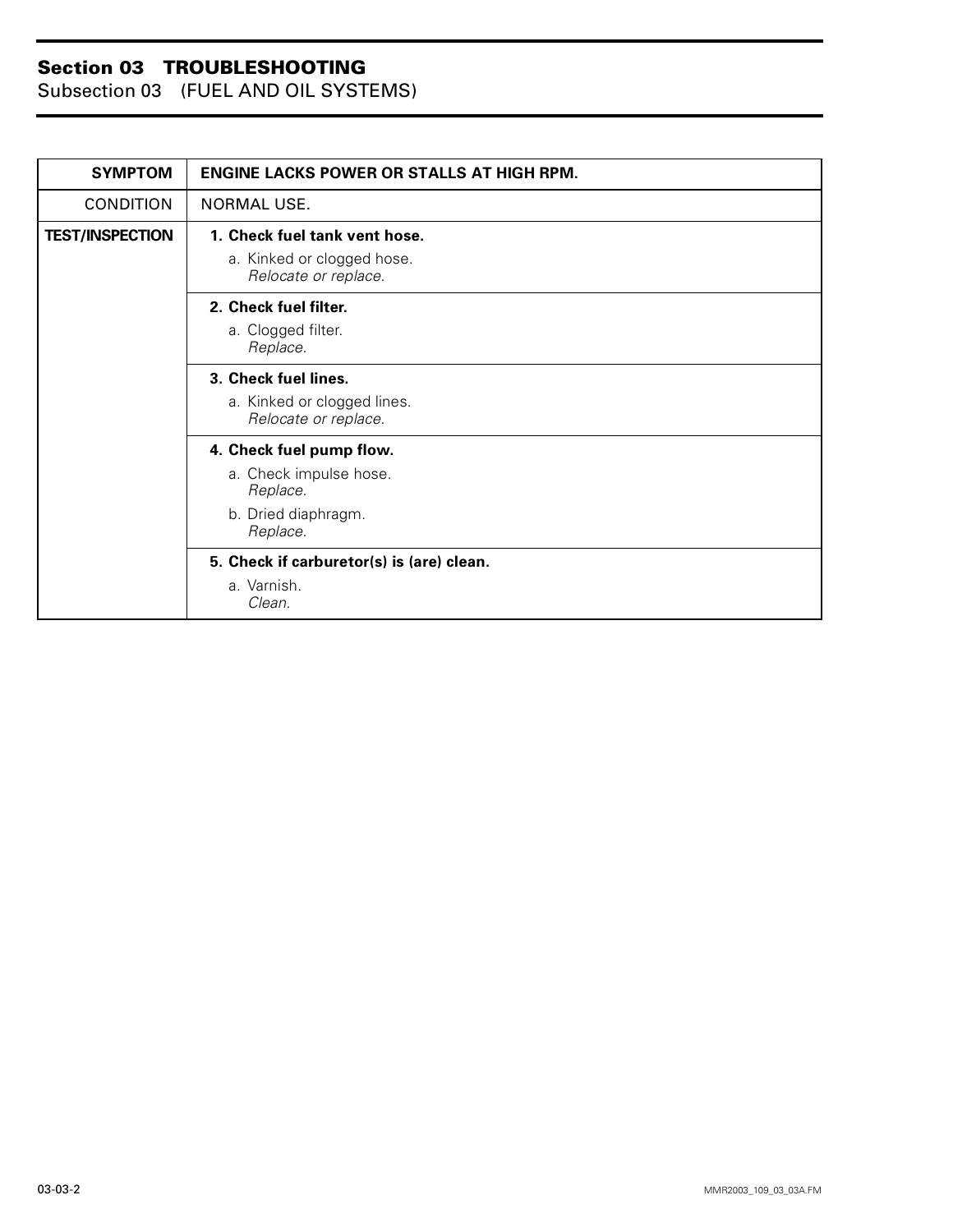Subsection 03 (FUEL AND OIL SYSTEMS)

| <b>SYMPTOM</b>         | HIGH INJECTION OIL CONSUMPTION.                                                                                                |
|------------------------|--------------------------------------------------------------------------------------------------------------------------------|
| <b>CONDITION</b>       | NORMAL USE.                                                                                                                    |
| <b>TEST/INSPECTION</b> | 1. Check oil injection pump adjustment.<br>a. Oil injection pump adjusted too rich.<br>Adjust.                                 |
|                        | 2. Check injection pump identification.<br>a. Wrong pump.<br>Replace with the appropriate pump. Refer to OIL INJECTION SYSTEM. |
|                        | 3. Check injection oil lines and their fitting.<br>a. Leaking lines and/or cover.<br>Replace defective part(s).                |
|                        | 4. Check injection pump cover gasket.<br>a. Broken gasket.<br>Replace.                                                         |
|                        | 5. Check nipple check valve.<br>a. Check valve stuck open.<br>Replace.                                                         |
|                        | 6. Check pump.<br>a. Defective pump.<br>Replace pump.                                                                          |
|                        | 7. Test pump shaft gear reservoir for leaks.<br>a. Leaking seal(s).<br>Replace seal(s).                                        |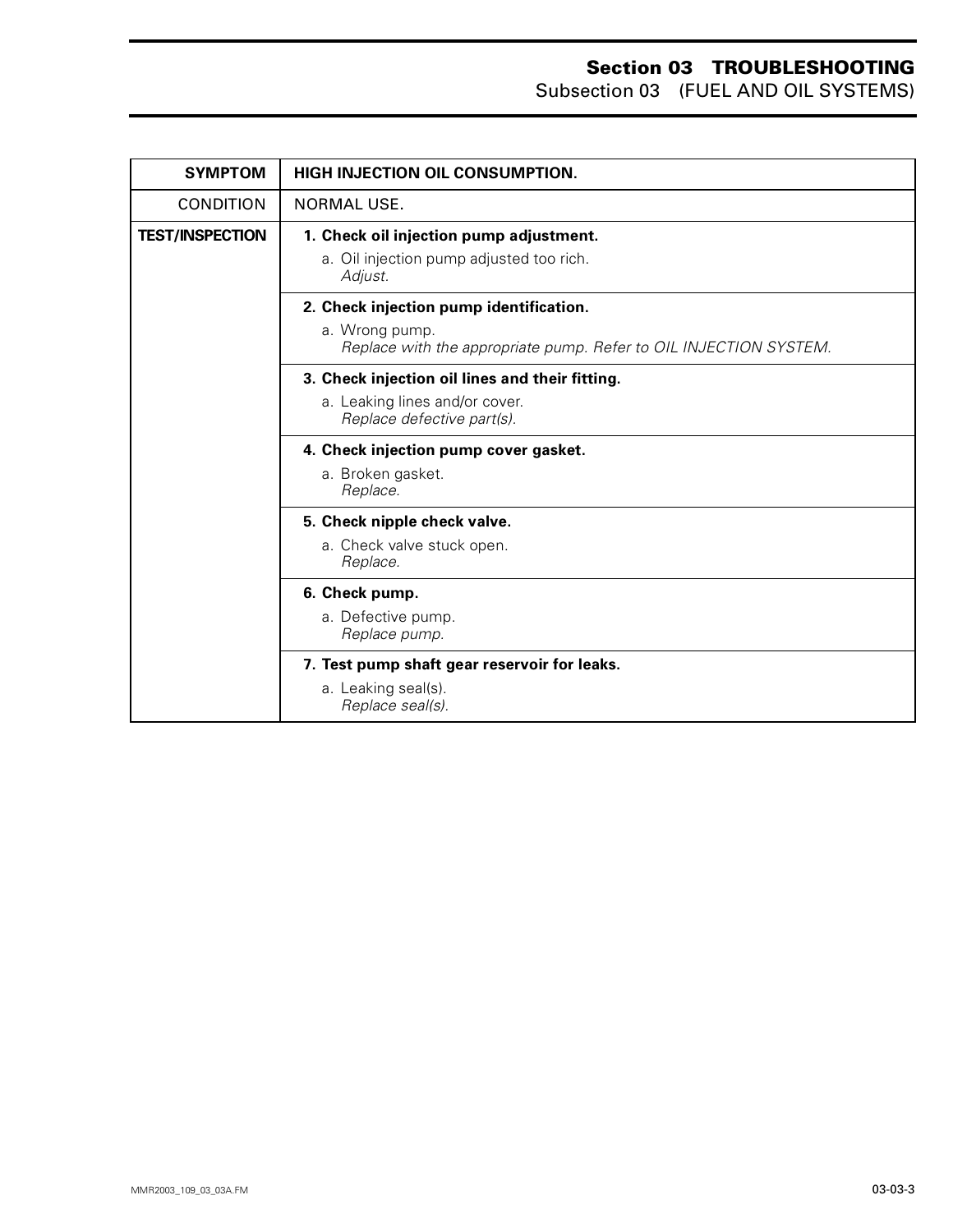Subsection 03 (FUEL AND OIL SYSTEMS)

| <b>SYMPTOM</b>         | <b>ENGINE LACKS FUEL (OR LEAN MIXTURE).</b>                                                                        |
|------------------------|--------------------------------------------------------------------------------------------------------------------|
| <b>CONDITION</b>       | NORMAL USE.                                                                                                        |
| <b>TEST/INSPECTION</b> | 1. Check fuel filter ball located in fuel tank. Ball must move freely.                                             |
|                        | a. Corrosion due to oxidation at installation.<br>Replace fuel filter.                                             |
|                        | 2. Check if lines are perforated, kinked, or if they leak at fittings.                                             |
|                        | a. Lines are too big for their fittings or are improperly routed.<br>Replace or properly relocate lines.           |
|                        | 3. Check fuel pump outlet flow.                                                                                    |
|                        | a. Dirt clogging fuel pump lines or torn membrane.<br>Clean or replace fuel pump.                                  |
|                        | 4. Check needle valve on each carburetor.                                                                          |
|                        | a. Dirt (varnish, foreign particle) clogging fuel line inlets.<br>Clean.                                           |
|                        | 5. Check main jet.                                                                                                 |
|                        | a. Dirt (varnish, foreign particle) accumulation at main jet.<br>Clean.                                            |
|                        | 6. Check float(s) height in carburetor bowl on each carburetor.                                                    |
|                        | a. Lack of fuel at high speed because float height is too low.<br>Adjust float height according to specifications. |

| <b>SYMPTOM</b>         | DPM SEEMS TO BE DEFECTIVE.                                                                                                                                                                                                                                                                                                                                                                                                           |
|------------------------|--------------------------------------------------------------------------------------------------------------------------------------------------------------------------------------------------------------------------------------------------------------------------------------------------------------------------------------------------------------------------------------------------------------------------------------|
| <b>CONDITION</b>       | <b>NORMAL USE.</b>                                                                                                                                                                                                                                                                                                                                                                                                                   |
| <b>TEST/INSPECTION</b> | 1. Check electrical connections.<br>a. Corroded terminals.<br>Clean or replace.                                                                                                                                                                                                                                                                                                                                                      |
|                        | 2. Fuel mixture is too rich or too poor.<br>a. Possible damage to DPM.<br>If DPM does not operate properly, unplug compensation solenoid connector while<br>engine is running. The carburetion is now identical to that of carburetors without a<br>DPM, provided that all pipe fittings are tight and that solenoid is in good condition,<br>(it must not be half-open). If problem is resolved with this procedure, DPM is faulty. |
|                        | 3. Check for DPM manifold leaking.<br>a. DPM manifold is leaking.<br>Repair or replace.                                                                                                                                                                                                                                                                                                                                              |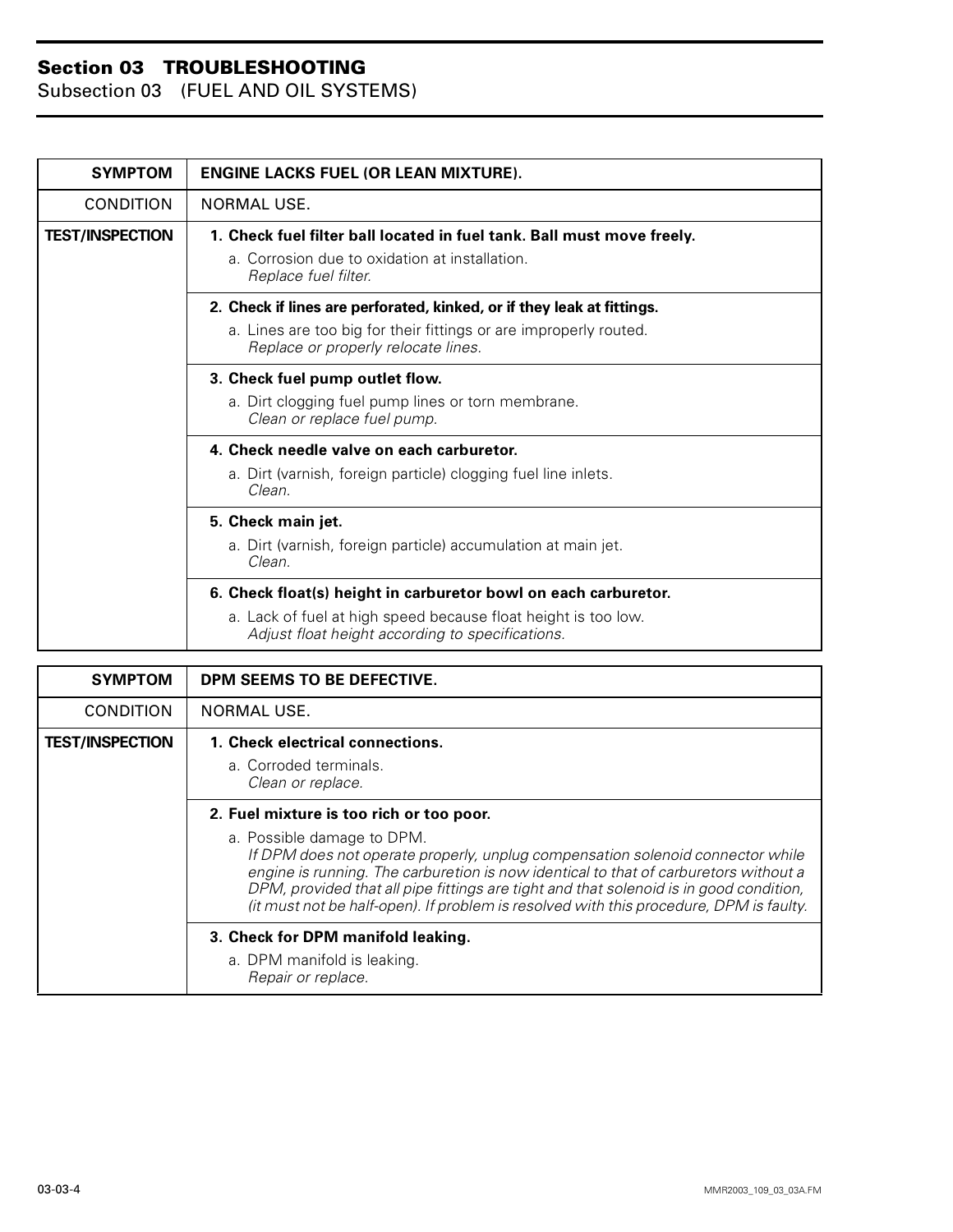## <span id="page-17-0"></span>**TRANSMISSION AND BRAKE SYSTEMS0**

The following charts are provided to help diagnose the probable source of troubles. It should be used as a guideline. Some causes or corrections may not apply to a specific model.

## **TRANSMISSION**

| <b>SYMPTOM</b>         | THE SNOWMOBILE ACCELERATES SLOWLY, ESPECIALLY FROM A STANDING<br>START.                                                                                                                                                                                                                                                                                                                        |
|------------------------|------------------------------------------------------------------------------------------------------------------------------------------------------------------------------------------------------------------------------------------------------------------------------------------------------------------------------------------------------------------------------------------------|
| CONDITION              | NORMAL USE.                                                                                                                                                                                                                                                                                                                                                                                    |
| <b>TEST/INSPECTION</b> | 1. Check drive belt condition.                                                                                                                                                                                                                                                                                                                                                                 |
|                        | a. Belt is too narrow (drive belt engagement is higher in drive pulley).<br>Replace belt if width is less than specified in DRIVE BELT.                                                                                                                                                                                                                                                        |
|                        | 2. Check distance between pulleys and/or drive belt deflection.                                                                                                                                                                                                                                                                                                                                |
|                        | a. Distance is too small between pulleys or deflection is too high<br>(drive belt engagement is higher in drive pulley).<br>Distance between pulleys on REV is not adjustable. If incorrect, engine rubber<br>mounts may be damaged, check and replace as required. Adjust drive belt height<br>according to specifications (refer to PULLEY DISTANCE AND ALIGNMENT and<br><b>DRIVE BELT).</b> |
|                        | 3. Check if driven pulley sliding half slides freely.                                                                                                                                                                                                                                                                                                                                          |
|                        | a. Jammed sliding half.<br>Replace.                                                                                                                                                                                                                                                                                                                                                            |
|                        | 4. Check spring tension of driven pulley sliding half.                                                                                                                                                                                                                                                                                                                                         |
|                        | a. Sliding half rotation is accelerated when spring tension is too weak.<br>Adjust according to specifications (refer to TECHNICAL DATA).                                                                                                                                                                                                                                                      |
|                        | 5. Refer to VIBRATIONS ORIGINATING FROM DRIVE PULLEY and VIBRATIONS<br><b>ORIGINATING FROM DRIVEN PULLEY and check items listed.</b>                                                                                                                                                                                                                                                           |
|                        | 6. Check drive pulley spring tension.                                                                                                                                                                                                                                                                                                                                                          |
|                        | a. Spring tension is too weak.<br>Replace.                                                                                                                                                                                                                                                                                                                                                     |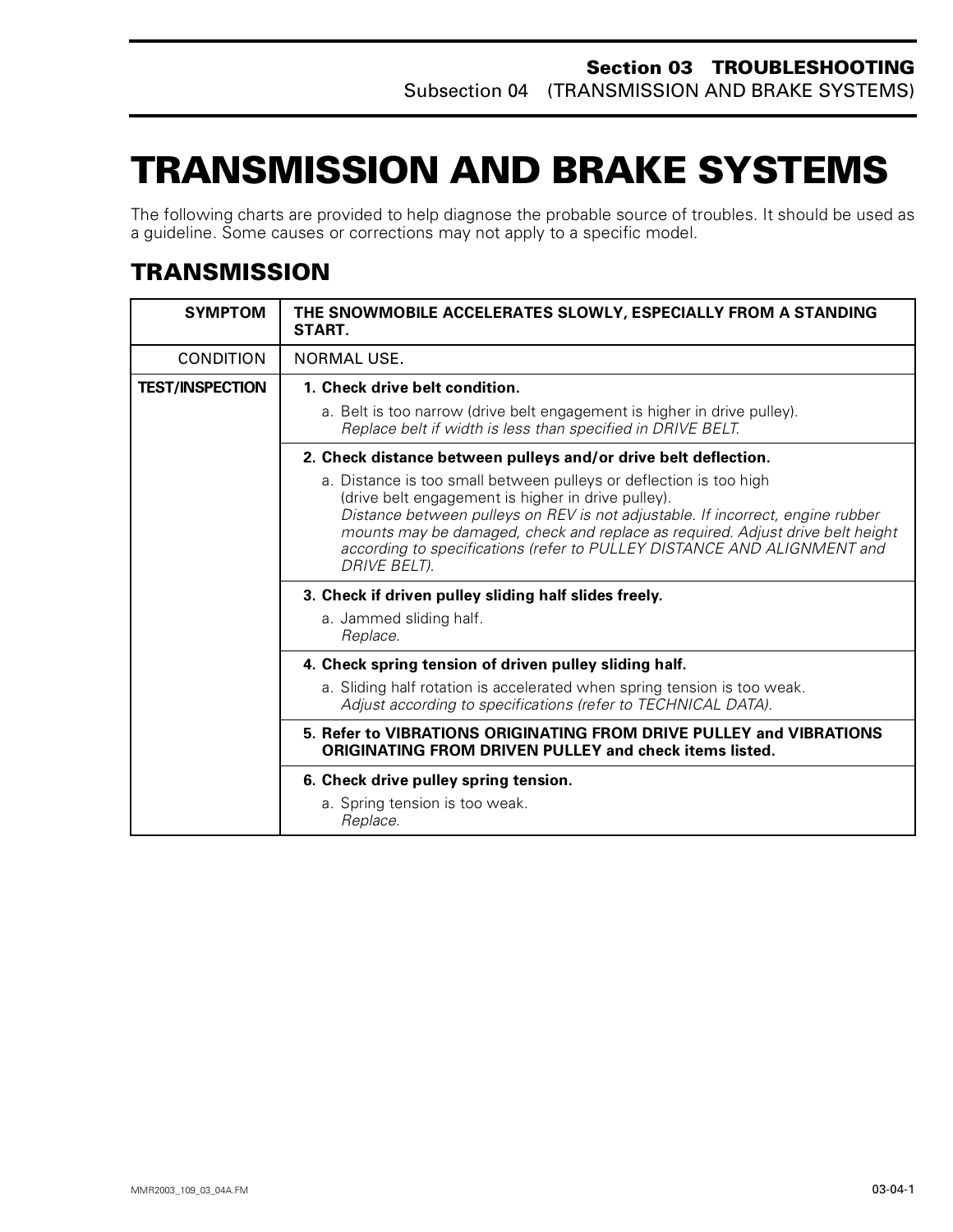| <b>SYMPTOM</b>         | <b>ENGINE MAXIMUM RPM IS TOO HIGH AND TOP SPEED IS NOT REACHED.</b>                                         |
|------------------------|-------------------------------------------------------------------------------------------------------------|
| <b>CONDITION</b>       | NORMAL USE.                                                                                                 |
| <b>TEST/INSPECTION</b> | 1. Check items 1, 2 and 3 of THE SNOWMOBILE ACCELERATES SLOWLY,<br><b>ESPECIALLY FROM A STANDING START.</b> |
|                        | 2. Check driven pulley spring tension.                                                                      |
|                        | a. Spring tension is too stiff.<br>Adjust according to specifications (refer to TECHNICAL DATA).            |
|                        | 3. Check position of the calibration screws (TRA drive pulley).                                             |
|                        | a. Selected numbers are too high.<br>Adjust according to specifications (refer to TECHNICAL DATA).          |
|                        | 4. Refer to VIBRATIONS ORIGINATING FROM DRIVE PULLEY and check items<br>listed.                             |
|                        | 5. Check the driven pulley.                                                                                 |
|                        | a. Driven pulley does not open completely.<br>Clean, readjust or replace driven pulley.                     |
|                        | 6. Check if levers of drive pulley move freely.                                                             |
|                        | a. Stuck levers.<br>Replace lever bushings.                                                                 |
|                        |                                                                                                             |
| <b>SYMPTOM</b>         | <b>LOOSE IN DRIVE SYSTEM WHEN ACCELERATING/DECELERATING.</b>                                                |
| <b>CONDITION</b>       | NORMAL USE.                                                                                                 |
|                        |                                                                                                             |

| <b>CONDITION</b>       | NORMAL USE.                             |
|------------------------|-----------------------------------------|
| <b>TEST/INSPECTION</b> | 1. Check drive chain tension.           |
|                        | a. Drive chain is too loose.<br>Adjust. |
|                        | 2. Check radial play of driven pulley.  |
|                        | a. Worn splines.<br>Replace pulley.     |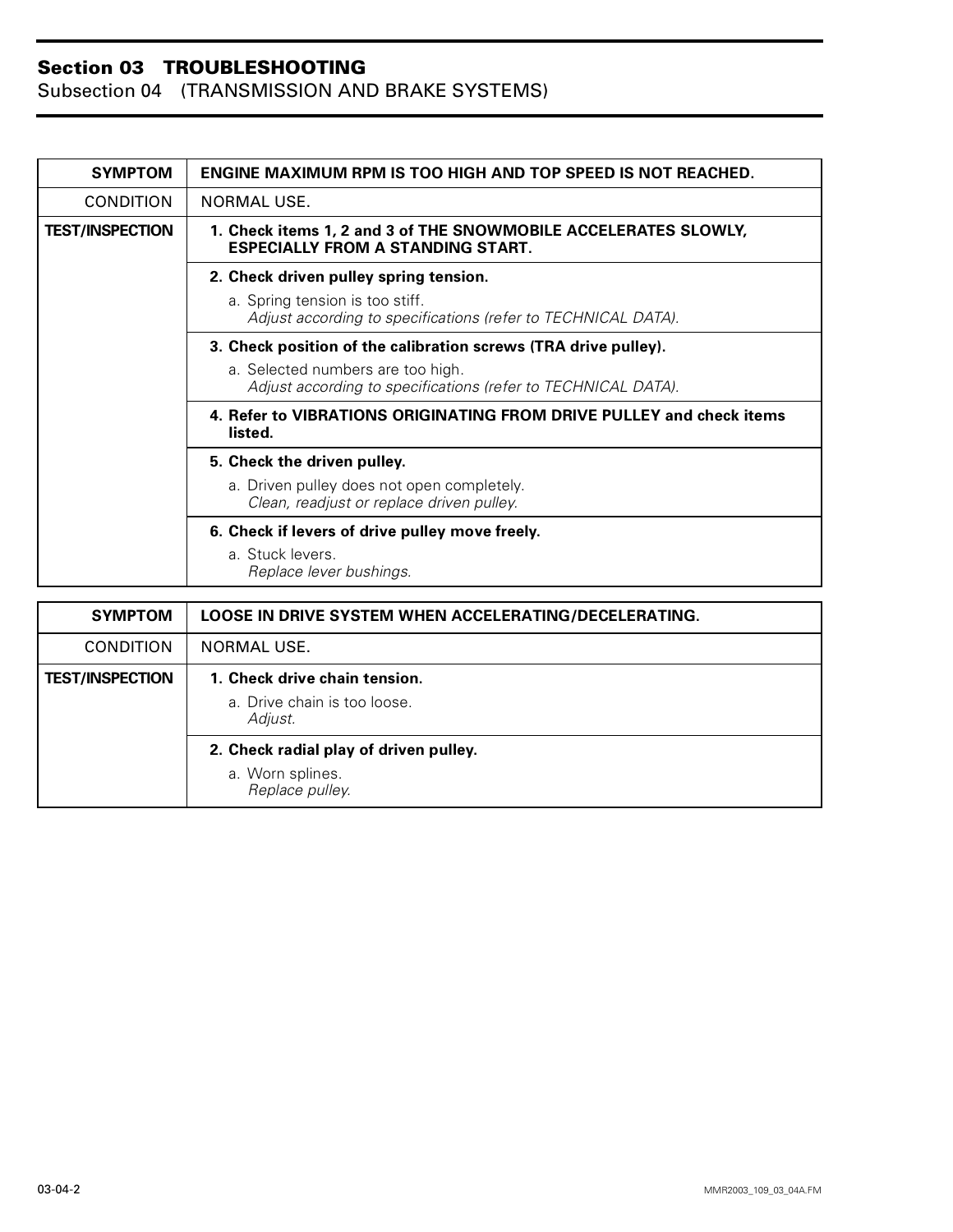| <b>SYMPTOM</b>         | <b>VIBRATIONS ORIGINATING FROM DRIVE PULLEY.</b>                                                                           |
|------------------------|----------------------------------------------------------------------------------------------------------------------------|
| <b>CONDITION</b>       | NORMAL USE.                                                                                                                |
| <b>TEST/INSPECTION</b> | 1. Check drive belt.                                                                                                       |
|                        | a. Belt width is uneven on several places.<br>Replace.                                                                     |
|                        | 2. Check tightening torque of drive pulley screw.                                                                          |
|                        | a. Moving governor cup.<br>Retighten screw.                                                                                |
|                        | 3. Spring cover screws.                                                                                                    |
|                        | a. Spring cover moves and restrains sliding half movement.<br>Retighten screws.                                            |
|                        | 4. Check spring cover (TRA TYPE) and/or sliding half bushings.                                                             |
|                        | a. Excessive gap between bushings and fixed half shaft, thus restraining sliding half<br>movements.<br>Replace bushing(s). |
|                        | 5. Check governor cup splines.                                                                                             |
|                        | a. Excessive radial play.<br>Replace governor cup.                                                                         |
|                        | 6. Check lever assembly.                                                                                                   |
|                        | a. Lever assembly is damaged (worn bushing, bent lever etc.).<br>Replace damaged part.                                     |

| <b>SYMPTOM</b>         | <b>VIBRATIONS ORIGINATING FROM DRIVEN PULLEY.</b>                                                      |
|------------------------|--------------------------------------------------------------------------------------------------------|
| <b>CONDITION</b>       | NORMAL USE.                                                                                            |
| <b>TEST/INSPECTION</b> | 1. Check sliding half side play.<br>a. Sliding half bushing worn out.<br>Replace sliding half bushing. |
|                        | 2. Check sliding half and fixed half straightness.<br>a. Sliding half/fixed half warped.<br>Replace.   |
|                        | 3. Check cam slider shoes.<br>a. One or two slider shoes out of three are broken.<br>Replace.          |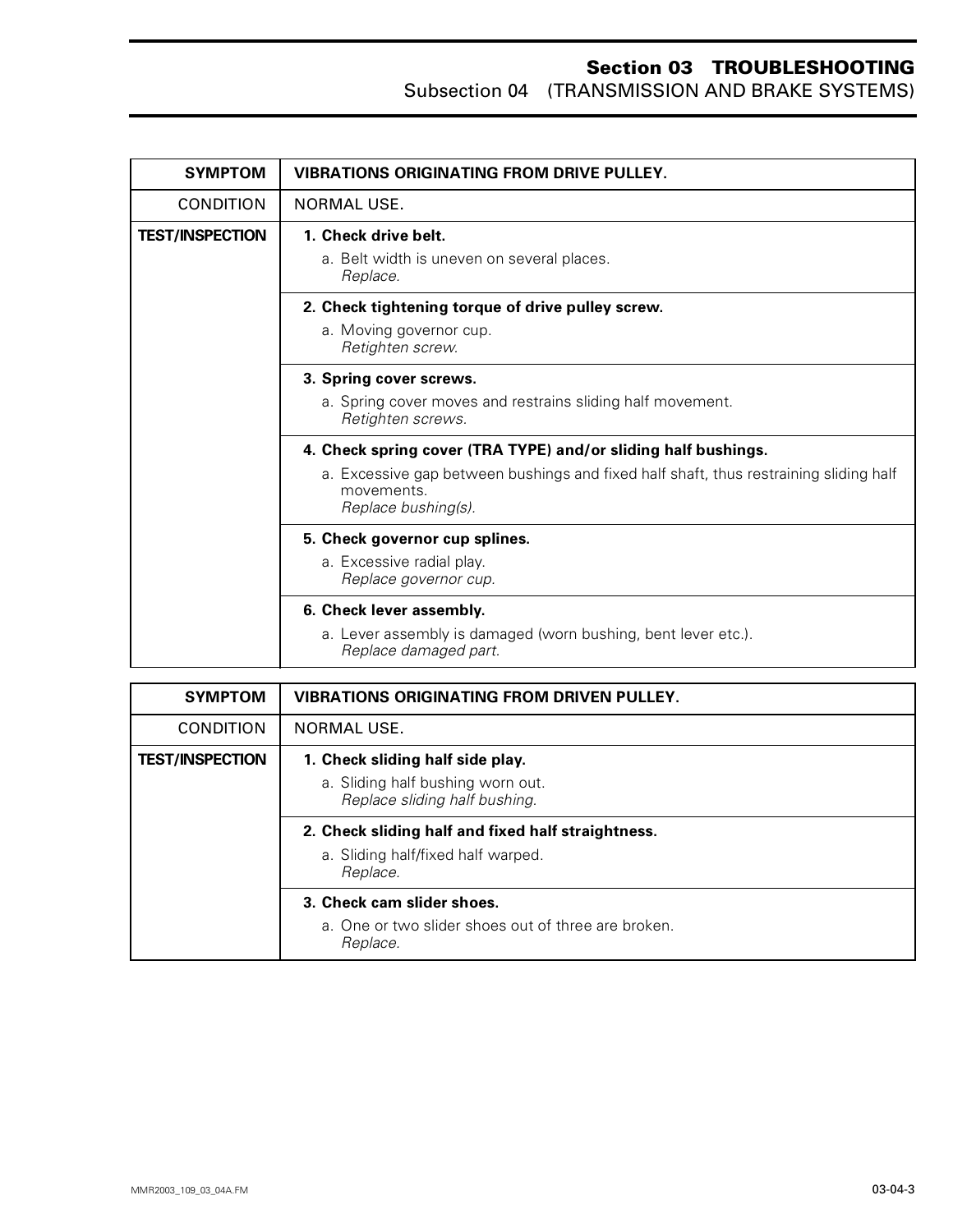| <b>SYMPTOM</b>         | PULLEYS DO NOT DOWN SHIFT PROPERLY.                                                                              |
|------------------------|------------------------------------------------------------------------------------------------------------------|
| <b>CONDITION</b>       | NORMAL USE.                                                                                                      |
| <b>TEST/INSPECTION</b> | 1. Check driven pulley spring tension.                                                                           |
|                        | a. Spring tension is too low.<br>Adjust according to specifications (refer to TECHNICAL DATA) or replace spring. |
|                        | 2. Refer to VIBRATIONS COMING FROM DRIVEN PULLEY and check items listed.                                         |
|                        | 3. Check drive pulley bushings (cleanliness, wear, etc.).                                                        |
|                        | a. Bushings stick to fixed half pulley shaft.<br>Clean or replace.                                               |

| <b>SYMPTOM</b>         | IN REVERSE ENGINE FAILS AND DRIVEN PULLEY OPENS TOO FAST<br>(DRIVE BELT IS LOW IN DRIVEN PULLEY).                                                                                       |
|------------------------|-----------------------------------------------------------------------------------------------------------------------------------------------------------------------------------------|
| <b>CONDITION</b>       | NORMAL USE.                                                                                                                                                                             |
| <b>TEST/INSPECTION</b> | 1. Check pulley distance and alignment.                                                                                                                                                 |
|                        | a. Improper adjustment.<br>Adjust according to specifications (refer to PULLEY DISTANCE AND ALIGNMENT)<br>and make sure that torque rod is resting against engine. Check engine mounts. |
|                        | 2. Check for reverse sliding shoes.                                                                                                                                                     |
|                        | a. Sliding shoes are worn or missing.<br>Replace sliding shoes.                                                                                                                         |
|                        | 3. Check spring.                                                                                                                                                                        |
|                        | a. Spring is weak or insufficient tension.<br>Replace spring.                                                                                                                           |

| <b>SYMPTOM</b>         | UNEVEN BELT WEAR ON ONE SIDE.                                            |
|------------------------|--------------------------------------------------------------------------|
| <b>CONDITION</b>       | NORMAL USE.                                                              |
| <b>TEST/INSPECTION</b> | Check tightening torque of engine mount bolts.<br>1.                     |
| $=$                    | a. Loose engine mount.<br>Tighten mount nuts/bolts equally.              |
|                        | 2. Check pulley alignment.<br>a. Pulley misalignment.<br>Align pulleys.  |
|                        | 3. Check drive belt contact area on pulleys.                             |
|                        | a. Rough or scratched pulley surfaces.<br>Repair or replace pulley half. |
|                        | 4. Check driven pulley sliding half play.                                |
| A00D09Y                | a. Driven pulley bushing worn.<br>Replace bushing.                       |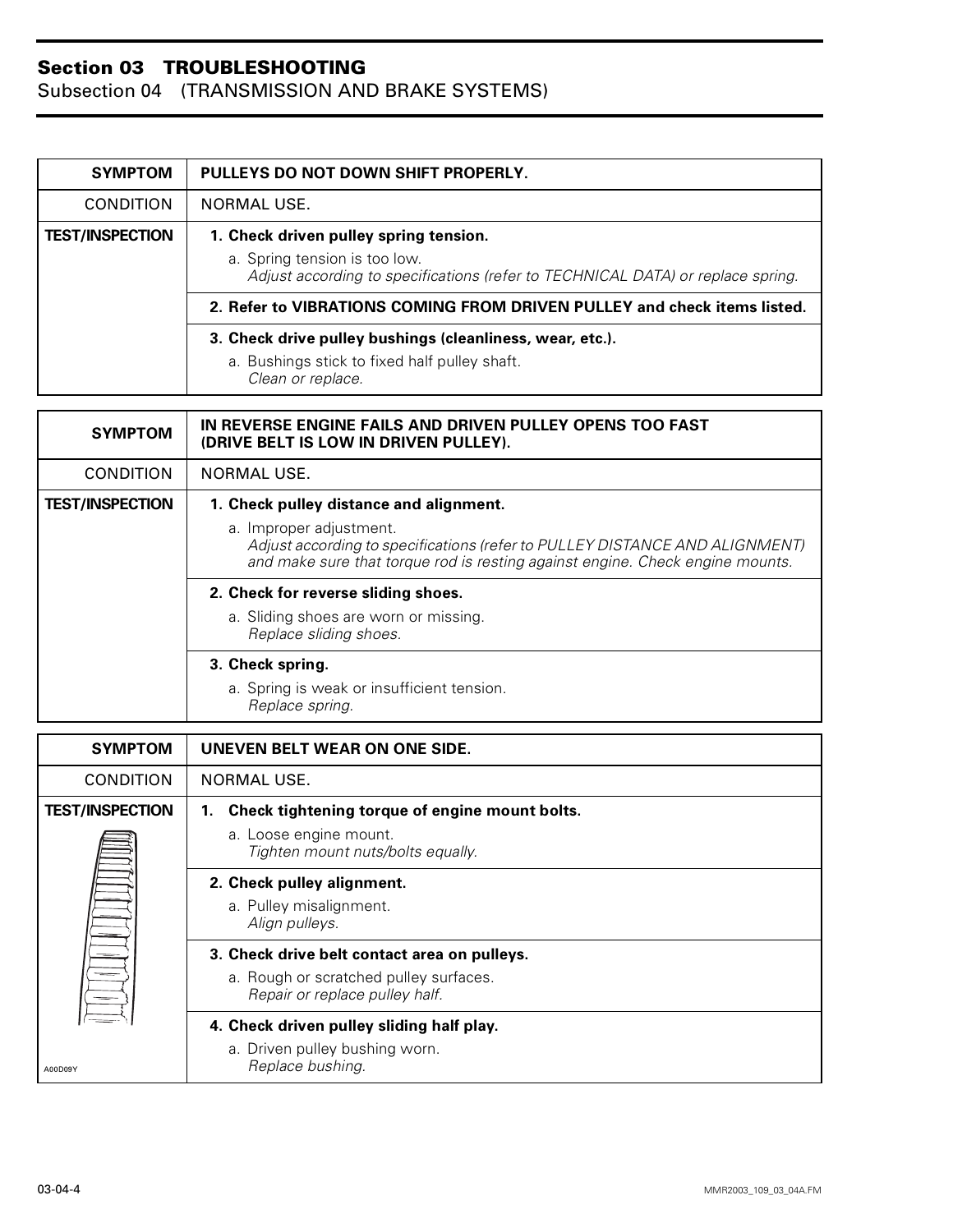| <b>SYMPTOM</b>         | <b>BELT GLAZED EXCESSIVELY OR HAVING BAKED APPEARANCE.</b>                                    |
|------------------------|-----------------------------------------------------------------------------------------------|
| <b>CONDITION</b>       | NORMAL USE.                                                                                   |
| <b>TEST/INSPECTION</b> | 1. Check if drive pulley bushings are worn.                                                   |
|                        | a. Slipping due to insufficient pressure on belt sides.<br>Replace bushing.                   |
|                        | 2. Check condition of drive pulley fixed half shaft.                                          |
|                        | a. Slipping due to rusted drive or driven pulley shafts.<br>Clean shaft with fine steel wool. |
|                        | 3. Check if pulley halves are clean.                                                          |
|                        | a. Slipping due to oily pulley surfaces.<br>Clean pulley halves.                              |
|                        | 4. Check pulley calibration.                                                                  |
| A00D0AY                | a. Slipping due to improper pulley calibration.<br>Calibrate according to specifications.     |

| <b>SYMPTOM</b>                                                                                            | <b>BELT WORN EXCESSIVELY IN TOP WIDTH.</b>                                                   |
|-----------------------------------------------------------------------------------------------------------|----------------------------------------------------------------------------------------------|
| <b>CONDITION</b>                                                                                          | NORMAL USE.                                                                                  |
| <b>TEST/INSPECTION</b>                                                                                    | 1. Check drive pulley.                                                                       |
| Considerable<br>use<br><b>CONNECTION</b><br><b>™ീവാാദ×</b> െ<br>r Sheris State<br><b>KINDOMERHODASION</b> | a. Excessive slippage due to jamming of drive pulley.<br>Inspect drive pulley.               |
|                                                                                                           | 2. Check drive belt identification number.                                                   |
|                                                                                                           | a. Improper belt angle (wrong type of belt).<br>Replace belt with an appropriate drive belt. |
|                                                                                                           | 3. Check drive belt width.                                                                   |
| New belt<br>A00D0BY                                                                                       | a. Considerable use.<br>Replace belt if less than specified in DRIVE BELT.                   |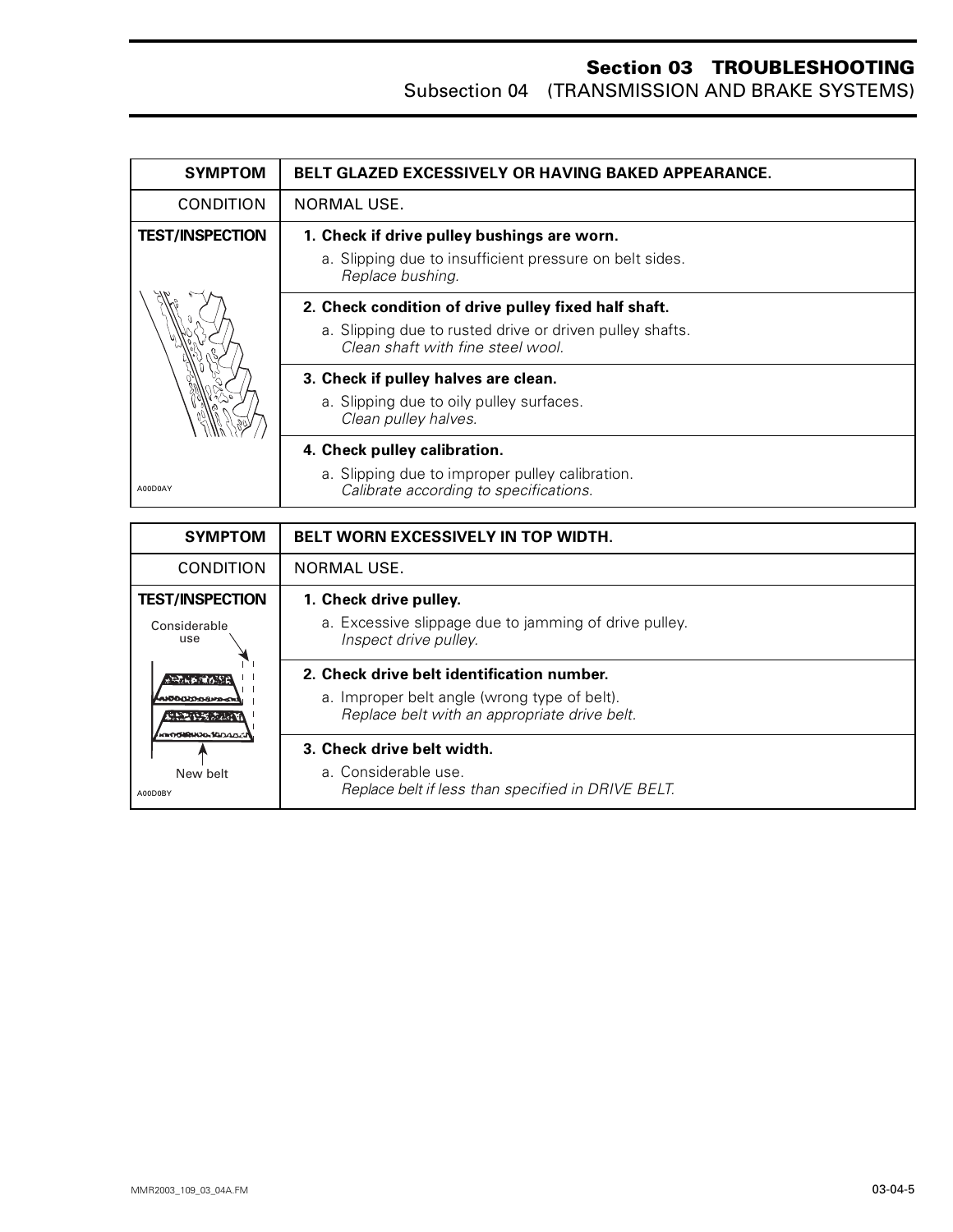Subsection 04 (TRANSMISSION AND BRAKE SYSTEMS)

*Repair or replace.*

a. Wrong belt.

**2. Check drive belt identification number.**

*Replace with an appropriate drive belt (refer to TECHNICAL DATA).*

| <b>SYMPTOM</b>         | <b>BELT TOO NARROW ON ONE SECTION.</b>                                                                                        |
|------------------------|-------------------------------------------------------------------------------------------------------------------------------|
| <b>CONDITION</b>       | NORMAL USE.                                                                                                                   |
| <b>TEST/INSPECTION</b> | 1. Check for frozen track.<br>a. Frozen track.<br>Free track from ice.                                                        |
|                        | 2. Check parking brake.<br>a. Parking brake is engaged.<br>Release parking brake.                                             |
|                        | 3. Check track tension/alignment.<br>a. Track too tight.<br>Adjust track tension and alignment.                               |
|                        | 4. Check drive pulley.<br>a. Drive pulley does not operate properly.<br>Repair or replace drive pulley.                       |
|                        | 5. Check idle speed.<br>a. Engine idle speed is too high.<br>Adjust according to specifications.                              |
|                        | 6. Check drive belt length.<br>a. Incorrect belt length.<br>Replace with an appropriate drive belt (refer to TECHNICAL DATA). |
|                        | 7. Check distance between pulleys.<br>a. Incorrect pulley distance.<br>Readjust according to specifications.                  |
| A00D0CY                | 8. Check belt height.<br>a. Belt height is incorrect.<br>Adjust according to specifications.                                  |
| <b>SYMPTOM</b>         | <b>BELT SIDES WORN CONCAVE.</b>                                                                                               |
| <b>CONDITION</b>       | <b>NORMAL USE.</b>                                                                                                            |
| <b>TEST/INSPECTION</b> | 1. Check pulley half surfaces.                                                                                                |
|                        | a. Rough or scratched pulley half surfaces.                                                                                   |

A00D0DY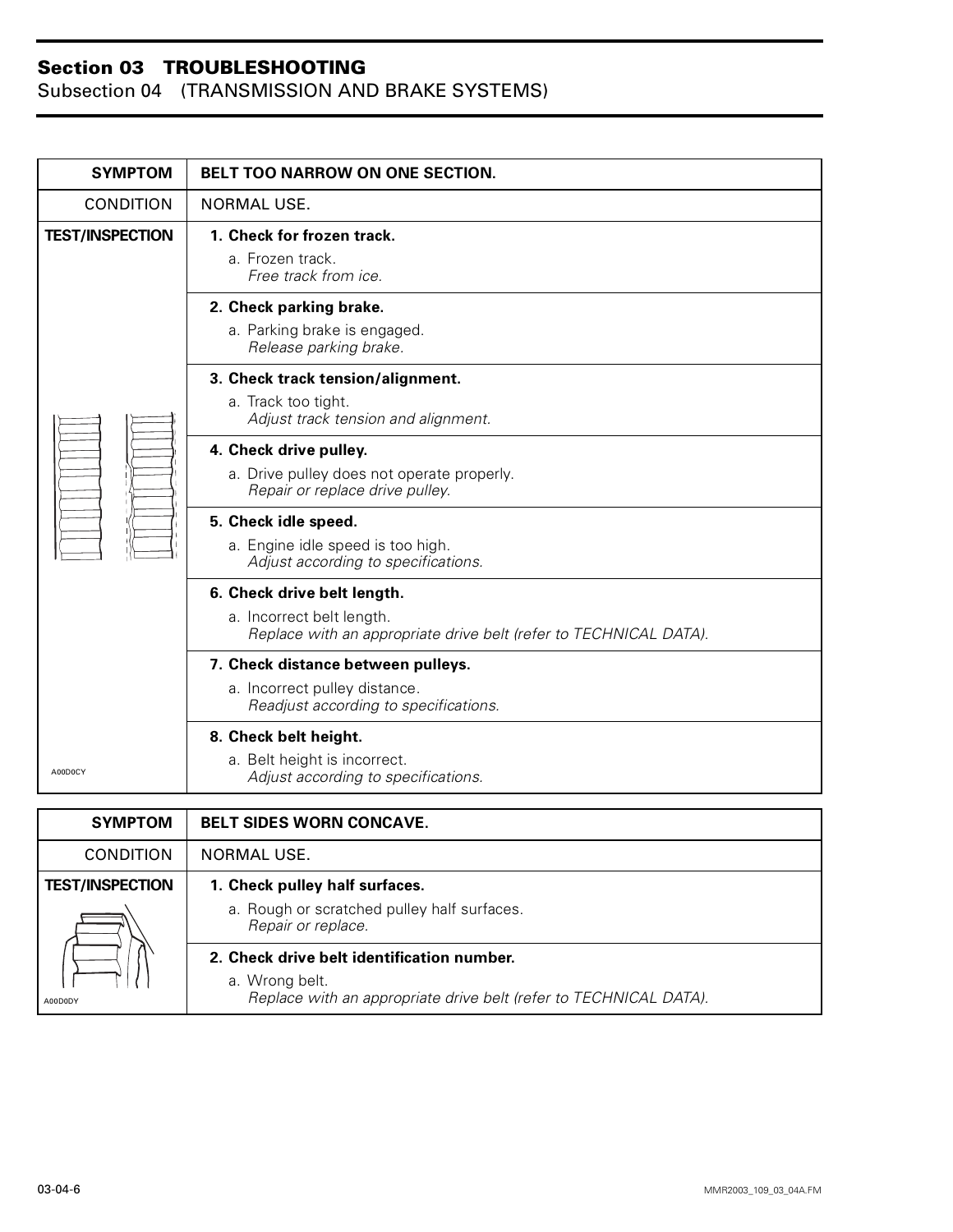| <b>SYMPTOM</b>         | <b>BELT DISINTEGRATION.</b>                                                                                                                            |
|------------------------|--------------------------------------------------------------------------------------------------------------------------------------------------------|
| <b>CONDITION</b>       | NORMAL USE.                                                                                                                                            |
| <b>TEST/INSPECTION</b> | 1. Check drive belt identification number.                                                                                                             |
| A00DOEY                | a. Excessive belt speed.<br>Wrong type of belt. Replace with proper type of belt<br>(refer to TECHNICAL DATA).                                         |
|                        | 2. Check if pulley halves are clean.                                                                                                                   |
|                        | a. Oil on pulley surfaces.<br>Clean pulley surfaces with fine emery cloth and wipe clean using Pulley flange<br>cleaner (P/N 413 711 809) and a cloth. |

| <b>SYMPTOM</b>         | <b>BELT CORD POP OUT.</b>                                                                      |
|------------------------|------------------------------------------------------------------------------------------------|
| <b>CONDITION</b>       | NORMAL USE.                                                                                    |
| <b>TEST/INSPECTION</b> | 1. Check pulley alignment.                                                                     |
| NW.                    | a. Pulley misalignment.<br>Align pulley according to specifications (refer to TECHNICAL DATA). |
| A00DOFY                |                                                                                                |

| <b>SYMPTOM</b>         | <b>FATIGUE CRACKS BETWEEN COGS.</b>                                             |
|------------------------|---------------------------------------------------------------------------------|
| <b>CONDITION</b>       | NORMAL USE.                                                                     |
| <b>TEST/INSPECTION</b> | 1. Check drive belt condition.                                                  |
|                        | a. Belt considerably worn, worn out.<br>Replace.                                |
|                        | b. Distortion of natural belt shape due to improper storage.<br>Store properly. |
| A00D0GY                |                                                                                 |

| <b>SYMPTOM</b>                    | <b>TOOTH CHUNK OUT.</b>                                                                                                                        |
|-----------------------------------|------------------------------------------------------------------------------------------------------------------------------------------------|
| <b>CONDITION</b>                  | NORMAL USE.                                                                                                                                    |
| <b>TEST/INSPECTION</b><br>A00D0HY | 1. Check drive belt rotational direction.<br>a. Improper belt installation.<br>Replace.                                                        |
|                                   | 2. Check if drive belt rubs against components.<br>a. Belt rubs against fixed components.<br>Relocate components.                              |
|                                   | 3. Check drive pulley.<br>a. Violent engagement of drive pulley.<br>Check drive pulley engagement speed, drive pulley bushings and components. |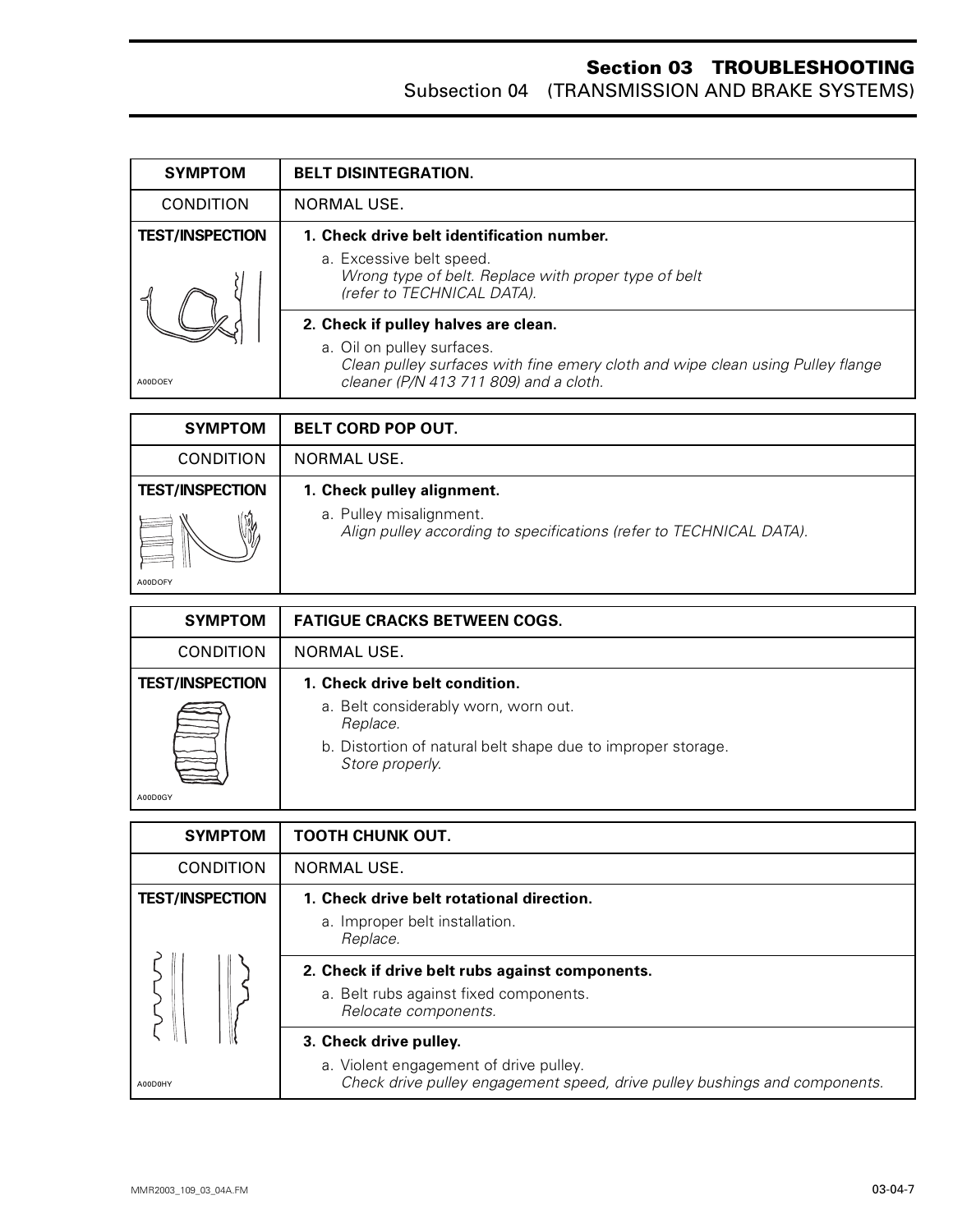Subsection 04 (TRANSMISSION AND BRAKE SYSTEMS)

| <b>SYMPTOM</b>         | <b>BELT "FLIP-OVER" AT HIGH SPEED.</b>                                                         |
|------------------------|------------------------------------------------------------------------------------------------|
| <b>CONDITION</b>       | NORMAL USE.                                                                                    |
| <b>TEST/INSPECTION</b> | 1. Check pulley alignment.                                                                     |
|                        | a. Pulley misalignment.<br>Align pulley according to specifications (refer to TECHNICAL DATA). |
|                        | 2. Check drive belt identification number.                                                     |
|                        | a. Wrong type of belt.<br>Replace with an appropriate drive belt.                              |
| A00D0IY                |                                                                                                |

## <span id="page-24-0"></span>**BRAKE SYSTEM**

## HYDRAULIC BRAKE

| <b>SYMPTOM</b>         | <b>SPONGY BRAKE CONDITION.</b>                                                                                          |
|------------------------|-------------------------------------------------------------------------------------------------------------------------|
| CONDITION              | NORMAL USE.                                                                                                             |
| <b>TEST/INSPECTION</b> | 1. Contaminated brake fluid.<br>Replace brake fluid and bleed system. If the problem persists, replace master cylinder. |

| <b>SYMPTOM</b>         | <b>BRAKE FLUID LEAKAGE.</b>                                                                               |
|------------------------|-----------------------------------------------------------------------------------------------------------|
| <b>CONDITION</b>       | NORMAL USE.                                                                                               |
| <b>TEST/INSPECTION</b> | 1. Check for loosen hose connectors.<br>Replace copper washers and retighten.                             |
|                        | 2. Check for damaged hose, master cylinder and caliper.<br>Replace part(s) and check for proper mounting. |

| <b>SYMPTOM</b>         | <b>BRAKE SYSTEM IS NOISY.</b>                                        |
|------------------------|----------------------------------------------------------------------|
| <b>CONDITION</b>       | NORMAL USE.                                                          |
| <b>TEST/INSPECTION</b> | 1. Check brake pad thickness.<br>a. Pads are worn out.<br>Replace.   |
|                        | 2. Check key/keyway.<br>a. Key/keyway is worn out.<br>Replace parts. |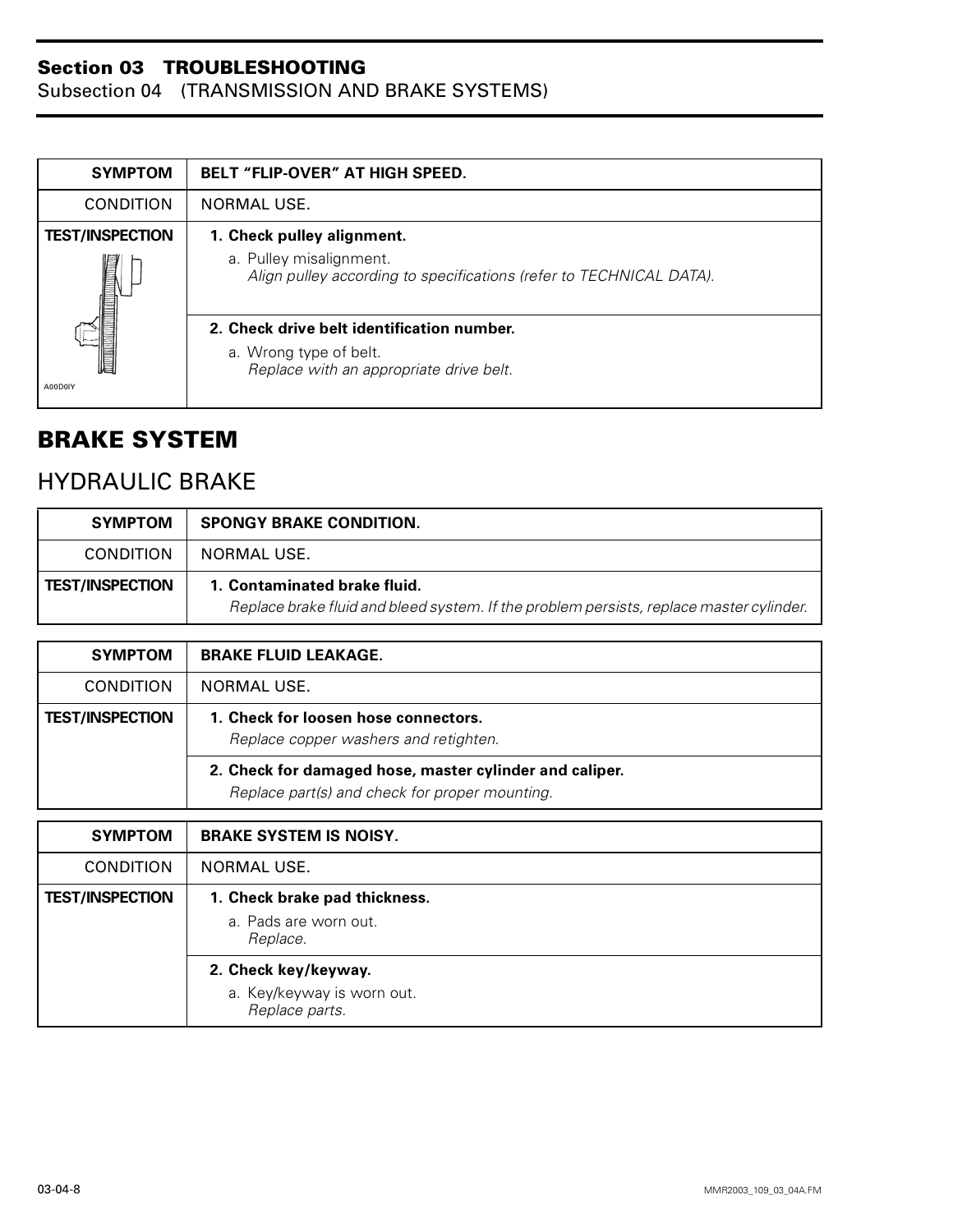# <span id="page-25-0"></span>**ELECTRICAL SYSTEM 0**

The following chart is provided to help diagnose the probable source of troubles. It should be used as a guideline. Some causes or corrections may not apply to a specific model.

| <b>SYMPTOM</b>         | <b>STARTER DOES NOT TURN.</b>                                                                                                           |
|------------------------|-----------------------------------------------------------------------------------------------------------------------------------------|
| <b>CONDITION</b>       | NORMAL USE.                                                                                                                             |
| <b>TEST/INSPECTION</b> | 1. Check 30 A and 5 A fuses.<br>a. Burnt fuse.<br>Check wiring condition and replace fuse.                                              |
|                        | 2. Check continuity of starter switch contact points.<br>a. Poor contact of starter switch contact points.<br>Repair or replace switch. |
|                        | 3. Check continuity between starter switch and MPEM.<br>a. Open circuit.<br>Repair.                                                     |
|                        | 4. Check continuity between MPEM and solenoid switch.<br>a. Open circuit.<br>Repair.                                                    |

| <b>SYMPTOM</b>         | STARTER TURNS BUT DOES NOT CRANK THE ENGINE.                                                                            |
|------------------------|-------------------------------------------------------------------------------------------------------------------------|
| <b>CONDITION</b>       | NORMAL USE.                                                                                                             |
| <b>TEST/INSPECTION</b> | 1. Check battery capacity.                                                                                              |
|                        | a. Shorted battery cell(s).<br>Replace.                                                                                 |
|                        | 2. Check battery charge.                                                                                                |
|                        | a. Low battery.<br>Recharge battery and check recharge system and wires.                                                |
|                        | 3. Check wire connection.                                                                                               |
|                        | a. Inadequate connection (too much resistance).<br>Clean and reconnect.                                                 |
|                        | 4. Check brushes.                                                                                                       |
|                        | a. Poor contact of brushes.<br>Replace brushes.                                                                         |
|                        | 5. Check commutator.                                                                                                    |
|                        | a. Burnt commutator.<br>Machine commutator on a lathe. Respect outer diameter wear limit.<br>Refer to ELECTRIC STARTER. |
|                        | 6. Check engine.                                                                                                        |
|                        | a. Engine seized.<br>Overhaul the engine.                                                                               |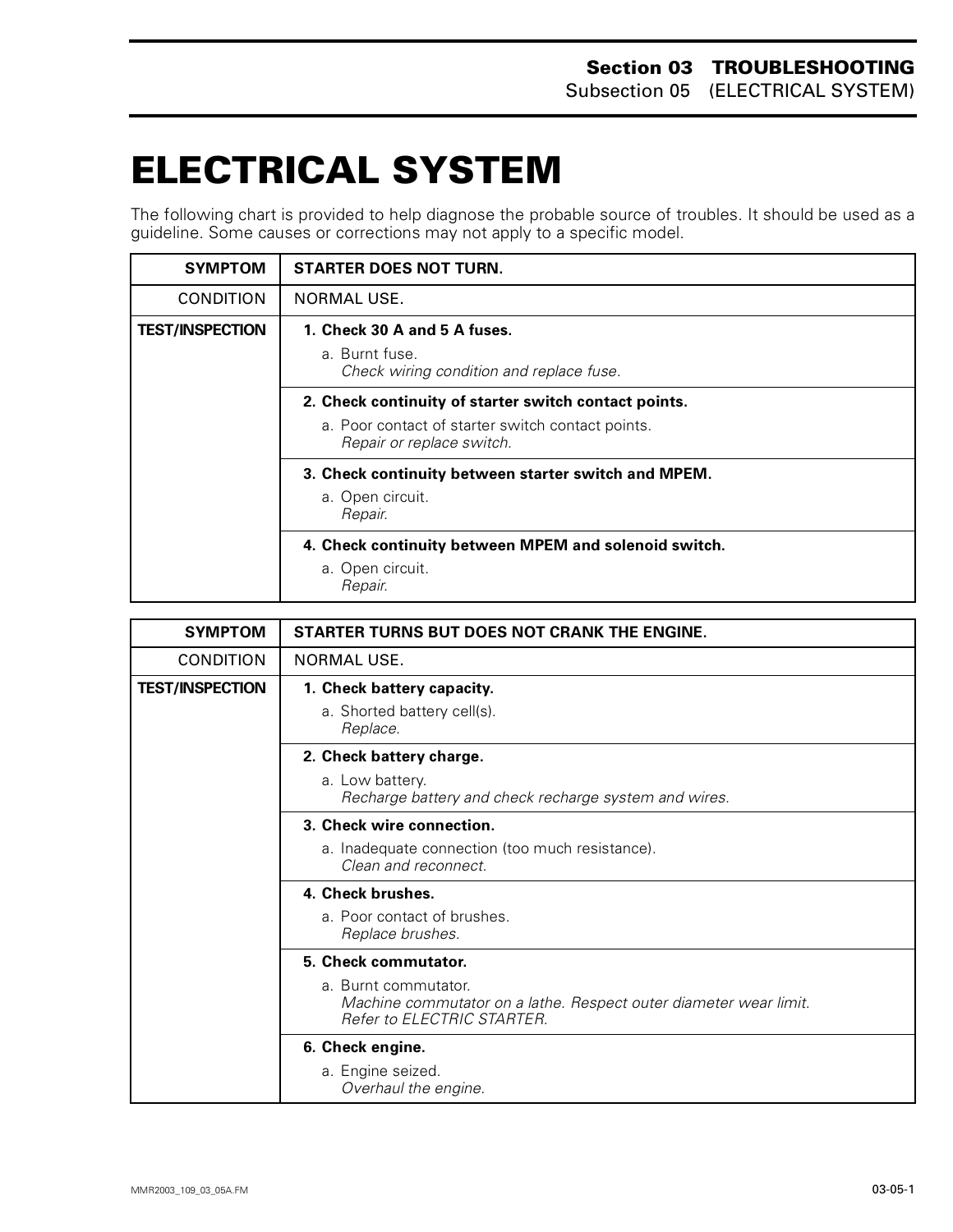| 7. Check field coil resistance.    |
|------------------------------------|
| a. Shorted field coil.             |
| Repair or replace yoke.            |
| 8. Check armature resistance.      |
| a. Shorted armature.               |
| Repair or replace armature.        |
| 9. Check tension of brush springs. |
| a. Weak brush spring tension.      |
| Replace springs.                   |
| 10. Check yoke assembly magnets.   |
| a. Weak magnets.                   |
| Replace yoke assembly.             |
| 11. Check if bushings are worn.    |
| a. Worn bushings.                  |
| Replace bushings.                  |

| <b>SYMPTOM</b>         | STARTER TURNS, BUT OVERRUNNING CLUTCH PINION DOES NOT MESH WITH<br><b>RING GEAR.</b>                                                              |
|------------------------|---------------------------------------------------------------------------------------------------------------------------------------------------|
| <b>CONDITION</b>       | <b>NORMAL USE.</b>                                                                                                                                |
| <b>TEST/INSPECTION</b> | 1. Check clutch pinion gear.                                                                                                                      |
|                        | a. Worn clutch pinion gear.<br>Replace clutch.                                                                                                    |
|                        | 2. Check clutch.                                                                                                                                  |
|                        | a. Defective clutch.<br>Replace clutch.                                                                                                           |
|                        | 3. Check brackets.                                                                                                                                |
|                        | a. Worn or broken brackets.<br>Replace brackets.                                                                                                  |
|                        | 4. Check movement of clutch on splines.                                                                                                           |
|                        | a. Poor movement of clutch on splines.<br>Clean and correct.                                                                                      |
|                        | 5. Check clutch bushing.                                                                                                                          |
|                        | a. Worn clutch bushing.<br>Replace clutch.                                                                                                        |
|                        | 6. Check starter bushings.                                                                                                                        |
|                        | a. Worn starter bushing(s).<br>Replace bushing(s).                                                                                                |
|                        | 7. Check ring gear.                                                                                                                               |
|                        | a. Worn ring gear.<br>Replace ring gear.                                                                                                          |
|                        | 8. Check for proper starter rotation direction.                                                                                                   |
|                        | a. Starter turns in wrong direction, incorrectly installed brushes, wrong polarity or<br>wrong starter.<br>Replace starter or reconnect properly. |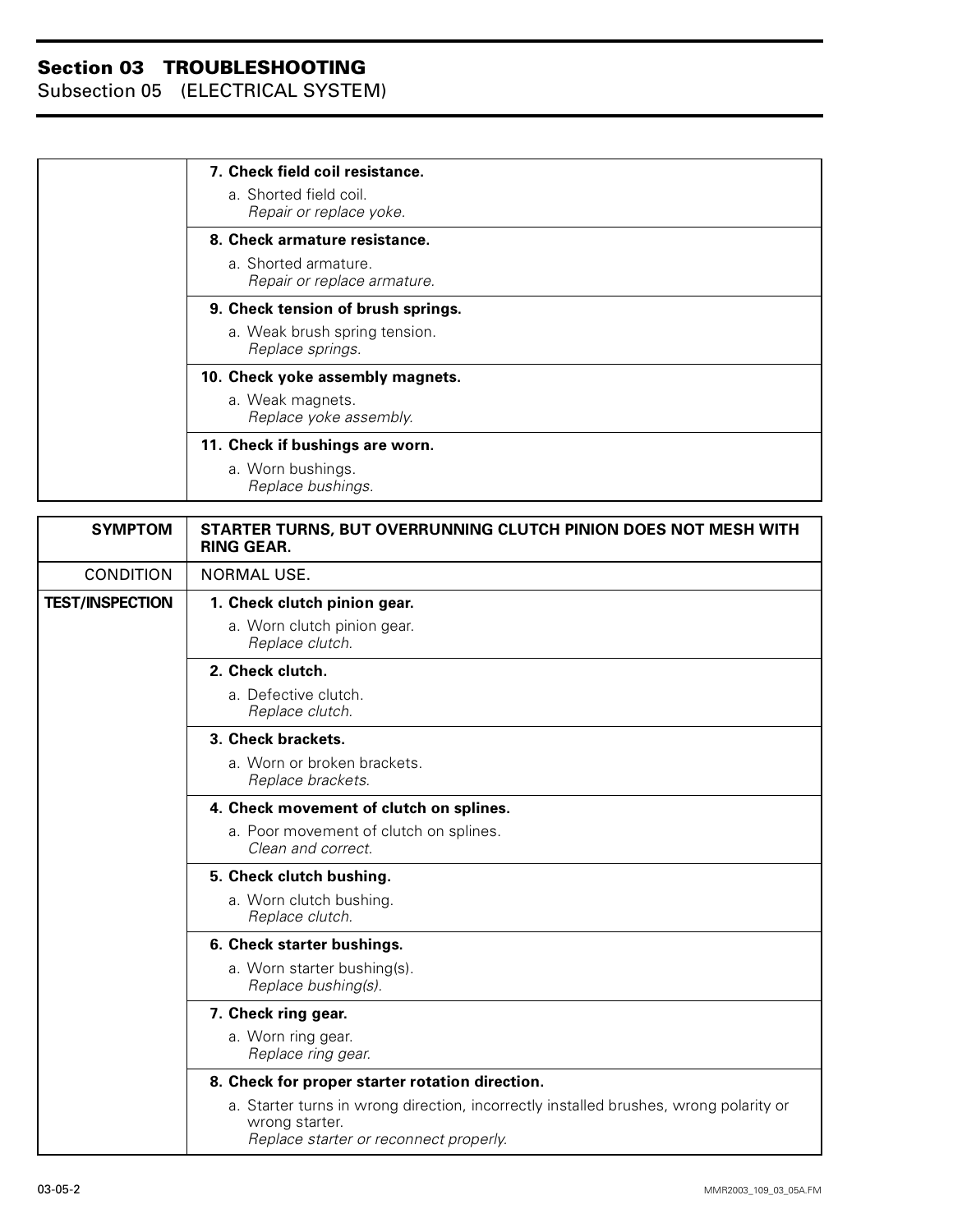| <b>SYMPTOM</b>         | ELECTRIC STARTER KEEPS TURNING WHEN ENGINE IS STARTED.         |
|------------------------|----------------------------------------------------------------|
| <b>CONDITION</b>       | NORMAL USE.                                                    |
| <b>TEST/INSPECTION</b> | 1. Check clutch.                                               |
|                        | a. Jammed clutch pinion gear.<br>Replace or clean.             |
|                        | 2. Check movement of clutch on splines.                        |
|                        | a. Clutch is stuck on splines.<br>Clean.                       |
|                        | 3. Check starter brackets.                                     |
|                        | a. Broken bracket(s).<br>Replace bracket(s).                   |
|                        | 4. Check starter relay.                                        |
|                        | a. Shorted starter relay winding(s).<br>Replace starter relay. |
|                        | 5. Check starter relay contacts.                               |
|                        | a. Melted starter relay contacts.<br>Replace starter relay.    |
|                        | 6. Check starter relay.                                        |
|                        | a. Starter relay returns poorly.<br>Replace starter relay.     |

| <b>SYMPTOM</b>         | NOISE OCCURENCE WHEN STARTING ENGINE.                                                                                                                                                       |
|------------------------|---------------------------------------------------------------------------------------------------------------------------------------------------------------------------------------------|
| <b>CONDITION</b>       | NORMAL USE.                                                                                                                                                                                 |
| <b>TEST/INSPECTION</b> | 1. Check if ring gear is well-mounted to drive pulley fixed half.<br>a. Loose and/or broken bolts.<br>Retighten bolts using thread locker or replace ring gear and drive pulley fixed half. |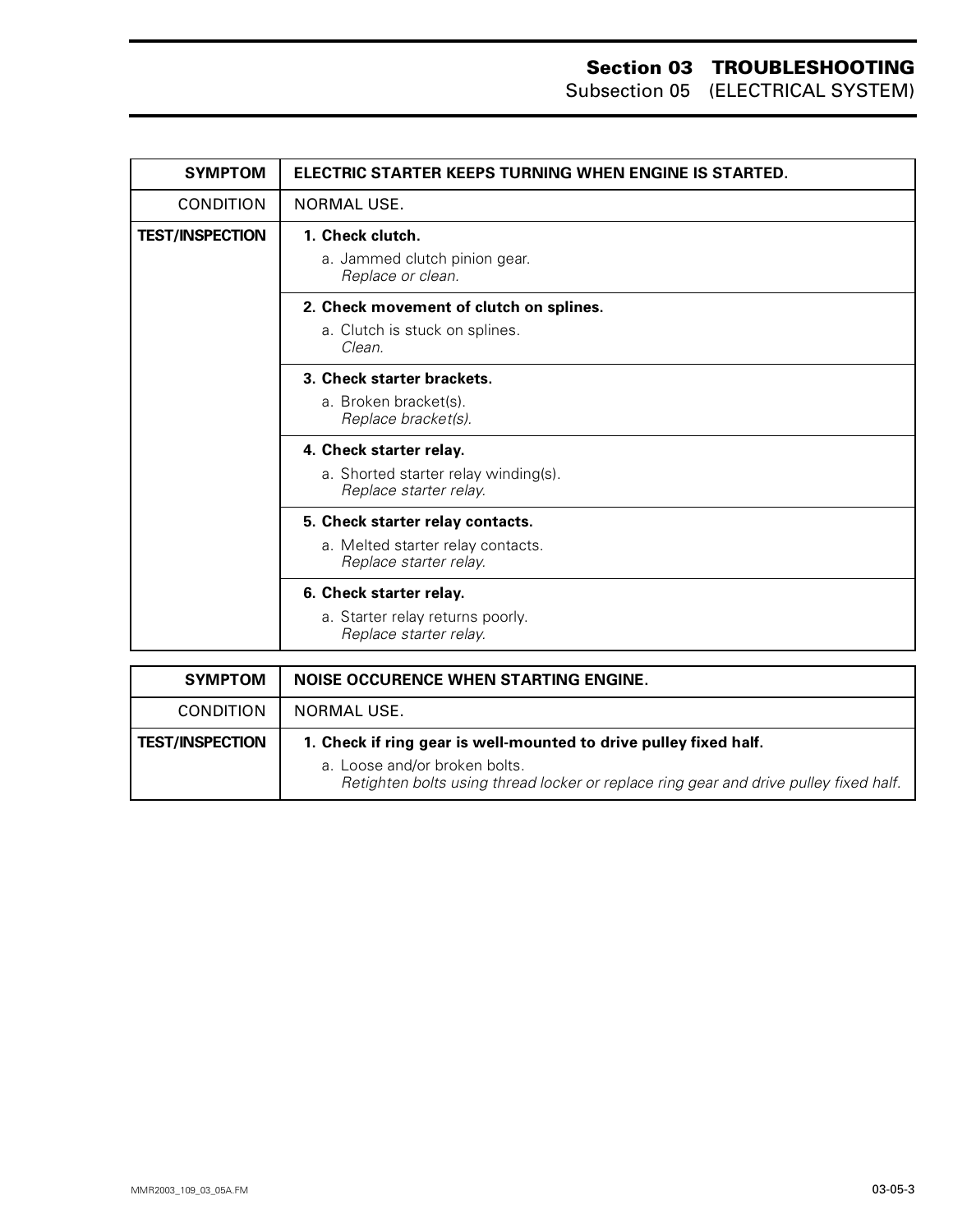| <b>SYMPTOM</b>         | ELECTRIC STARTER SOMETIMES DOES NOT WORK WHEN ACTIVATED.                   |
|------------------------|----------------------------------------------------------------------------|
| <b>CONDITION</b>       | NORMAL USE.                                                                |
| <b>TEST/INSPECTION</b> | 1. Check battery cables and starter wires.                                 |
|                        | a. Corroded and/or loose connection(s).<br>Clean and/or retighten.         |
|                        | 2. Check 30 A and 5 A fuses.                                               |
|                        | a. Oxidized or burnt fuse.<br>Clean or replace.                            |
|                        | 3. Check wiring harness connections.                                       |
|                        | a. Oxidized connections.<br>Clean or replace defective terminals.          |
|                        | 4. Check ignition switch.                                                  |
|                        | a. Defective contacts in ignition switch.<br>Replace.                      |
|                        | 5. Check solenoid of electric starter.                                     |
|                        | a. Shorted solenoid wiring harness or corroded contact washer.<br>Replace. |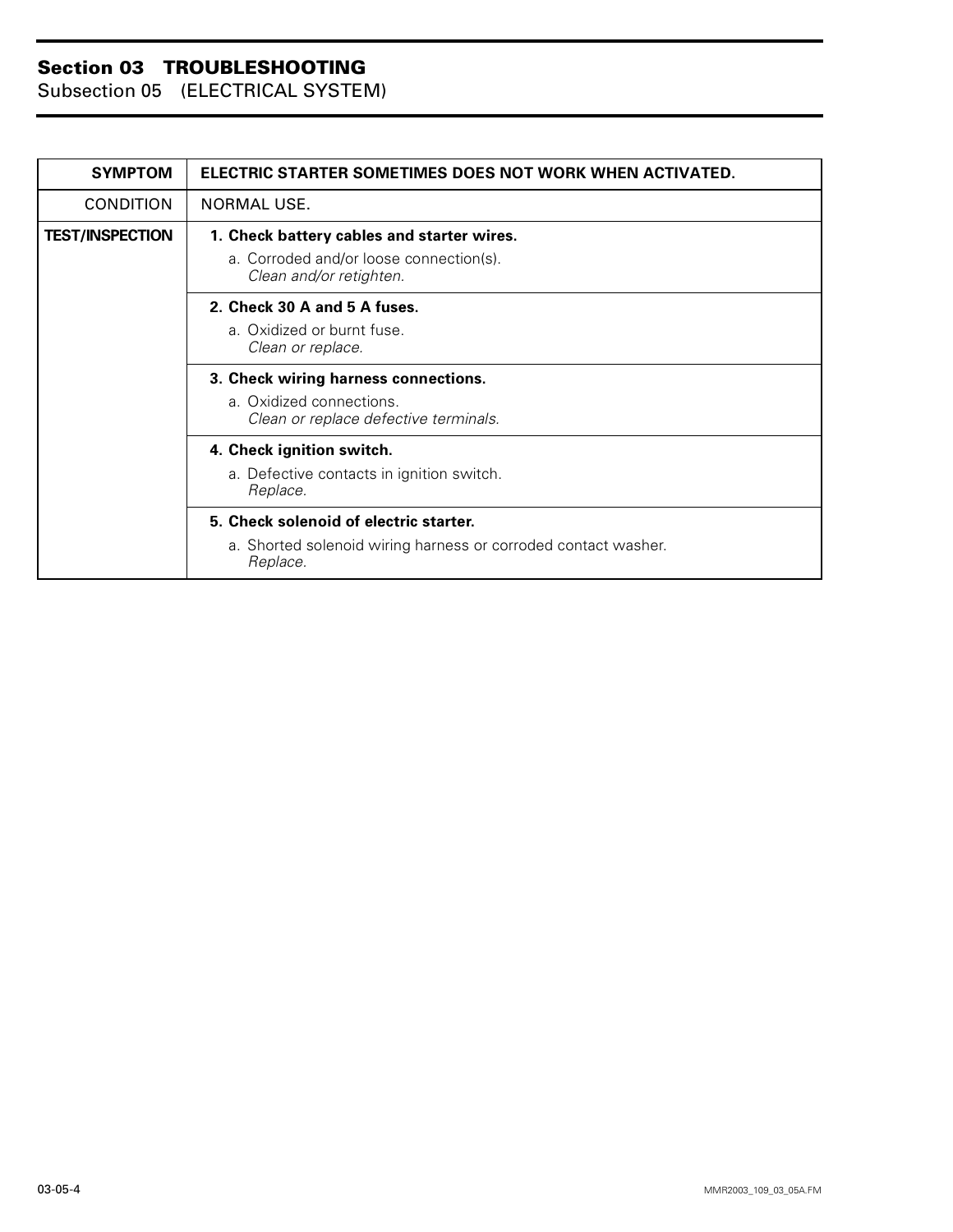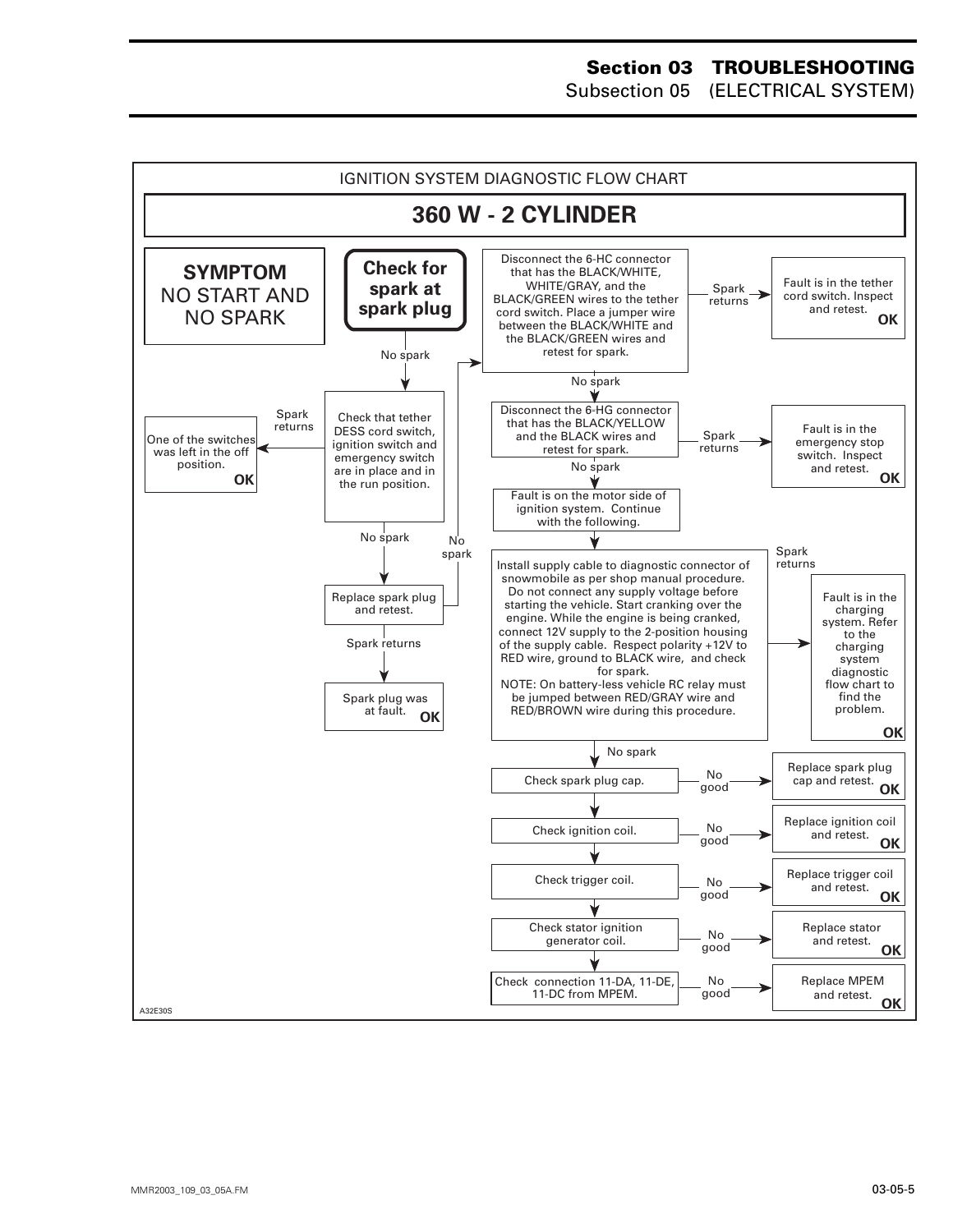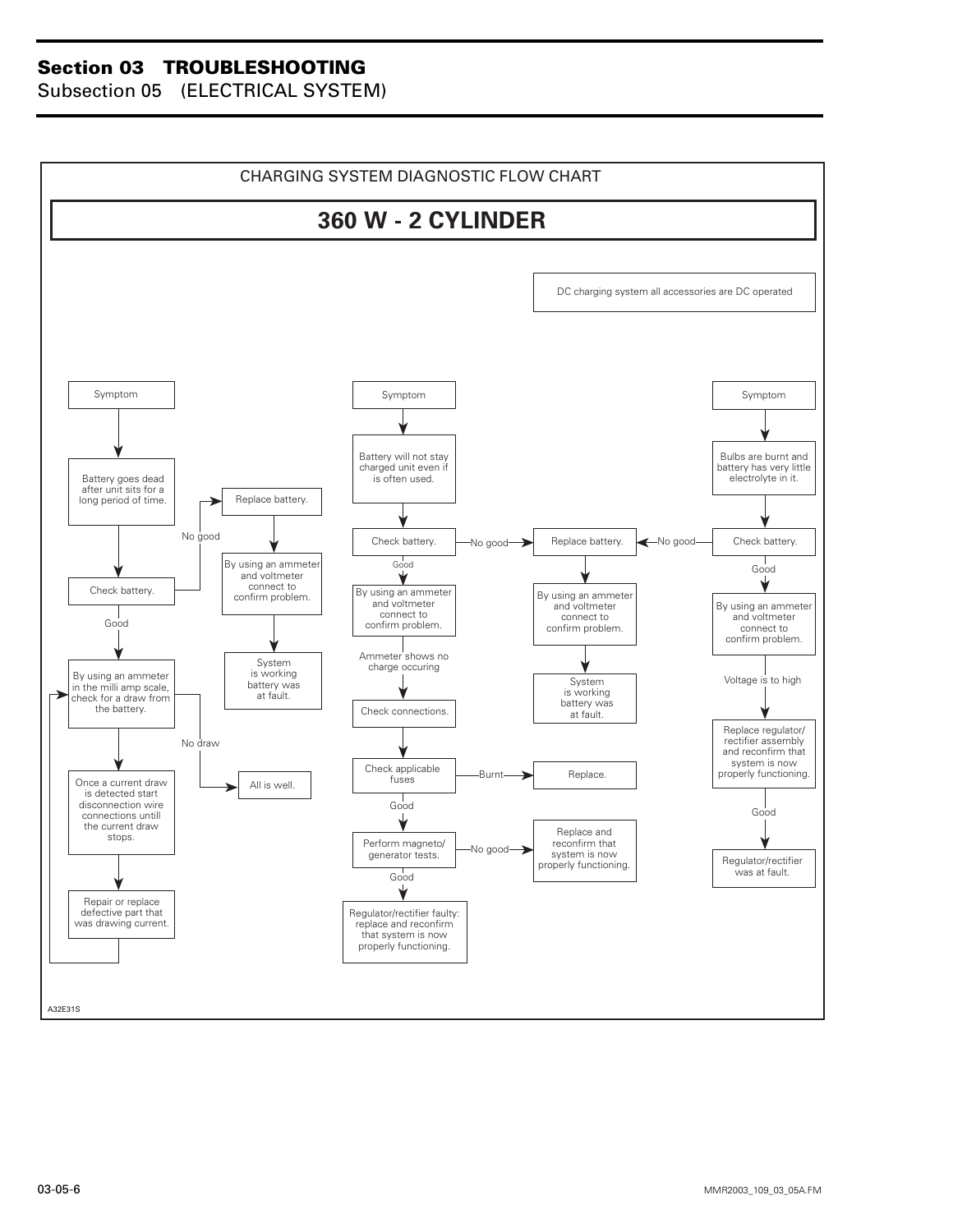| <b>SYMPTOM</b>         | THE MPEM DOES NOT WORK.                                                                                                |
|------------------------|------------------------------------------------------------------------------------------------------------------------|
| <b>CONDITION</b>       | NORMAL USE.                                                                                                            |
| <b>TEST/INSPECTION</b> | 1. Check that high tension coil wires do not touch any metal parts.<br>a. Short circuit.<br>Isolate and reroute wires. |

| <b>SYMPTOM</b>         | <b>ENGINE STALLS.</b>                                     |
|------------------------|-----------------------------------------------------------|
| <b>CONDITION</b>       | NORMAL USE.                                               |
| <b>TEST/INSPECTION</b> | 1. Refer to IGNITION SYSTEM DIAGNOSTIC FLOW CHART.        |
|                        |                                                           |
| <b>SYMPTOM</b>         | <b>ENGINE IS MISFIRING — ERRATIC SPARK AT SPARK PLUG.</b> |

| <b>SYMPIOM</b>         | ENGINE IS MISFIRING — ERRATIC SPARK AT SPARK PLUG.                                                                                                                                                                                                                                                                                     |
|------------------------|----------------------------------------------------------------------------------------------------------------------------------------------------------------------------------------------------------------------------------------------------------------------------------------------------------------------------------------|
| <b>CONDITION</b>       | RIDING ON WET SNOW.                                                                                                                                                                                                                                                                                                                    |
| <b>TEST/INSPECTION</b> | 1. Check if spark plug wires and/or spark plug cap seals are sealing out moisture.                                                                                                                                                                                                                                                     |
|                        | a. Defective wires and/or seals.<br>Replace defective part.                                                                                                                                                                                                                                                                            |
|                        | 2. Check if ignition system wiring harness connectors are in good condition<br>and/or are sealing out moisture.                                                                                                                                                                                                                        |
|                        | a. Loose connectors, corroded terminals or defective parts.<br>Clean terminals and apply silicone dielectric grease. Replace defective parts.                                                                                                                                                                                          |
| <b>CONDITION</b>       | NORMAL USE.                                                                                                                                                                                                                                                                                                                            |
| <b>TEST/INSPECTION</b> | 1. Verify misfiring by observing flash of stroboscopic timing light. Check condition<br>of connectors.                                                                                                                                                                                                                                 |
|                        | a. Defective spark plug(s) and/or cable(s)/cap(s). Defective electrical system wiring<br>harness and/or accessories and/ignition cut-out switches. Condition of connector<br>terminals.<br>Replace defective parts and/or repair damaged wires. Replace defective<br>switch(es). Clean terminals and apply silicone dielectric grease. |
| <b>CONDITION</b>       | RIDING IN DEEP AND THICK SNOW.                                                                                                                                                                                                                                                                                                         |
| <b>TEST/INSPECTION</b> | 1. Perform all verifications outlined under ENGINE DOES NOT START -<br><b>NO SPARK AT SPARK PLUG.</b>                                                                                                                                                                                                                                  |
|                        | 2. Check spark plugs. Proceed with spark plug analysis in order to identify source<br>of problem.                                                                                                                                                                                                                                      |
|                        | a. Defective and/or worn spark plug(s) and/or cable(s) and/or cap(s). Engine related<br>problem. Replace defective part(s). Proceed with ignition system testing proce-<br>dures. Perform engine analysis.                                                                                                                             |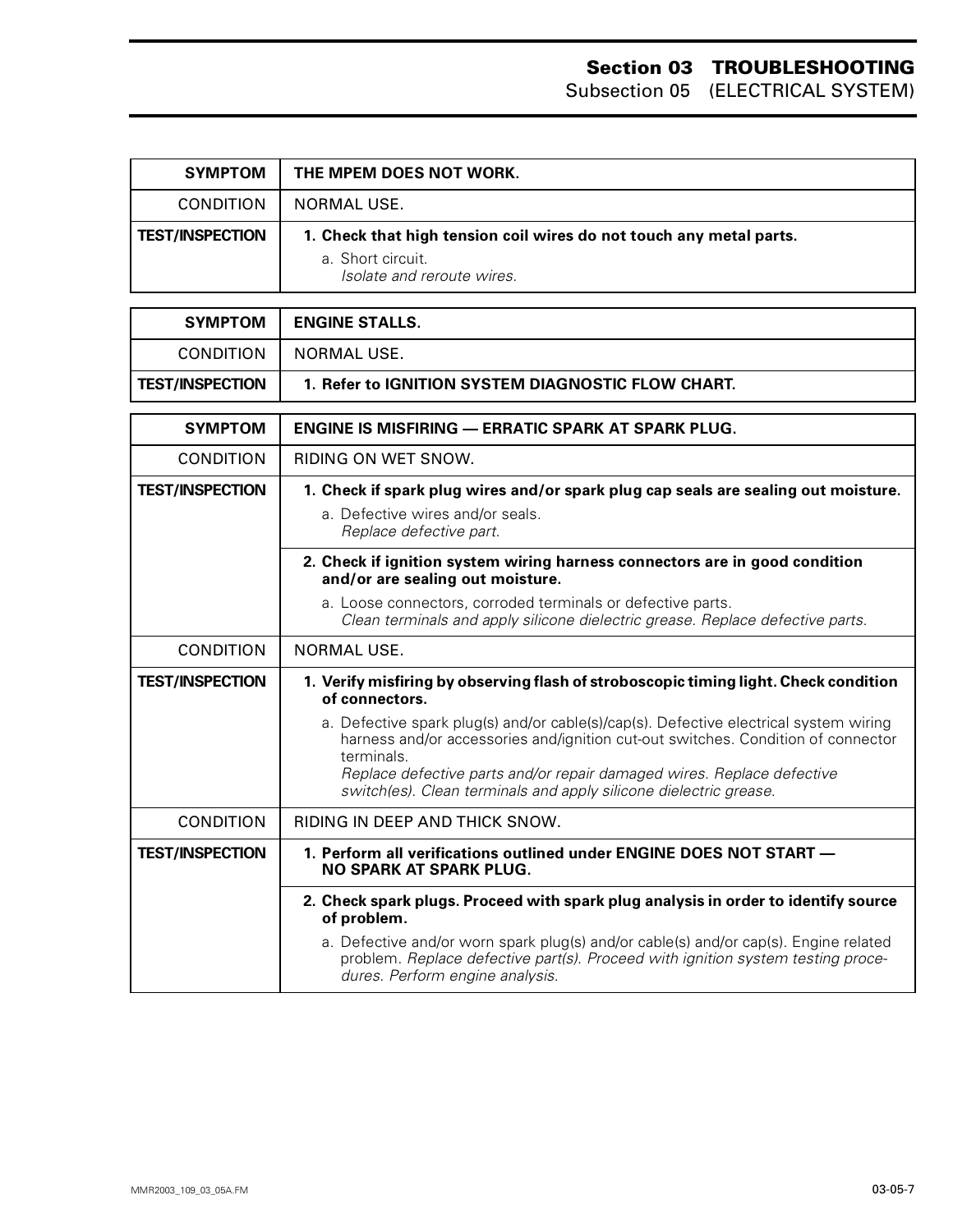Subsection 05 (ELECTRICAL SYSTEM)

| <b>SYMPTOM</b>         | FOULED (BLACK) SPARK PLUG TIP.                                                                                        |
|------------------------|-----------------------------------------------------------------------------------------------------------------------|
| <b>CONDITION</b>       | NORMAL USE.                                                                                                           |
| <b>TEST/INSPECTION</b> | 1. Check carburetor.                                                                                                  |
|                        | a. Carburetion is too rich.<br>Adjust according to specifications (refer to TECHNICAL DATA).                          |
|                        | 2. Check if choke is partially open.                                                                                  |
|                        | a. Choke is partially open.<br>Adjust according to specifications.                                                    |
|                        | 3. Check injection oil consumption.                                                                                   |
|                        | a. Injection pump flow is too high.<br>Adjust according to specifications or replace.                                 |
|                        | 4. Check oil quality.                                                                                                 |
|                        | a. Poor quality oil (creation of deposits).<br>Use BOMBARDIER injection oil.                                          |
|                        | 5. Check engine for leaks.                                                                                            |
|                        | a. Leaking center seal on crankshaft.<br>Replace.                                                                     |
| <b>SYMPTOM</b>         | <b>SPARK PLUG TIP IS LIGHT GRAY.</b>                                                                                  |
| <b>CONDITION</b>       | NORMAL USE.                                                                                                           |
| <b>TEST/INSPECTION</b> | 1. Refer to ENGINE SLOWS DOWN OR STOPS AT HIGH RPM and check items<br>listed.                                         |
|                        | 2. Check spark plug heat range.                                                                                       |
|                        | a. Spark plug heat range is too high.<br>Replace by Bombardier's recommended spark plug<br>(refer to TECHNICAL DATA). |
|                        | 3. Check if air intake silencer leaks.                                                                                |
|                        | a. Air surplus coming from opening(s) located between halves.<br>Seal.                                                |
|                        | 4. Check carburetor adapter collars.                                                                                  |
|                        | a. Loose collar(s).<br>Tighten.                                                                                       |
|                        | 5. Check carburetor adapter(s).                                                                                       |

#### **6. Check if primary compression leaks.** a. Primary compression leaks.

a. Cracked or deformed adapter(s).

*Replace.*

*Perform leak down test and repair as necessary.*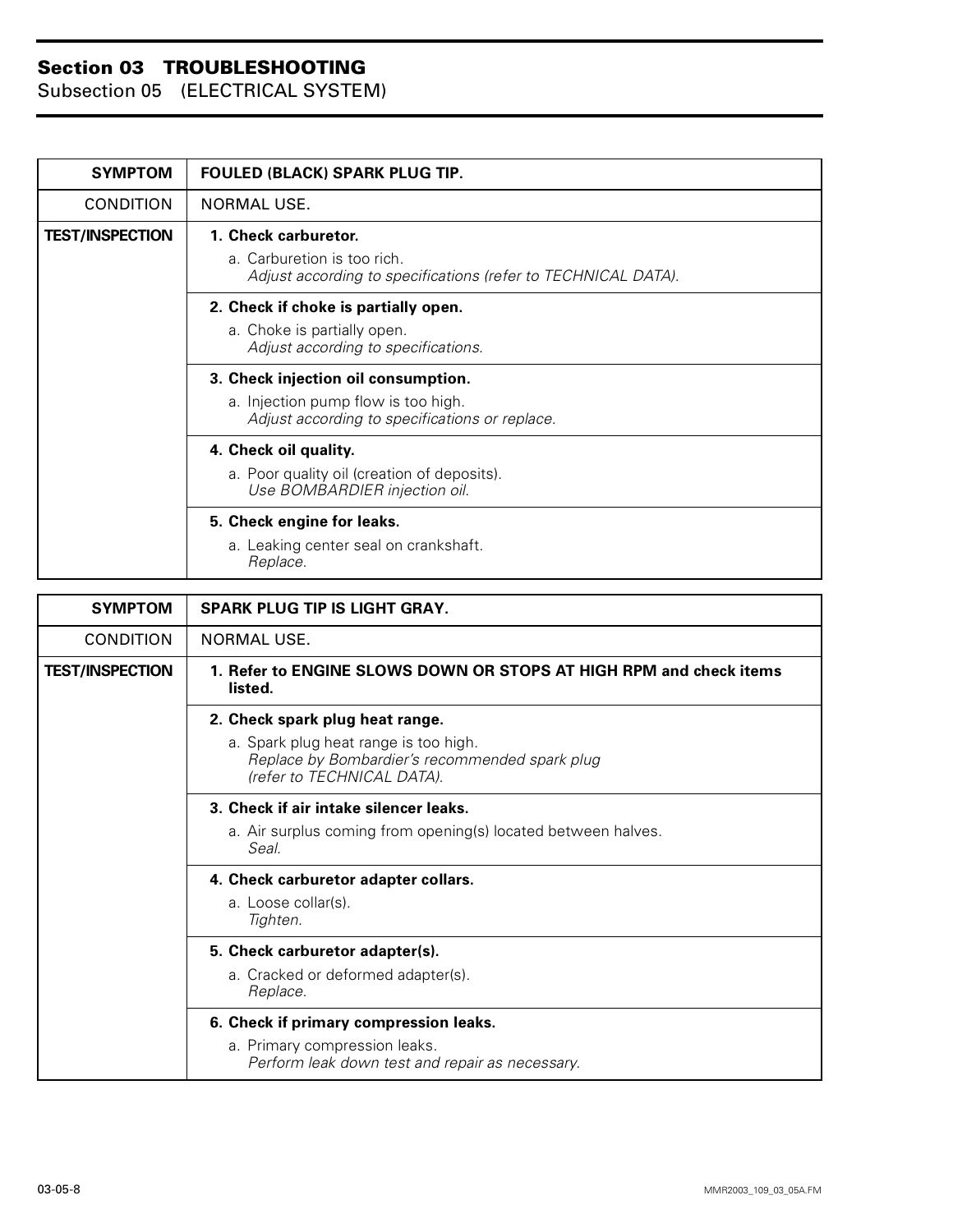| <b>SYMPTOM</b>         | RER (ROTAX ELECTRONIC REVERSE) DOES NOT WORK.                                                                                                                                          |
|------------------------|----------------------------------------------------------------------------------------------------------------------------------------------------------------------------------------|
| <b>CONDITION</b>       | NORMAL USE.                                                                                                                                                                            |
| <b>TEST/INSPECTION</b> | 1. Check idle speed.<br>a. Too low idle speed.<br>Adjust according to specification (refer to TECHNICAL DATA).                                                                         |
|                        | 2. Check spark plug.<br>a. Faulty spark plug.<br>Replace.                                                                                                                              |
|                        | 3. Check drive belt height.<br>a. Wrong belt height.<br>Adjust according to specification (refer to DRIVE BELT).                                                                       |
|                        | 4. Check carburetor synchronization and air screw adjustment.<br>a. Wrong adjustment.<br>Adjust according to specification (refer to TECHNICAL DATA) and read<br>CARBURFTOR subsection |
|                        | 5. Check electrical connections.<br>a. Bad electrical connections or damaged wires.<br>Clean or replace.                                                                               |
|                        | 6. Check MPEM.<br>a. Faulty MPEM.<br>Replace.                                                                                                                                          |
|                        | 7. Check reverse trigger coil for proper resistance and harness continuity.<br>a. Faulty trigger coil.<br>Replace.                                                                     |

| <b>SYMPTOM</b>         | <b>HEADLAMP NOT LIGHTING.</b>                                                                                                                                                                                                                                                                           |
|------------------------|---------------------------------------------------------------------------------------------------------------------------------------------------------------------------------------------------------------------------------------------------------------------------------------------------------|
| <b>CONDITION</b>       | WHITE BULB.                                                                                                                                                                                                                                                                                             |
| <b>TEST/INSPECTION</b> | 1. Check bulb.<br>a. Gas leak.<br>Replace bulb.                                                                                                                                                                                                                                                         |
| <b>CONDITION</b>       | <b>BROKEN ELEMENT.</b>                                                                                                                                                                                                                                                                                  |
| <b>TEST/INSPECTION</b> | 1. Check for loose headlamp housing and bulb socket.<br>a. Vibration problem.<br>Tighten headlamp mounting screws. Lock bulb in socket. Replace bulb.                                                                                                                                                   |
| <b>CONDITION</b>       | MELTED FILAMENT (ENDS OF ELEMENT HOLDER) AND BLACK BULB.                                                                                                                                                                                                                                                |
| <b>TEST/INSPECTION</b> | 1. Check voltage at headlamp at different speeds. It must not be above 15 Vac.<br><b>NOTE:</b> If quartz halogen bulb is involved, ensure that proper voltage regulator is<br>installed.<br>a. Excessive voltage in lighting circuit.<br>Replace voltage regulator and ensure proper grounding. Retest. |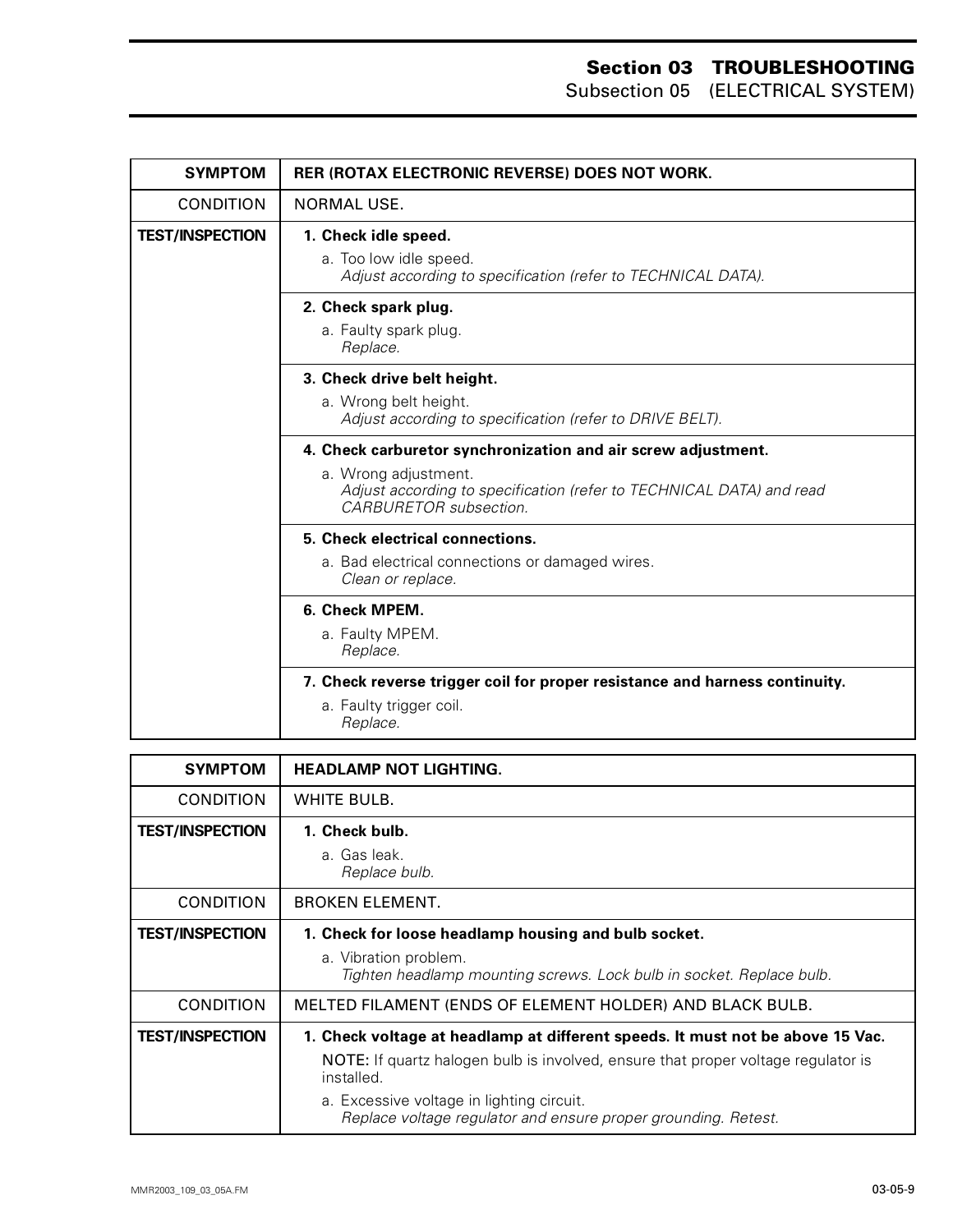| <b>SYMPTOM</b>         | <b>HEADLAMP DIMING.</b>                                                                                                                                                  |
|------------------------|--------------------------------------------------------------------------------------------------------------------------------------------------------------------------|
| <b>CONDITION</b>       | NORMAL USE.                                                                                                                                                              |
| <b>TEST/INSPECTION</b> | 1. Check voltage at headlamp at different speeds. It must not be below 11 Vac.<br>a. Insufficient voltage in lighting circuit.<br>Replace voltage regulator and retest.  |
|                        | 2. Visually inspect wiring harness for damaged and/or melted wires and/or bad<br>wire terminal crimping and/or connections.                                              |
|                        | a. Heating, rotating or sharp part in contact with harness. Improper harness routing.<br>Repair/replace damaged wires and/or terminals. Reroute harness where necessary. |
|                        | 3. Check if optional electric accessories are overloading the magneto/generator.                                                                                         |
|                        | a. Excessive electrical load to magneto/generator.<br>Reduce the electrical load by removing excess accessories. Reconnect as<br>recommended by manufacturer.            |
|                        | 4. Hot Grips brand: Verify if they were connected in parallel by mistake.                                                                                                |
|                        | a. Excessive electrical load to magneto/generator.<br>Reconnect as recommended by manufacturer.                                                                          |
|                        | 5. Check if heating grips installation overloads the magneto capacity.                                                                                                   |
|                        | a. Excessive electrical load to magneto/generator.<br>Reduce the electrical load by removing accessories.                                                                |

| <b>SYMPTOM</b>         | <b>FALSE FUEL AND/OR TEMPERATURE GAUGE READINGS.</b>                                                                                               |
|------------------------|----------------------------------------------------------------------------------------------------------------------------------------------------|
| <b>CONDITION</b>       | NORMAL USE.                                                                                                                                        |
| <b>TEST/INSPECTION</b> | 1. Verify sender unit for free movement and/or correct arm position.                                                                               |
|                        | a. Defective or damaged part.<br>Correct or replace sender unit.                                                                                   |
|                        | 2. Verify sender unit/gauge wiring harness condition.                                                                                              |
|                        | a. Heating, rotating or sharp part in contact with harness. Improper harness routing.<br>Replace or repair damaged wires. Reroute where necessary. |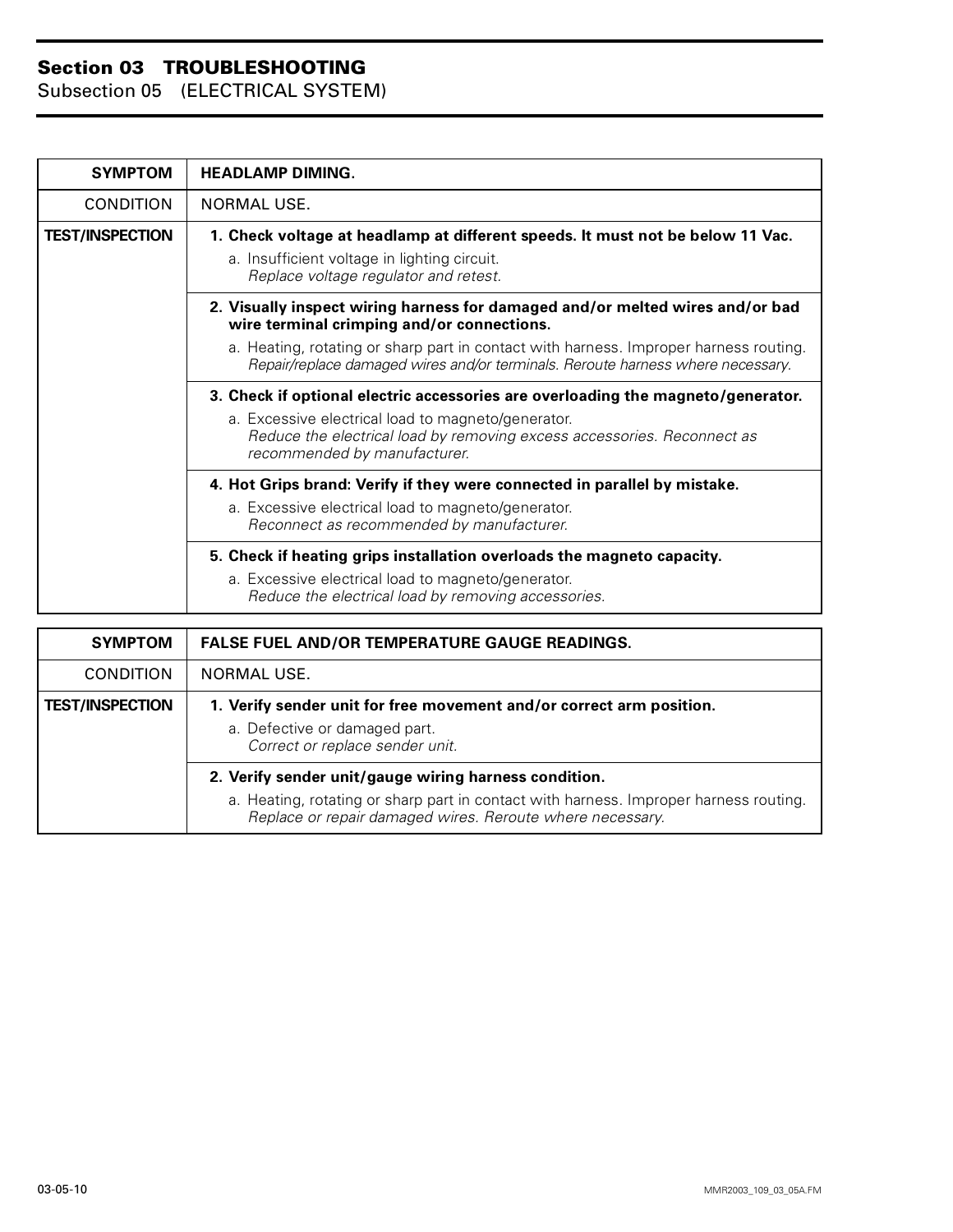| <b>SYMPTOM</b>         | NO ELECTRICAL ACCESSORIES WORK WHEN ENGINE IS ON IDLE.                                                                        |
|------------------------|-------------------------------------------------------------------------------------------------------------------------------|
| <b>CONDITION</b>       | <b>NORMAL USE.</b>                                                                                                            |
| <b>TEST/INSPECTION</b> | 1. Check idle speed.                                                                                                          |
|                        | a. Too low idle speed.<br>Readjust to specifications.                                                                         |
|                        | 2. Verify regulator.                                                                                                          |
|                        | a. Faulty regulator.<br>Replace.                                                                                              |
|                        | 3. Check accessory relay.                                                                                                     |
|                        | a. Relay contact does not close above 800 RPM because of defective wiring harness<br>between MPEM and relay.<br>Repair.       |
|                        | b. Relay contact does not close above 800 RPM because no signal is emitted by<br>MPEM to activate the relay.<br>Replace MPEM. |
|                        | c. Relay found defective after testing it with a 12V battery.<br>Replace relay.                                               |

| <b>SYMPTOM</b>         | <b>BRAKE LIGHT REMAINS ON.</b>                                                                                 |
|------------------------|----------------------------------------------------------------------------------------------------------------|
| <b>CONDITION</b>       | NORMAL USE.                                                                                                    |
| <b>TEST/INSPECTION</b> | 1. Check if bulb is properly installed.<br>a. Bulb is not installed correctly (contact elements are reversed). |
|                        | Install bulb correctly.<br>2. Check brake switch.                                                              |
|                        | a. Switch contact remains closed.<br>Replace brake switch.                                                     |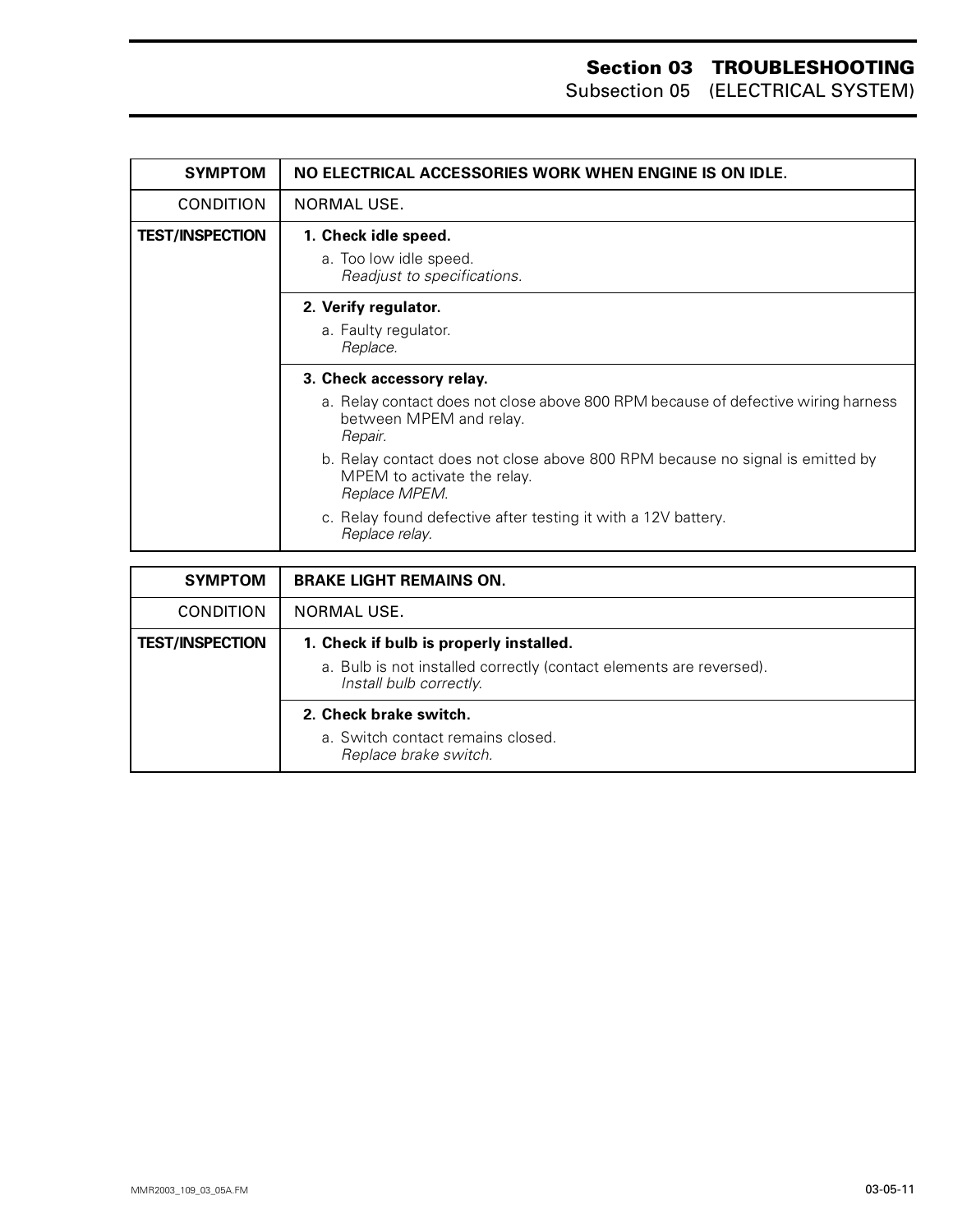| <b>SYMPTOM</b>         | <b>REAR LIGHT BULB FLASHES.</b>                                                                                                      |
|------------------------|--------------------------------------------------------------------------------------------------------------------------------------|
| <b>CONDITION</b>       | NORMAL USE.                                                                                                                          |
| <b>TEST/INSPECTION</b> | 1. Check bulb tightness in housing.<br>a. Looseness at bulb contact elements.<br>Install bulb correctly.                             |
|                        | 2. Check if rear light is properly connected.<br>a. Connector housing is partially connected.<br>Install connector housing properly. |
|                        | 3. Check continuity of wires.<br>a. Corroded terminals and/or broken wires.<br>Replace terminal(s) or crimp defective wires.         |
|                        | 4. Check regulator.<br>a. Faulty regulator.<br>Replace.                                                                              |

| <b>SYMPTOM</b>         | <b>TACHOMETER DOES NOT WORK.</b>                                                            |
|------------------------|---------------------------------------------------------------------------------------------|
| <b>CONDITION</b>       | NORMAL USE.                                                                                 |
| <b>TEST/INSPECTION</b> | 1. Check continuity of wires.                                                               |
|                        | a. Corroded terminals and/or broken wires.<br>Replace terminal(s) or crimp defective wires. |
|                        | 2. Check tachometer part number.                                                            |
|                        | a. Models with 360 W magneto have a different tachometer.<br>Replace with appropriate one.  |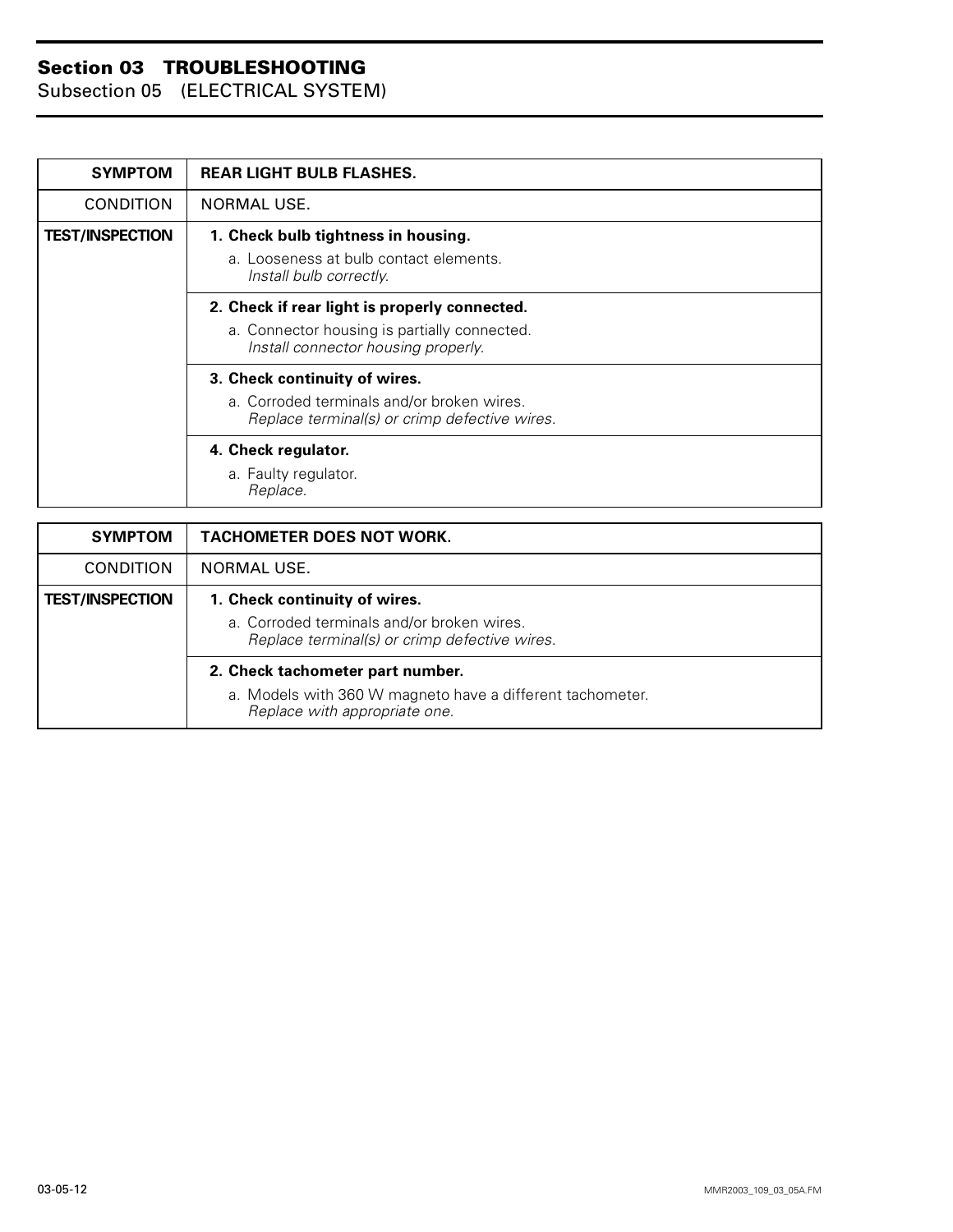# <span id="page-37-0"></span>**SUSPENSION AND TRACK 0**

The following chart is provided to help diagnose the probable source of troubles. It should be used as a guideline. Some causes or corrections may not apply to a specific model.

| <b>SYMPTOM</b>         | <b>SUSPENSION IS TOO LOW.</b>                                                                                                                                   |
|------------------------|-----------------------------------------------------------------------------------------------------------------------------------------------------------------|
| <b>CONDITION</b>       | NORMAL USE.                                                                                                                                                     |
| <b>TEST/INSPECTION</b> | 1. Check condition of springs.<br>a. Springs are broken.<br>Replace springs.                                                                                    |
|                        | 2. Check springs preload.<br>a. Low spring preload.<br>Increase preload to the recommended position.                                                            |
|                        | 3. Check springs.<br>a. Installed springs are too soft.<br>Install optional stiffer springs, refer to Service Bulletin SPRING REFERENCE AC-<br>CORDING TO LOAD. |

| <b>SYMPTOM</b>         | <b>REAR SUSPENSION BOTTOMS OUT.</b>                                                                                                        |
|------------------------|--------------------------------------------------------------------------------------------------------------------------------------------|
| <b>CONDITION</b>       | NORMAL USE.                                                                                                                                |
| <b>TEST/INSPECTION</b> | 1. Check condition of springs.                                                                                                             |
|                        | a. Springs are broken.<br>Replace springs.                                                                                                 |
|                        | 2. Check springs preload.                                                                                                                  |
|                        | a. Low spring preload.<br>Increase preload to the recommended position.                                                                    |
|                        | 3. Check springs.                                                                                                                          |
|                        | a. Springs installed are too soft.<br>Install optional stiffer springs, refer to Service Bulletin SPRING REFERENCE AC-<br>CORDING TO LOAD. |
|                        | 4. Check the rear shock motion ratio position.                                                                                             |
|                        | a. It is adjusted in soft position.<br>Adjust rear shock motion ratio to firm position.                                                    |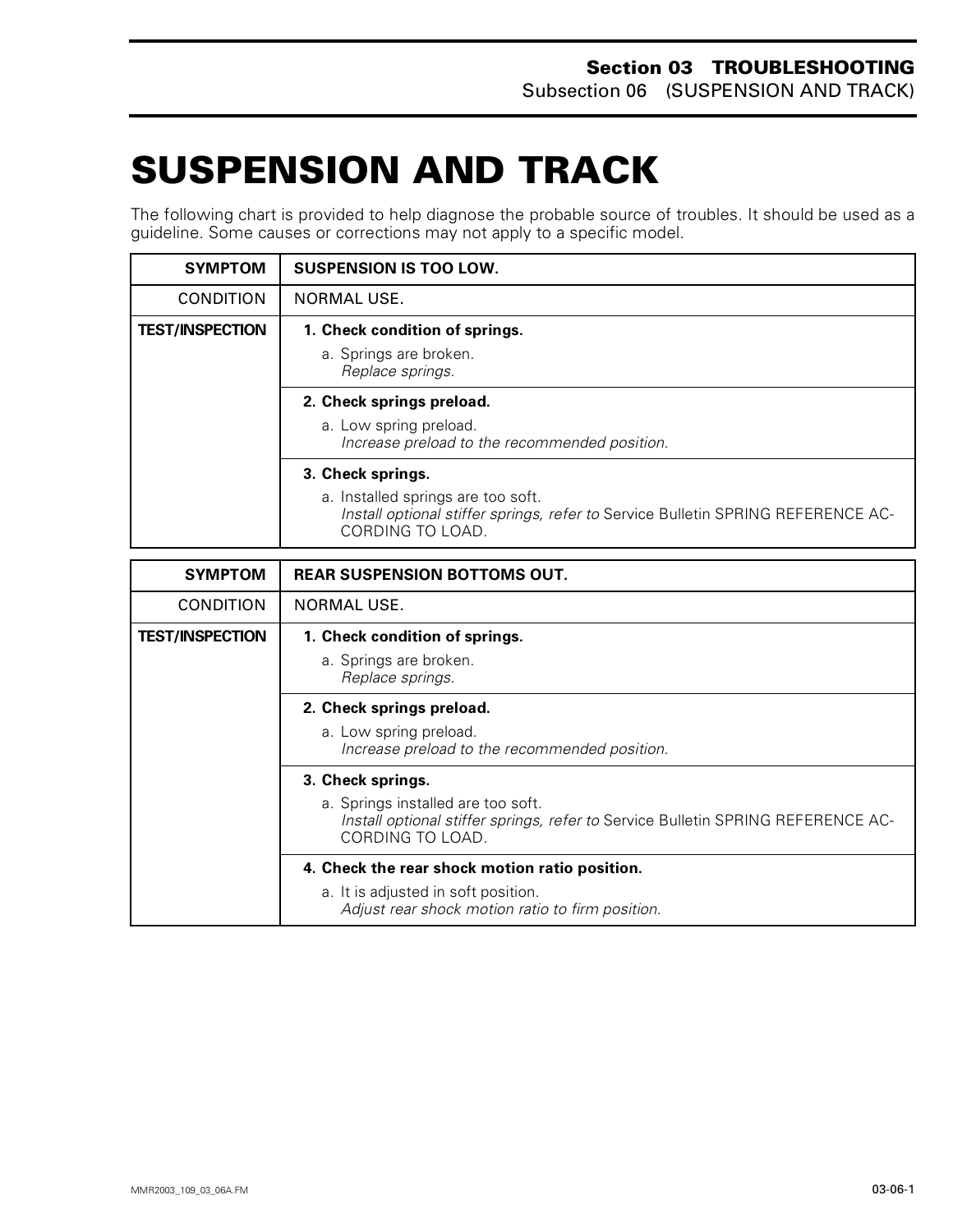| <b>SYMPTOM</b>         | <b>REAR SUSPENSION IS TOO STIFF.</b>                                                                                                       |
|------------------------|--------------------------------------------------------------------------------------------------------------------------------------------|
| <b>CONDITION</b>       | NORMAL USE.                                                                                                                                |
| <b>TEST/INSPECTION</b> | 1. Check rear spring preload.<br>a. Too much preload.<br>Adjust to a softer position.                                                      |
|                        | 2. Check springs.                                                                                                                          |
|                        | a. Springs installed are too stiff.<br>Install optional softer springs, refer to Service Bulletin SPRING REFERENCE AC-<br>CORDING TO LOAD. |
|                        | 3. Check the rear shock motion ratio position.                                                                                             |
|                        | a. It is adjusted in firm position.<br>Adjust rear shock motion ratio to soft position.                                                    |
|                        | 4. Check track tension.                                                                                                                    |
|                        | a. Track is too tight.<br>Adjust.                                                                                                          |
|                        | 5. Check if axles are properly lubricated.                                                                                                 |
|                        | a. Improper lubrication and/or contaminated grease (sticky oil sludge).<br>Clean and/or lubricate.                                         |

| <b>SYMPTOM</b>         | WHEN HANDLEBAR IS TURNED, SNOWMOBILE UNDERSTEERS.                                                                         |
|------------------------|---------------------------------------------------------------------------------------------------------------------------|
| <b>CONDITION</b>       | NORMAL USE.                                                                                                               |
| <b>TEST/INSPECTION</b> | 1. Check ski runner condition.<br>a. Worn ski runners.<br>Replace.                                                        |
|                        | 2. Check ski spring preload.<br>a. Insufficient ski pressure on the ground.<br>Increase spring preload.                   |
|                        | 3. Check if front arm stopper strap is too long.<br>a. Insufficient ski pressure on the ground.<br>Shorten stopper strap. |
|                        | 4. Check front arm spring preload.<br>a. Insufficient ski pressure on the ground.<br>Loosen spring tension.               |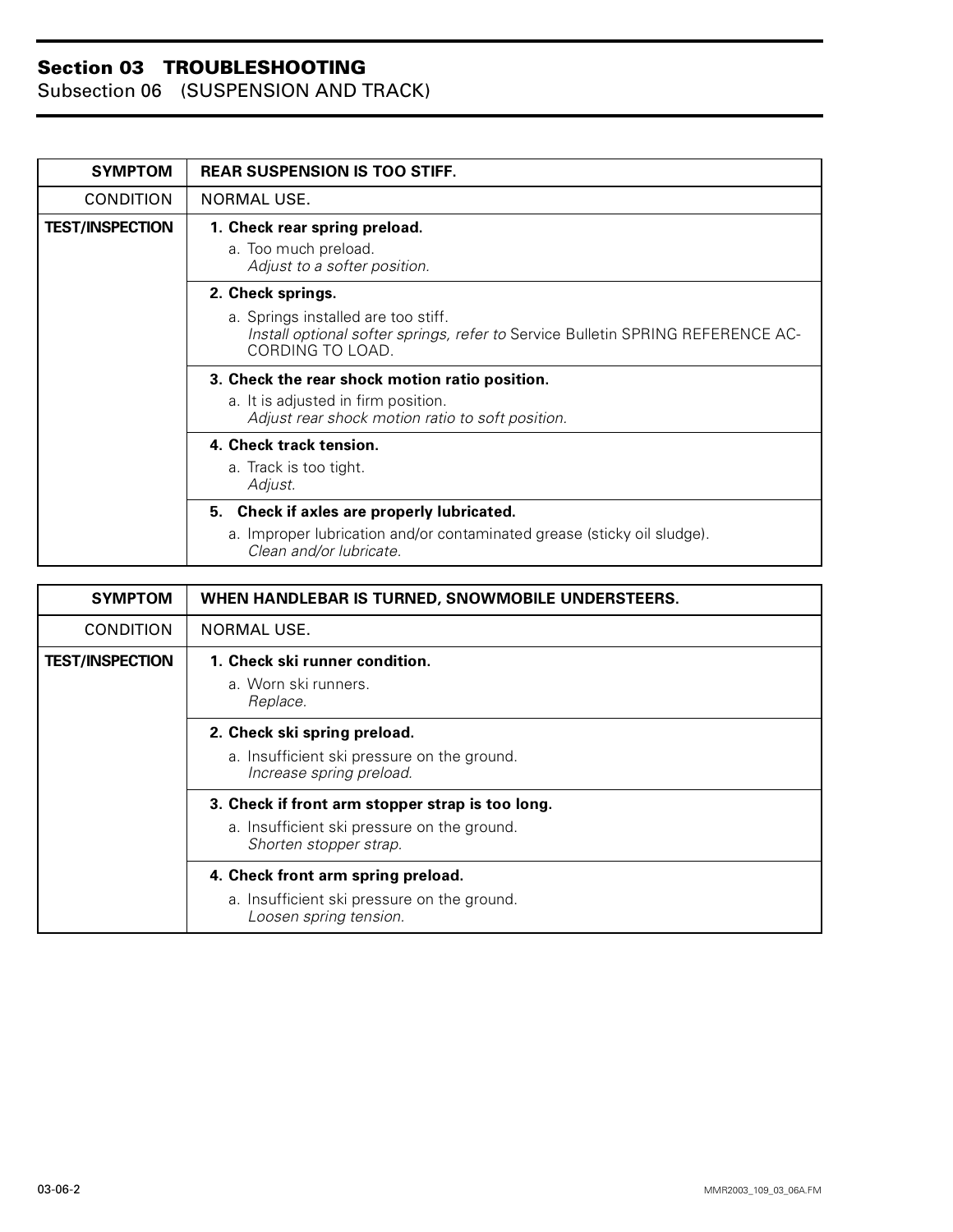| <b>SYMPTOM</b>         | <b>HANDLEBAR IS DIFFICULT TO TURN.</b>                                                              |
|------------------------|-----------------------------------------------------------------------------------------------------|
| <b>CONDITION</b>       | NORMAL USE.                                                                                         |
| <b>TEST/INSPECTION</b> | 1. Check if the handle bar turns freely when skis are off the ground.                               |
|                        | a. Ball joints corrosion restrains movement.<br>Lubricate or replace the ball joint.                |
|                        | b. Component need proper lubrication.<br>Lubricate, Refer to MAINTENANCE.                           |
|                        | c. Bent parts.<br>Replace parts.                                                                    |
|                        | 2. Check ski spring preload.                                                                        |
|                        | a. Too much preload.<br>Reduce ski spring preload.                                                  |
|                        | 3. Check position of stopper strap.                                                                 |
|                        | a. Too much weight when stopper strap is short.<br>Lengthen front arm stopper strap.                |
|                        | 4. Check position of front arm spring adjustment cam(s).                                            |
|                        | a. When spring tension is weak, more weight is transferred to the skis.<br>Increase spring preload. |

| <b>SYMPTOM</b>         | THE SNOWMOBILE ZIGZAGS.                                                                                                                                   |
|------------------------|-----------------------------------------------------------------------------------------------------------------------------------------------------------|
| <b>CONDITION</b>       | NORMAL USE.                                                                                                                                               |
| <b>TEST/INSPECTION</b> | 1. Check ski runner condition.<br>a. Worn or bent ski runners.<br>Replace ski runners.                                                                    |
|                        | 2. Check ski alignment.<br>a. Improper ski alignment.<br>Align skis in order to obtain proper toe-out (opening)<br>(to adjust, refer to STEERING SYSTEM). |
|                        | 3. Check if bushings are too loose in steering system.<br>a. Bushings are too loose.<br>Replace.                                                          |
|                        | 4. Check ski pressure.<br>a. Too much pressure on skis.<br>Reduce ski spring preload and/or increase center spring preload.                               |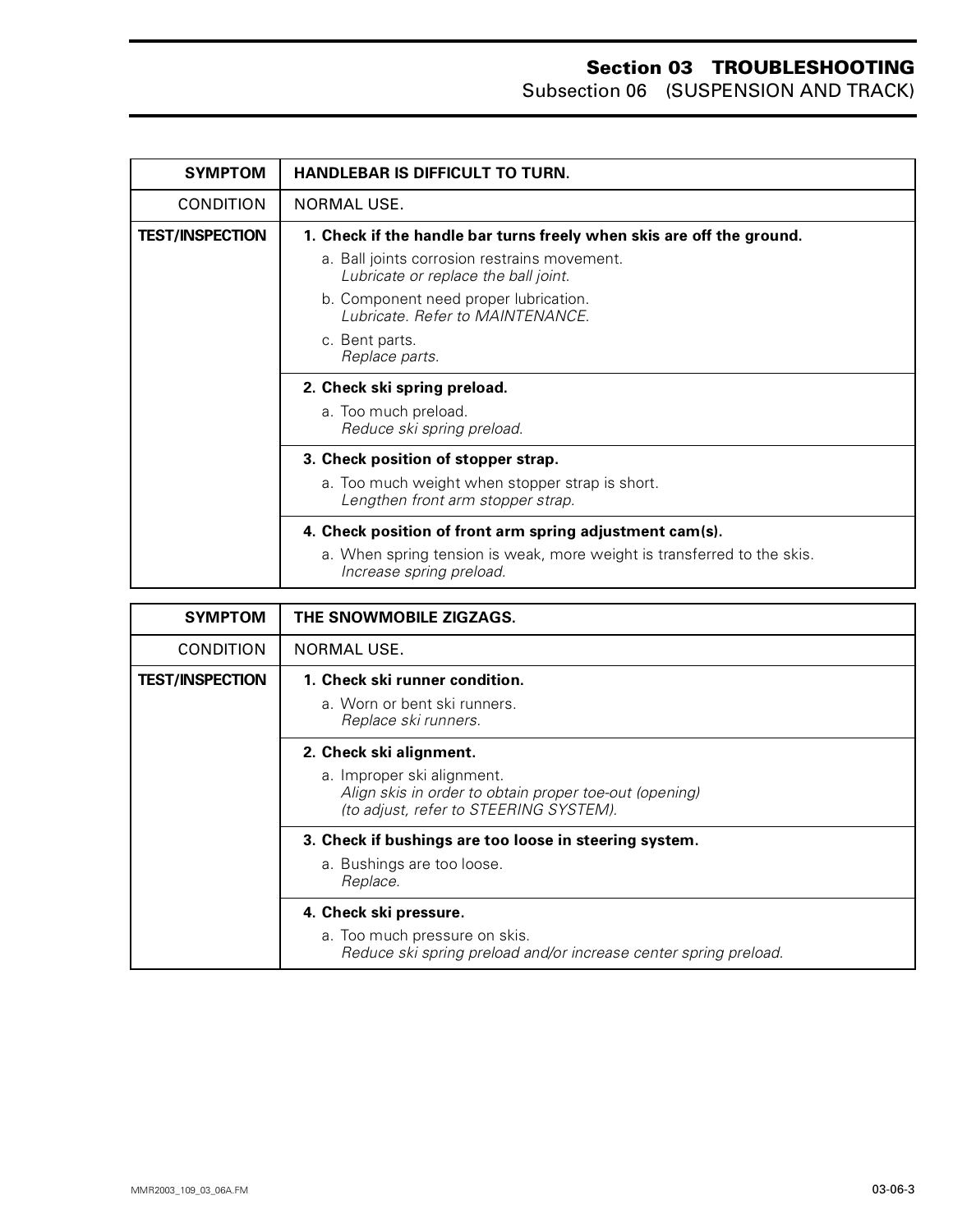| <b>SYMPTOM</b>         | SLIDER SHOES WEAR OUT PREMATURELY/OR TRACK CLEATS BECOME BLUE.                                                                                                          |
|------------------------|-------------------------------------------------------------------------------------------------------------------------------------------------------------------------|
| CONDITION              | NORMAL USE.                                                                                                                                                             |
| <b>TEST/INSPECTION</b> | 1. Check track tension.<br>a. Pressure is too great on slider shoes.<br>Adjust according to specifications (refer to TECHNICAL DATA).<br>Replace defective parts.       |
|                        | 2. Check idler wheel condition.<br>a. Stuck bearing, flat spot on wheel or damaged wheel.<br>Replace defective parts.                                                   |
|                        | 3. Check snow conditions or lack of snow.<br>a. Lack of lubrication of slider shoes.<br>Ask driver to ride in appropriate snow conditions (see Operator's Guide).       |
|                        | 4. Check slider shoes and/or suspension retaining screws.<br>a. Twisted slider shoes or loose retaining screws.<br>Replace defective parts and/or tighten loose screws. |
| <b>SYMPTOM</b>         | <b>DERAILING TRACK.</b>                                                                                                                                                 |
| <b>CONDITION</b>       | NORMAL USE.                                                                                                                                                             |
| <b>TEST/INSPECTION</b> | 1. Check track tension.<br>a. Track is too loose.<br>Adjust.                                                                                                            |
|                        | 2. Check if track and slider shoes are properly aligned.<br>a. Improper alignment.<br>Adjust.                                                                           |